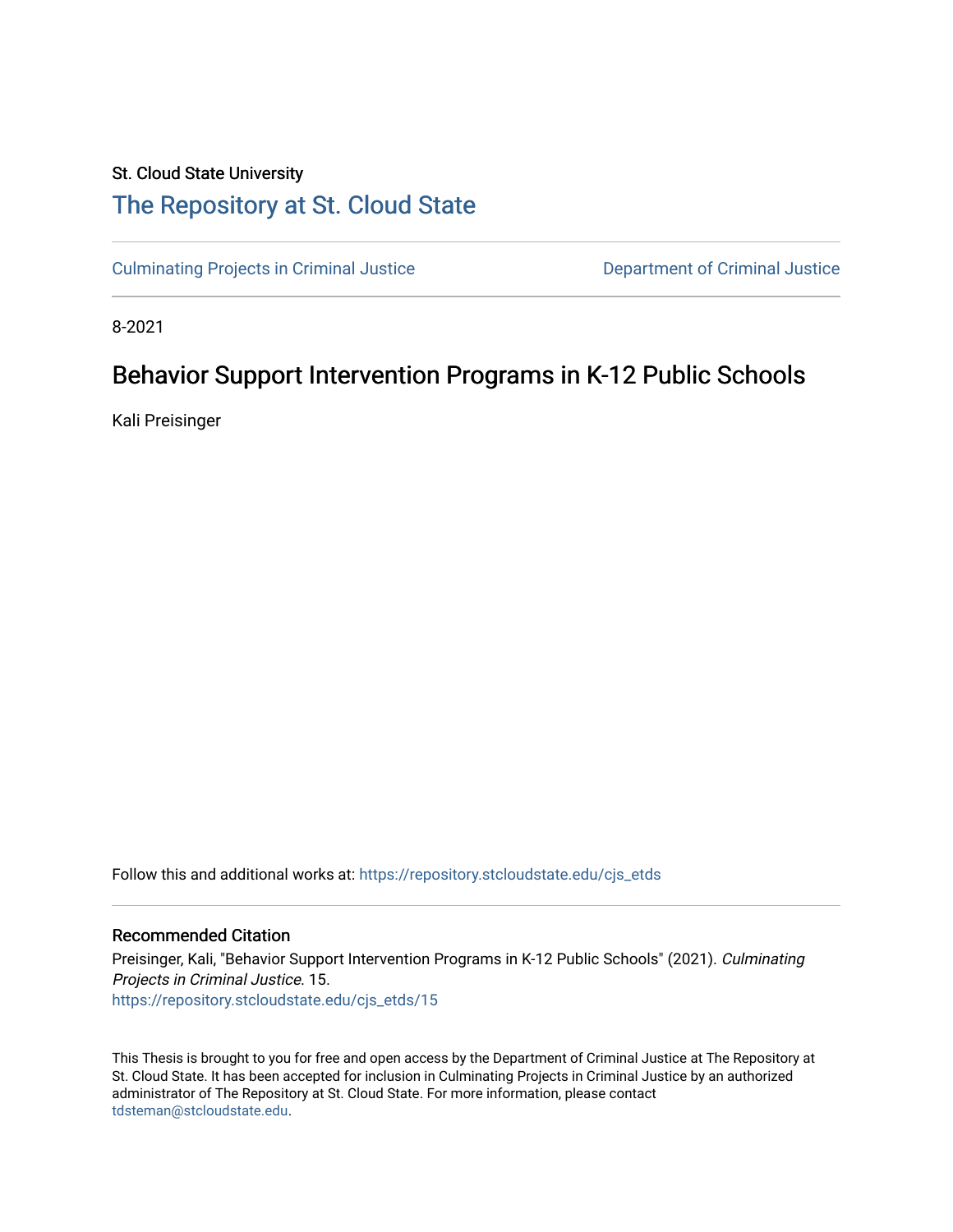# **Behavior Support Intervention Programs in K-12 Public Schools**

by

Kali Preisinger

A Thesis

Submitted to the Graduate Faculty of

St. Cloud State University

in Partial Fulfillment of the Requirements

for the Degree of

Master of Science

in Criminal Justice

August, 2021

Thesis Committee: D. Lee Gilbertson, Chairperson Dick D. T. Andzenge Patrick Ridpath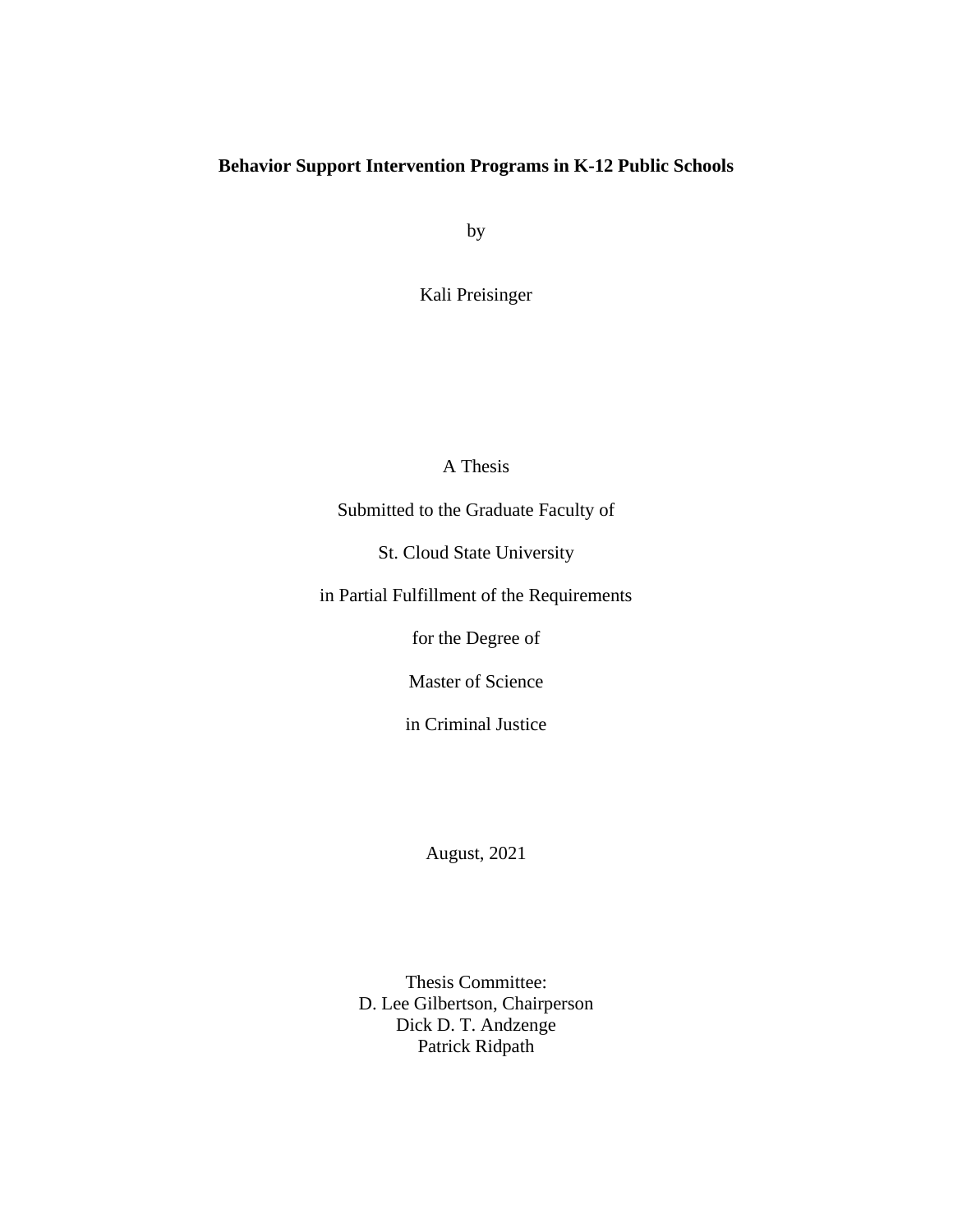#### **Abstract**

This paper presents an overview of the juvenile delinquency concept, trends in behaviors in public school systems, factors that have been linked to the situational and social learning, and public school systems efforts to reduce and prevent delinquent behavior in K-12 public schools. Some suggestions are made to improve understanding of student's behavior due to outside influences as well as behavior intervention programs in which can be helpful in delinquent behavior prevention. These behaviors range from minor socially unacceptable acts such as disrespect and interruption, to criminal acts, such as assault and illegal possession and selling of drugs. School failure in including prevention programs places students at higher risk for involvement in juvenile correctional facilities, gang related activities, or even a lifetime of delinquent behavior. The aim of this study was to examine the effects of behavior intervention programs in establishing higher-quality learning environments and overall improved behaviors.

*Keywords***:** Juvenile delinquency, public school systems, behavior intervention programs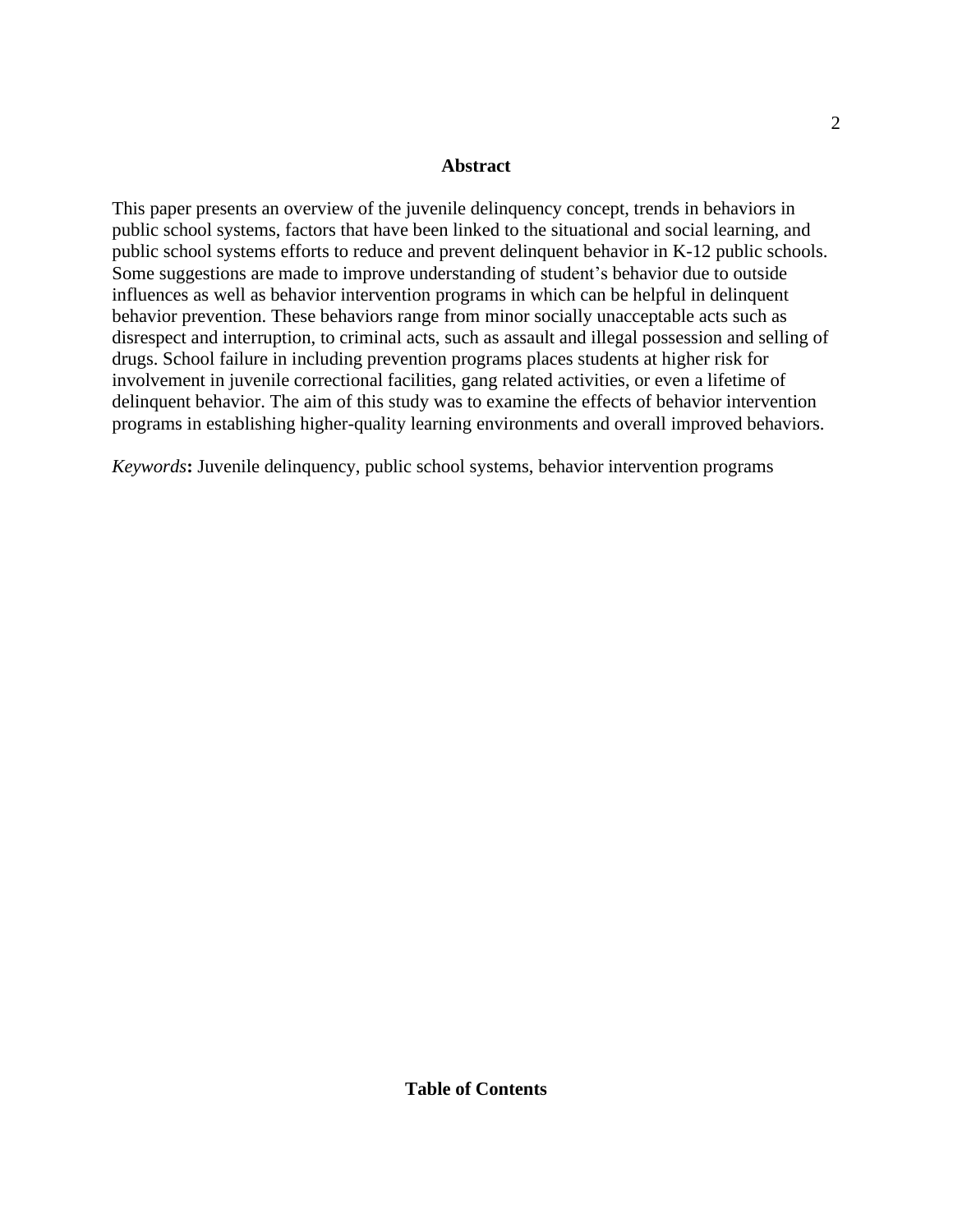$\overline{\mathbf{3}}$ 

|         |         | 5  |  |
|---------|---------|----|--|
| Chapter |         |    |  |
| I.      |         | 6  |  |
|         |         | 6  |  |
|         |         | 9  |  |
| II.     |         | 11 |  |
|         |         | 11 |  |
|         |         | 13 |  |
|         |         | 14 |  |
|         |         | 16 |  |
|         |         | 22 |  |
| III.    |         | 40 |  |
|         |         | 40 |  |
|         |         | 41 |  |
|         |         | 42 |  |
|         |         | 44 |  |
| IV.     |         | 45 |  |
| V.      |         | 49 |  |
|         |         | 49 |  |
|         |         | 49 |  |
|         | Chapter |    |  |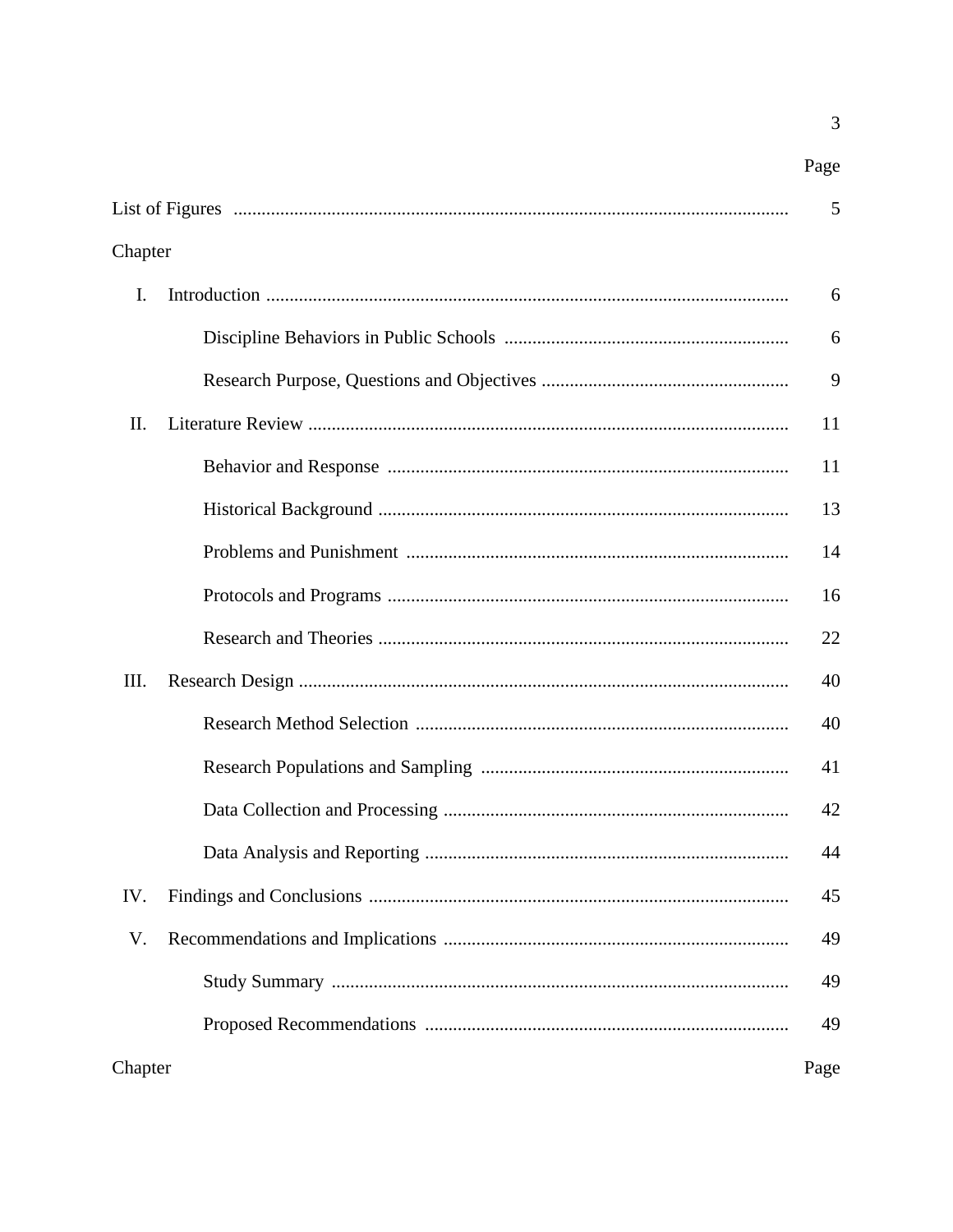$\overline{4}$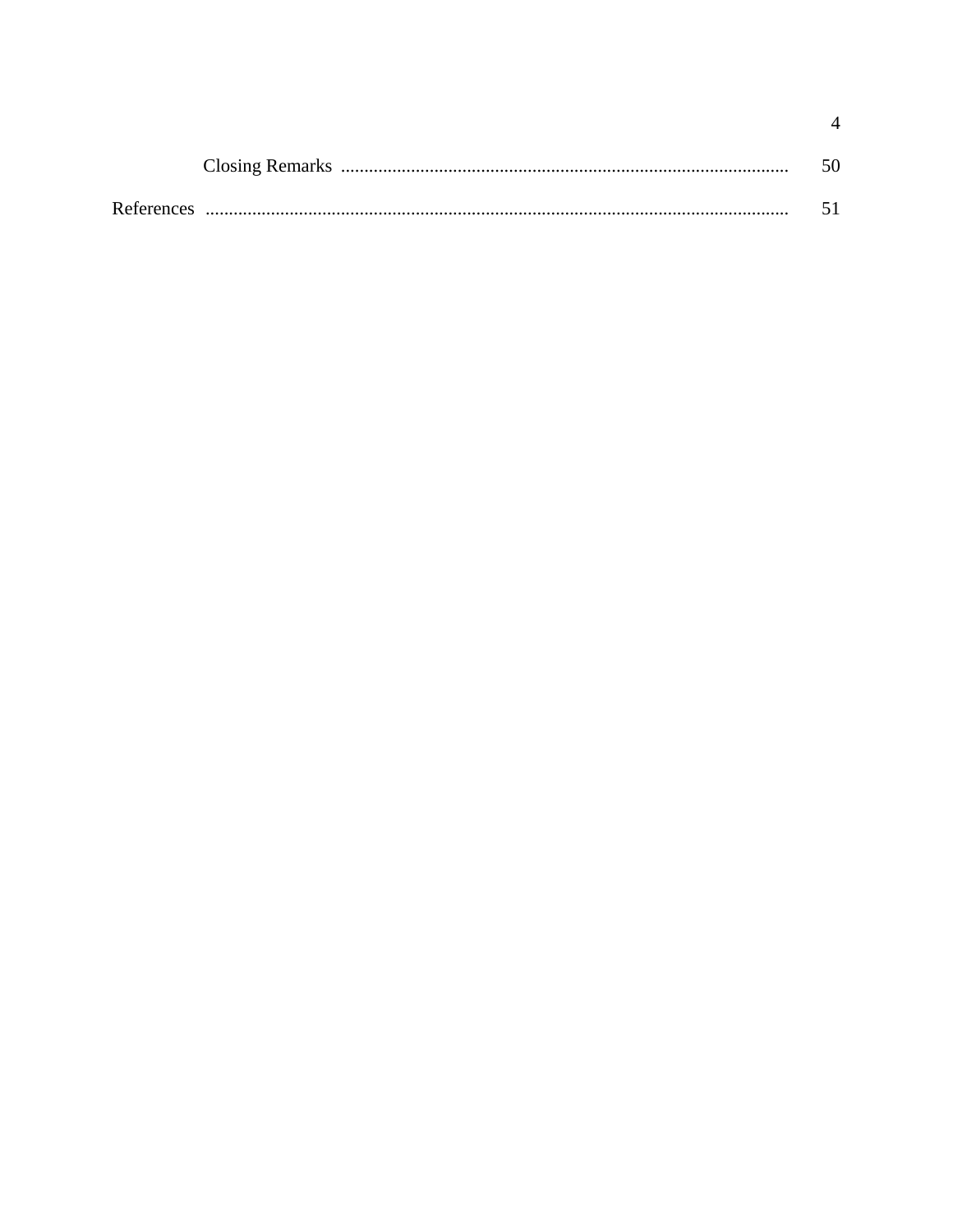# **List of Figures**

| Figure |                                                                       | Page |
|--------|-----------------------------------------------------------------------|------|
| 1.     | Positive Behavior Interventions and Support Needs for Positive Family |      |
|        |                                                                       | 19   |
| 2.     |                                                                       | 33   |
| 3.     | Bar Graph Representing the Total Number of Discipline Action          |      |
|        |                                                                       | 45   |
| 4.     | Number of Suspensions by Middle School (North and South) and High     |      |
|        |                                                                       | 46   |
| 5.     | Each Student (14) Enrolled in the Behavior Intervention Program One   |      |
|        |                                                                       | 47   |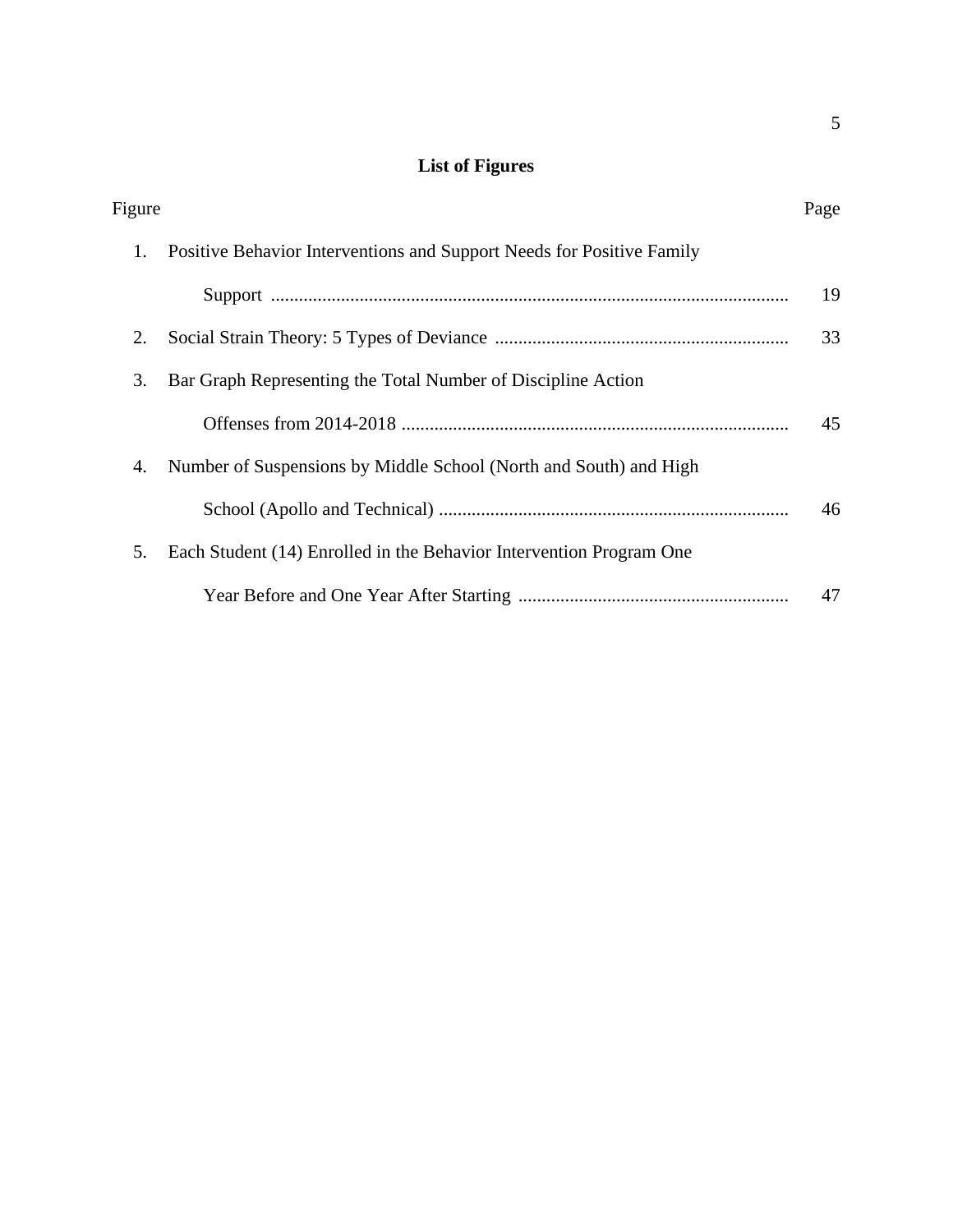#### **Chapter 1: Introduction**

#### **Discipline Behaviors in Public Schools**

The St. Cloud Area School District 742 took disciplinary actions against students a total of 971 times within its 16 schools throughout the 2018-2019 school year (Minnesota Department of Education, 2019). Of the 9,457 students in these schools, there are 290 in grades K-5, 385 in grades 6-8, and 299 in grades 9-12 (Minnesota Department of Education, 2019). Within the first month of the brand new Technical High School's opening in St. Cloud Area School District 742, a fight violent enough to charge five felonies and 14 gross misdemeanors took place (St. Cloud Times, 2019). Felony charges include third-degree assault, aiding and abetting third-degree assault, second-degree riot, terroristic threats and possessing a dangerous weapon on school property. The fight occurring on September 25, 2019, prompted a large police response and put Tech High School in lockdown; classes resumed as normal the following day with a police presence as a precautionary step for the safety of other students and staff members. Student problem behavior at school is one of the most stressful challenges that teachers and school other school staff are faced with. During the 2015-2016 academic year, more than 291,100 students were referred or subjected to school-related arrest in Minnesota, 82,800 were students with disabilities (U.S. Department of Education, Office for Civil Rights, 2018). Additional education and resources are put into place to help students succeed both in their educational growth and their development of social skills. Strong tradition of behavioral science, in particular, applied behavior analysis, and positive behavior support (PBS) evolved to improve and extend comprehensive interventions for individuals with severe problem behavior and developmental disabilities (Carr, et al., 1999; Sugai & Horner, 2002; Sugai, et al., 2000). There is a significant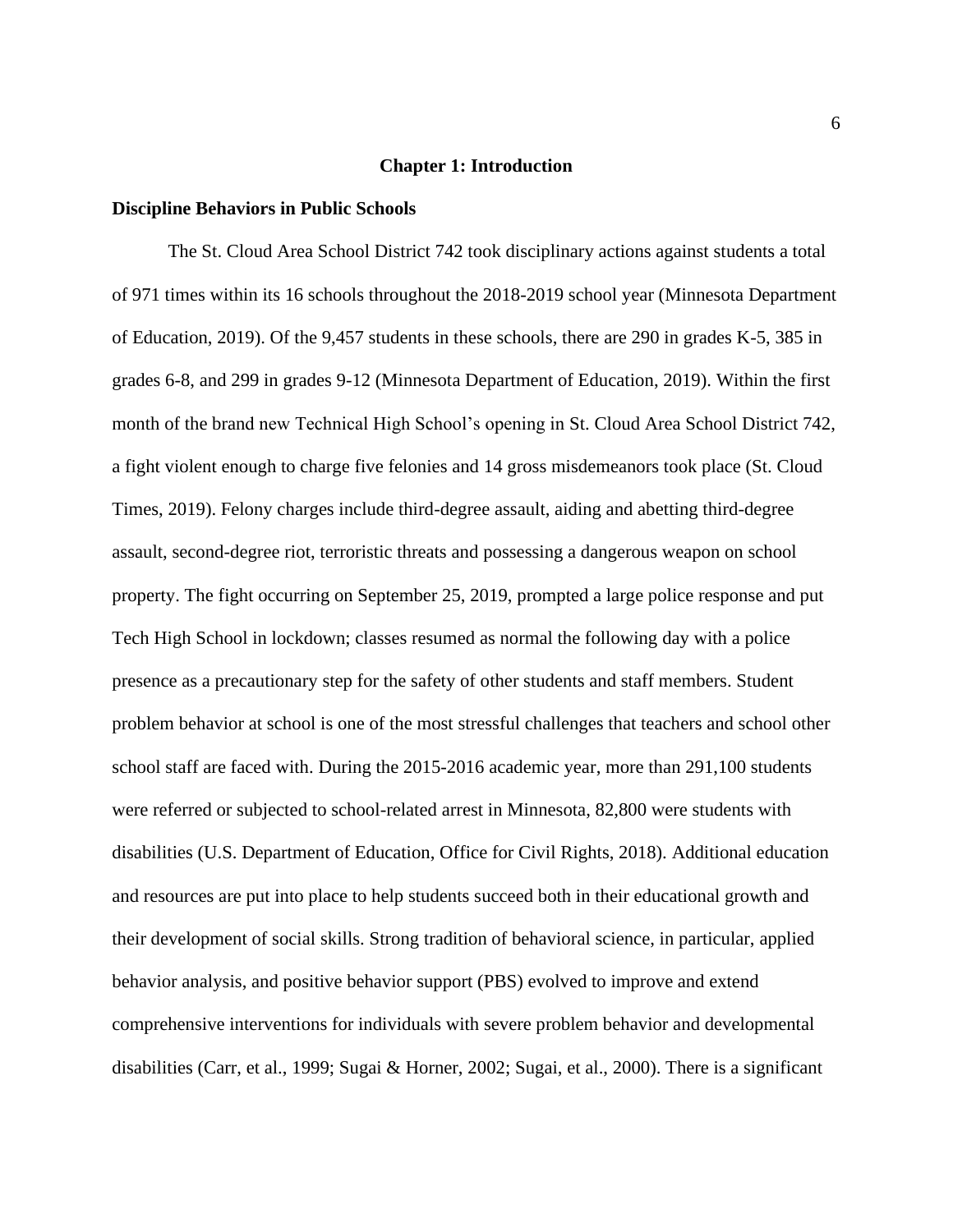problem with in-school behavior in today's society and working to get students proper emotional and mental health services could slowly eliminate the number of students getting discipline write ups and entering the legal system. As my colleagues have said, "the 2019-2020 school year simply became out of our control as the students began to violently run the student body".

Negative behaviors and attitudes considered to be adolescent delinquency can unequivocally make a devastating impact on a youth's life early on. Juvenile delinquency is considered to be negative behavior of children and teens that may result in crimes and/or legal action–frequently causes widespread problems in communities (Rand Corporation., 2019). The negative behaviors of youth began to be recognized in the  $18<sup>th</sup>$  century, when the incarceration and rehabilitation era began. Before the establishment of juvenile youth under the age of 7 could not be tried because it was believed that they were incapable of forming the criminal intents. Youth between the ages of 7 and 14 were generally thought to be incapable of committing a criminal act. Although, this could be disproved if the youth who committed the crime knew it was a crime or knew it would be harmful to another person.

Typically, it starts with the school system. Schools are institutions established to help young people realize their best potentialities and to develop into wholesome personalities and useful citizens. Public schools are instruments of the state, organized so that all the children of all the people can receive a good common school education. This implies that schools deal in education, a process by which the behavior of people is improved so that they may think, feel, and act differently than they did before. As I have seen in my experience the students usually belong to a particular system in the school. This could include past interventions, detentions, in school suspension, out of school suspension, or even expulsion in the most serious matters.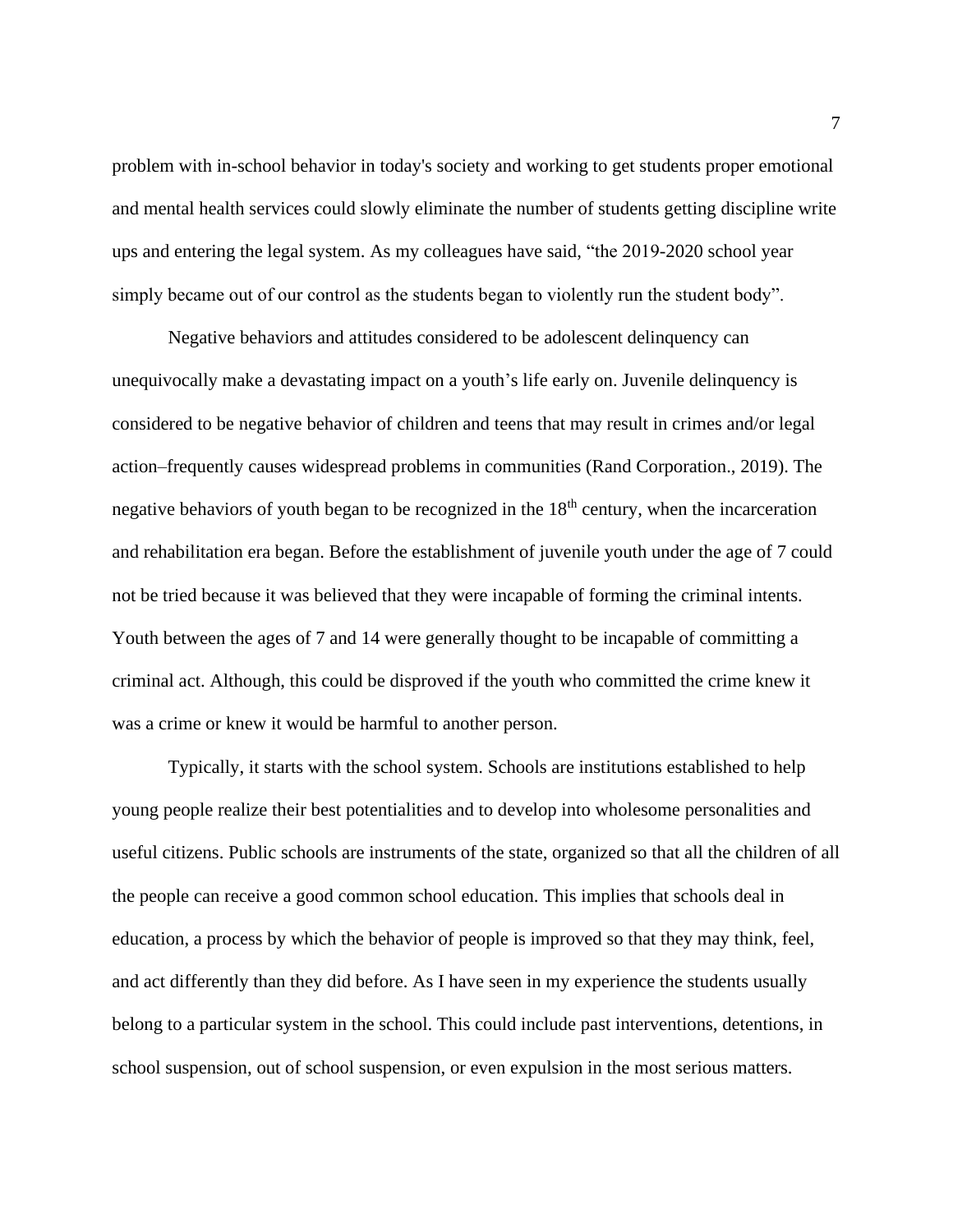Typically, the schools Behavior Support Specialists, Bully and Violence Prevention Specialists, Paraprofessionals, and Administration do all they can to be understanding and supportive of each student. District employees understand that youth are going though a lot emotionally, mentally, and physically which could be the root to issues they are having. Schools typically would not take the more serious actions unless the delinquent behavior is continuous. The school, as a part of society, and together with all other agencies, has the responsibility to help adjust school and society to the needs of the individual student so that they help them build up self-respect, selfconfidence, and hopefully orientation to their life. Consequently, it can be acknowledged that school is related to juvenile delinquency in three ways; it may produce delinquency, it may help to prevent delinquency, and it may deal with delinquent behavior that is encountered within its walls (Stullken, 1953, p. 565).

However, finding the consistent data for all Minnesota school districts can be considered a problem as not all districts publicly share their behavior analysis and issues or simply do not do it electronically in keeping records. Another issue we face is inconsistent responses for behavior per school district as well. For example, some Minnesota school districts would suspend a student for a verbal altercation, as others would not. From year-to-year students get older and some will continue their behaviors due to outside influences where others change completely and partake in no delinquent behavior going forward.

Delinquency, like truancy or incorrigibility, is but a symptom picture of underlying conditions the roots of which may be found in the family life, the school adjustments, or the environmental background in the community. Some school more than others have the responsibilities of dealing with maladjusted or delinquent students. It is the business of every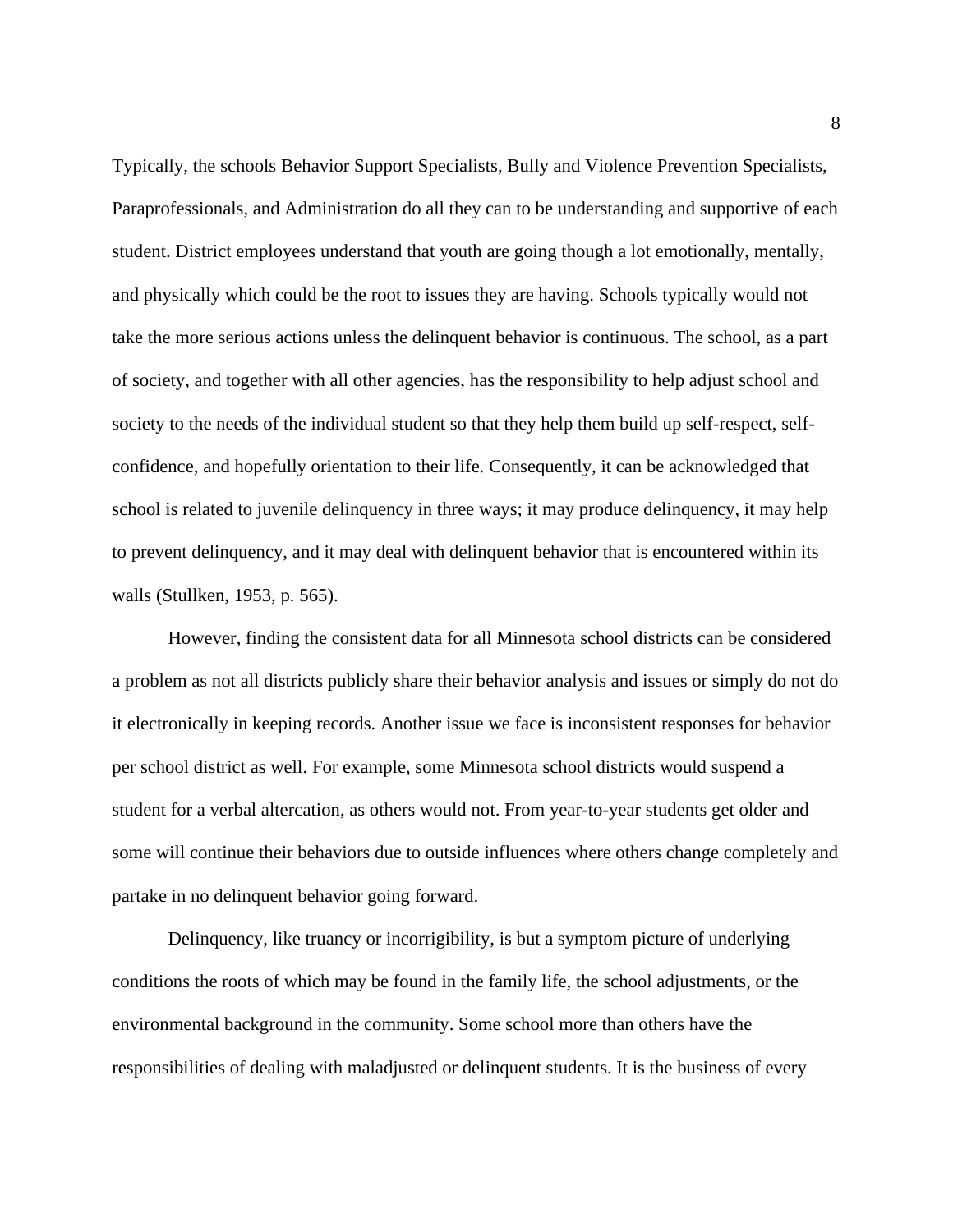teacher not only to teach children what they otherwise would not know but also to help them acquire the skills they otherwise would not acquire but also to help them behave in a way that society expects them to behave. Teachers are expected to know that at some point in their career they will have to expect to deal with disorderly adolescent behavior and work with their team to try and help that student correct it. Most schools have a School Resource Officer (SRO) just in case behaviors get out of hand. Depending on the offense of the student, the officer can write a ticket for the juveniles and they will have to be seen in court. Once the court system can see they are not following through with what is expected or the behavior is not changing, they can assign them to a juvenile Probation Officer.

#### **Research Purpose, Questions and Objectives**

In a number of school districts in Minnesota, behavior offenses, or better known as acts of juvenile delinquency are at high rates. Central Minnesota is one of areas consisting of higher rates, and as years continue, the numbers continue to raise from 2014-2017. After specific behavior intervention programs were put in place, we would expect to see behavior offense rates either increase, decrease, or remain steady. Traditionally, there would be no prevention or intervention and schools would respond reactively and punitively.

The purpose of this exploratory study was to examine three models of discipline in schools, and to discuss the efficacy of each. Those three models are characterized by A) reaction, B) intervention, and C) proaction. My objective was to determine whether there is support in the research literature and archival data for the presence of Models B and C in Minnesota's schools today. I employed secondary analysis of archived data from Minnesota educational institutions,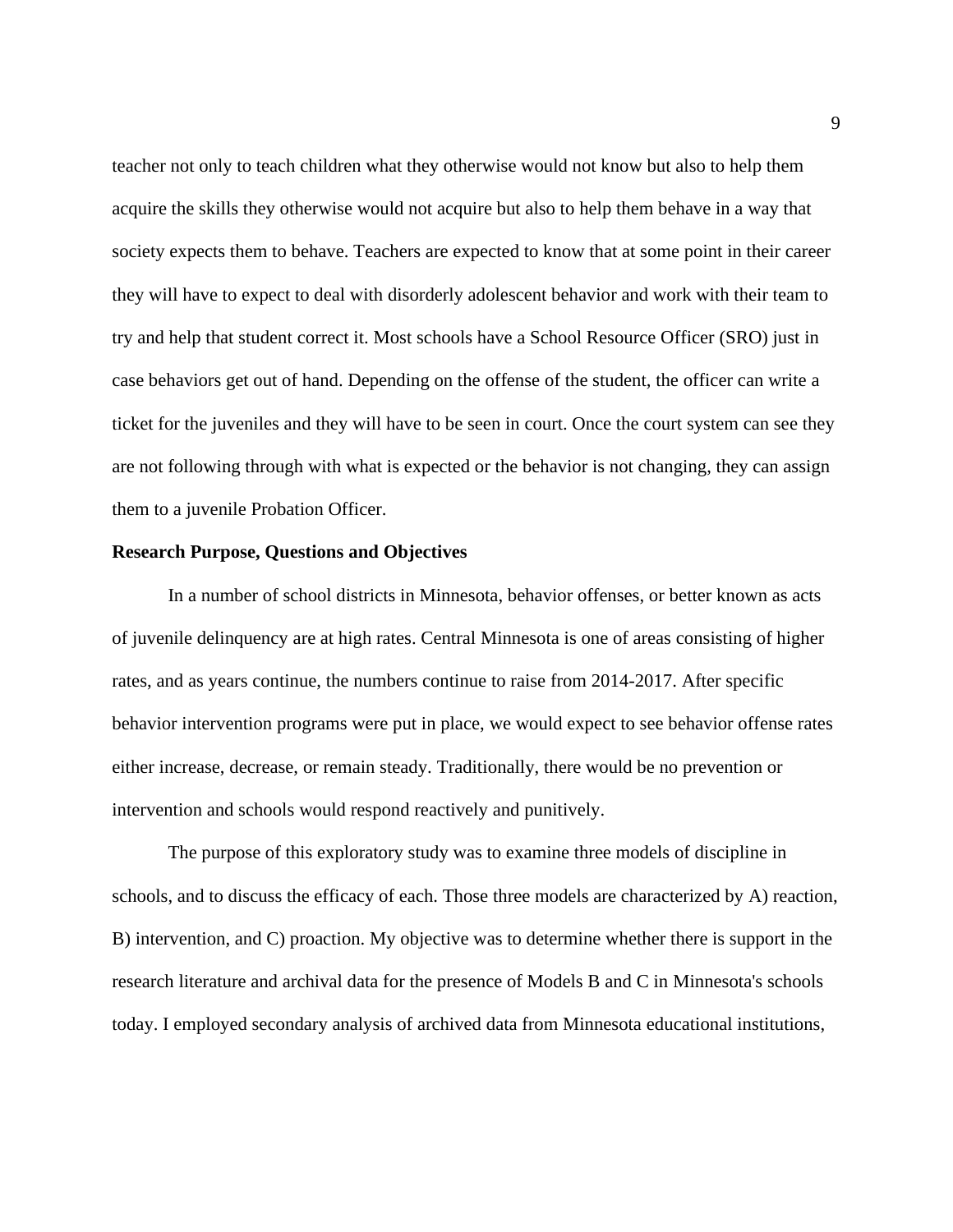which were identified and selected using a nonrandom, purposive sampling technique; 3 samples were used ( $n = 15$ ,  $n = 4$ , and  $n = 1$ ).

MODEL A: (poor student emotional and mental health)  $+$  (poor educational growth and poor development of social skills) + (some stimulus)  $\rightarrow$  (violent behavior in school)  $\rightarrow$ (traditional forms of punishment)  $\rightarrow$  (recidivistic behavior).

MODEL B: (poor student emotional and mental health)  $+$  (poor educational growth and poor development of social skills) + (some stimulus)  $\rightarrow$  (violent behavior in school)  $\rightarrow$ (programs as intervention)  $\rightarrow$  (changed behavior).

MODEL C: (poor student emotional and mental health) + (poor educational growth and poor development of social skills) + (programs as prevention) + (some stimulus)  $\rightarrow$  (changed behavior).

In Model A, nothing changes. A student acts out violently and that behavior is presented repeatedly and consistently over time. In Model B, the intervention program modifies student behavior and future violence is not presented in school. In Model C, certain types of programs can reach all students ahead of time, especially those who need it, and change the potential for violent behavioral events in school.

This problem statement was addressed by answering the following research questions:

- 1) What does the existing literature say about the nature and extent of the problem?
- 2) Does having more intervention programs available to students decrease the amount of discipline referrals in public schools?
- 3) Is there a point where adding additional intervention programs does not make a difference?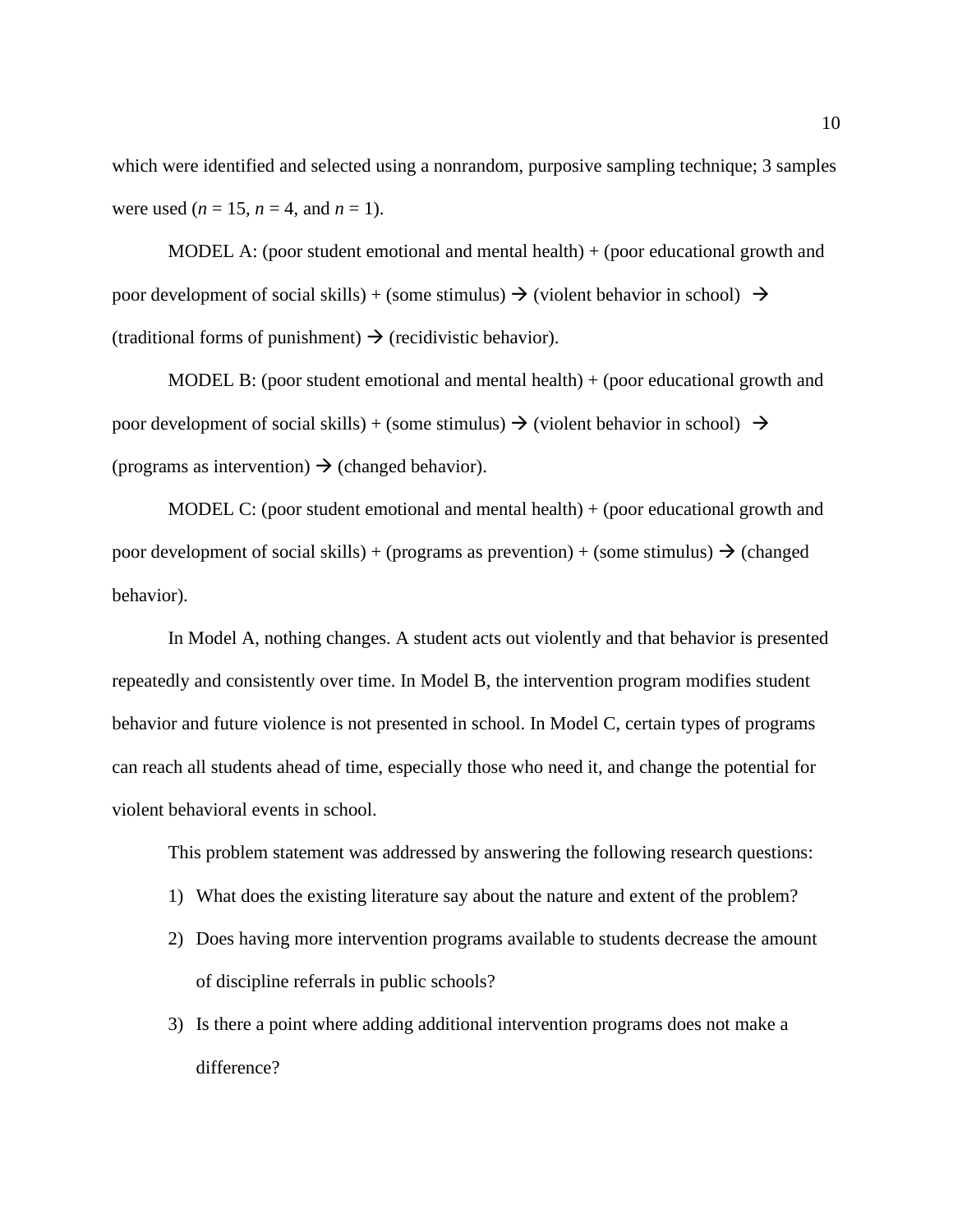#### **Chapter II: Literature Review**

#### **Behavior and Response**

I examined the research literature regarding the etiology of behavior support intervention programs relative to central Minnesota today. This review presents research findings and theories that help to explain and understand the origin (history, theories, and contributing factors) as well as the quantitative characteristics of behavior offenses within the St. Cloud Area School District 742. In this chapter, I answer research question 1, which was, "What does the existing literature say about the nature and extent of the problem?"

Throughout history the evaluation of behavior and punishment has been burdensome. Punishment as a reprimand of misbehavior has been around as long as human beings have been. Corporal punishment was the result of misbehavior in the classroom such as disruptive talking, chronic avoidance of work, clowning, interfering with teacher activities, harassing classmates, verbal insults, rudeness to teachers, defiance, or hostility. However, the difference of punishment following misbehaviors varies greatly depending on what school and district one occupies. For example, the school in which I grew up, Maple Lake High School, suspended me in sixth grade for simply bending a metal fork in half. On the contrary, as I work in the St. Cloud Area School District, students can entertain a physical altercation or assault and be sent to their next period class in an hour. One begs to consider what type of success we are setting students up for in a district that allows such behavior. The main focus within the school of the St. Cloud Area School District 742 is deterrence and prevention. District 742 respond by establishing mentoring programs, additional support programs, chemical health programs, mental health programs, tutoring, and tier three program interventions in each of the districts thirteen schools.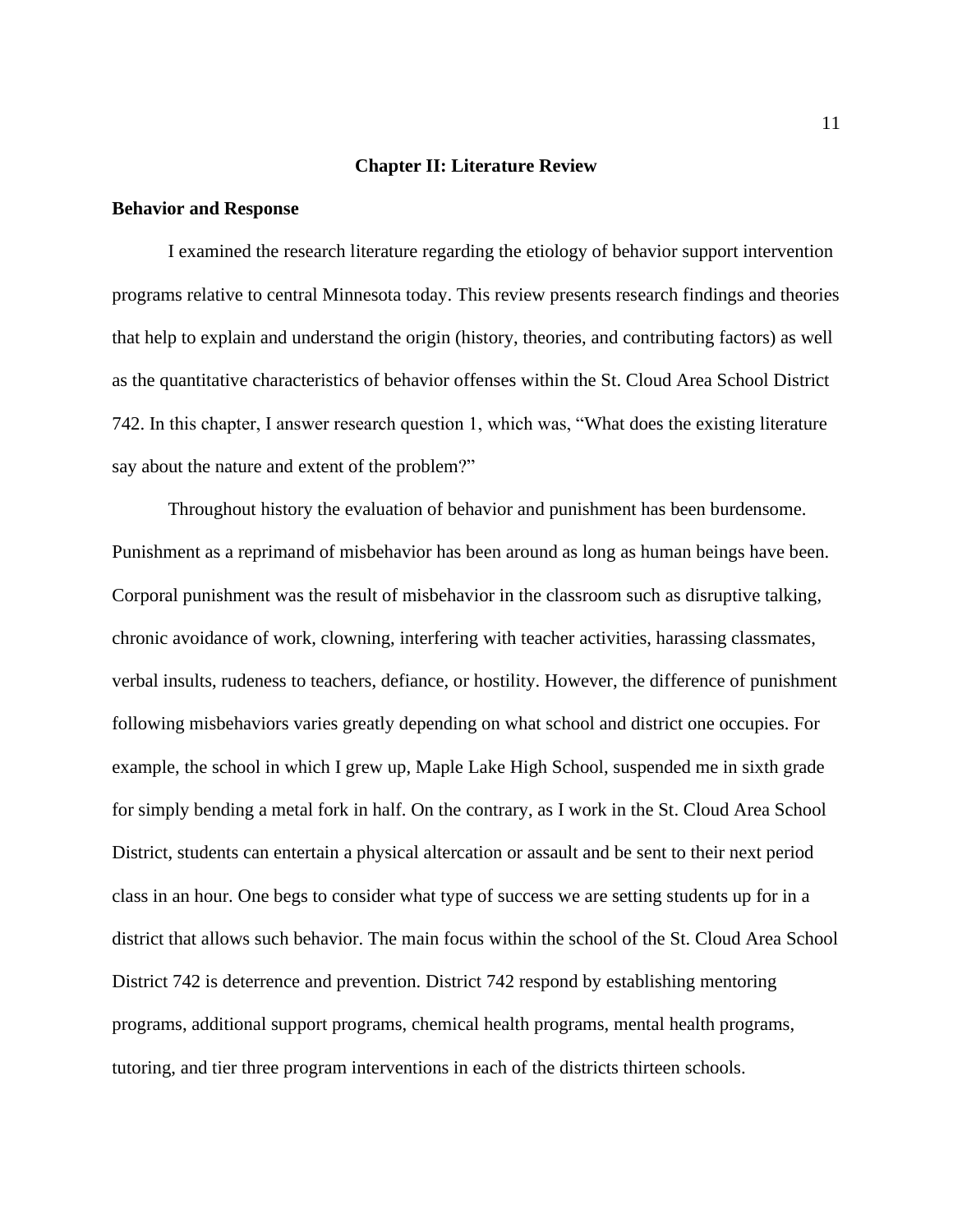The education, development, discipline, and extracurricular activities are essential when flourishing into adolescence and adulthood. Today it seems to be painless for people to judge and reprimand the public school system without knowing anything that is involved when operating behavior within a school itself. Student problem behavior at school is one of the most stressful challenges facing teachers and school staff based on personal experience. During the 2015-2016 academic year, more than 291,100 students were referred or subjected to school-related arrest, 82,800 were students with disabilities (U.S. Department of Education, Office for Civil Rights, 2018). The ability to obtain knowledge is obviously different depending on the expanding factors of the K-12 public school system supports. Research has found that youth with learning disabilities and emotional disturbances are at an increased risk of placement in juvenile correctional facilities (Quinn et al., 2001; Quinn et al., 2005). While in K-12 grade students are learning response to their behaviors and their ability to cope with specific situations and realities. In place, public school districts have been making tutors, behavior support groups, and intervention programs more accessible to students for them to learn the appropriate skills needed to be a successful adolescent and adult, hopefully keeping them out of the criminal justice system at all ages, which all begins with the education system and social emotional support.

Minnesota school leaders and the Minnesota Department of Education came to the decision that corporal punishment is not to be permitted within its public school system and have rethought discipline policies and practices. Suspension and other exclusionary discipline policies that many people once thought would solve problems in school sometimes do more harm than good when you take into account the home life of many students. Studies show that these suspension and other exclusionary discipline policies and practices can have several negative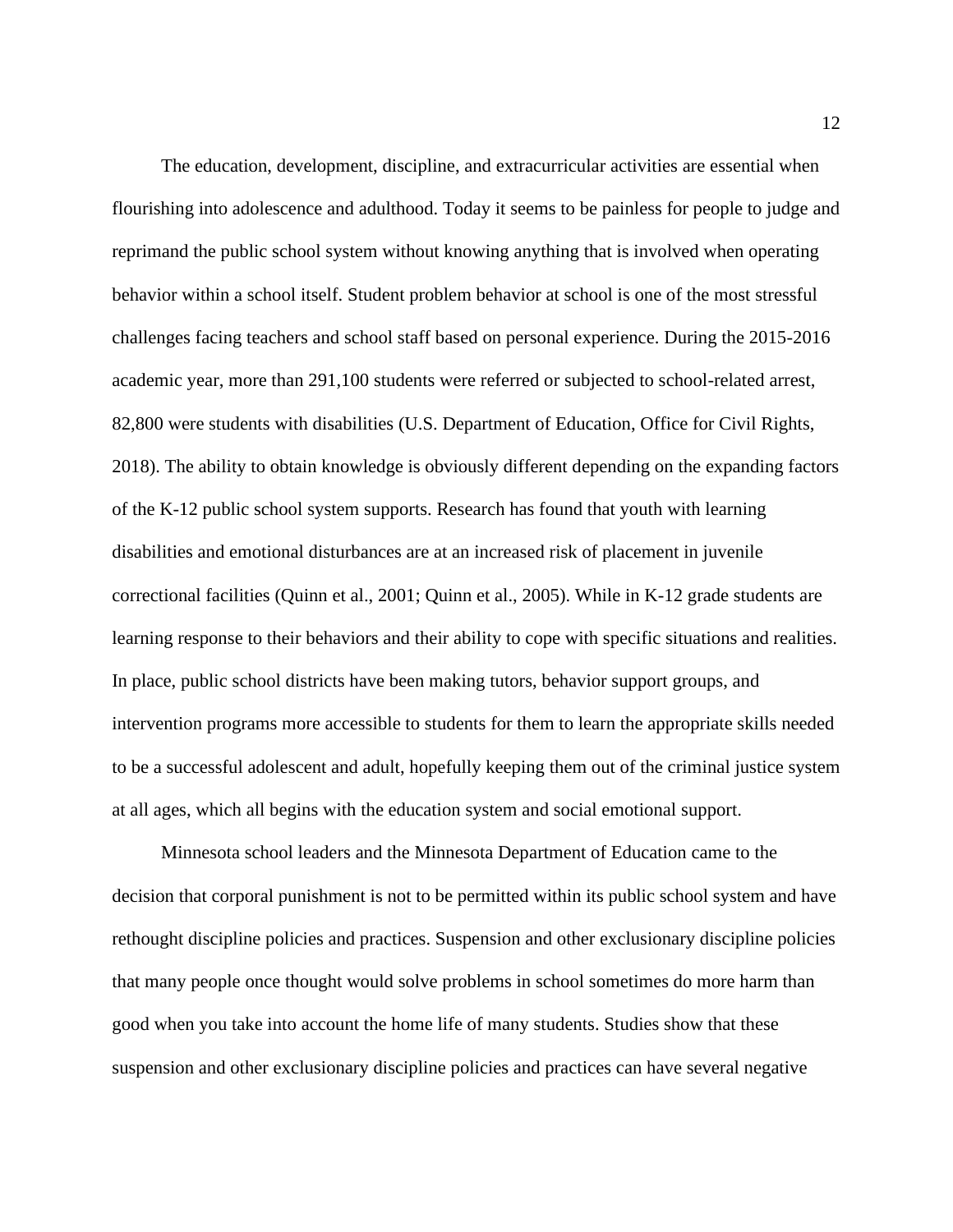effects on students, including decreased academic achievement and increased behavior problems. In addition, data also show that suspension and other exclusionary discipline policies disproportionately affect minority students. For example, within the St. Cloud Area School District at Apollo High School suspended 74 black students and 31 white students, Technical High School suspended 70 black students and 12 white students, North Junior High School suspended 101 black students and 49 white students, and South Junior High School suspended 53 black students and 2 white students. In addition to this, student ethnicity of American Indian, Alaskan Native, Asian, Pacific Islander, or Hispanic all had less than 10 suspensions during the 2018-2019 school year (Minnesota Department of Education, 2020).

#### **Historical Background**

Discipline has been part of American schooling from its very beginning. The debate has been how it should be achieved in the right way. Some educators and administrators have believed in harsh discipline methods like corporal punishment, suspension or expulsion. Others have sought less onerous means just as short detention or a simple conversation. In 1977, the U.S. Supreme Court ruled in its *Ingraham v. Wright* decision that school corporal punishment is constitutional, leaving states to decide whether to allow it. Nineteen U.S. states currently allow public school personnel to use corporal punishment to discipline children from the time they start preschool until they graduate 12<sup>th</sup> grade; these states are: Alabama, Arkansas, Arizona, Colorado, Florida, Georgia, Idaho, Indiana, Kansas, Kentucky, Louisiana, Missouri, Mississippi, North Carolina, Oklahoma, South Carolina, Tennessee, Texas, and Wyoming [\(Center for Effective](https://www.ncbi.nlm.nih.gov/pmc/articles/PMC5766273/#R25)  [Discipline, 2015\)](https://www.ncbi.nlm.nih.gov/pmc/articles/PMC5766273/#R25). Corporal punishment is defined as the use of physical force with the intention of causing a child to experience pain so as to correct their misbehaviors (Straus, 2001). A total of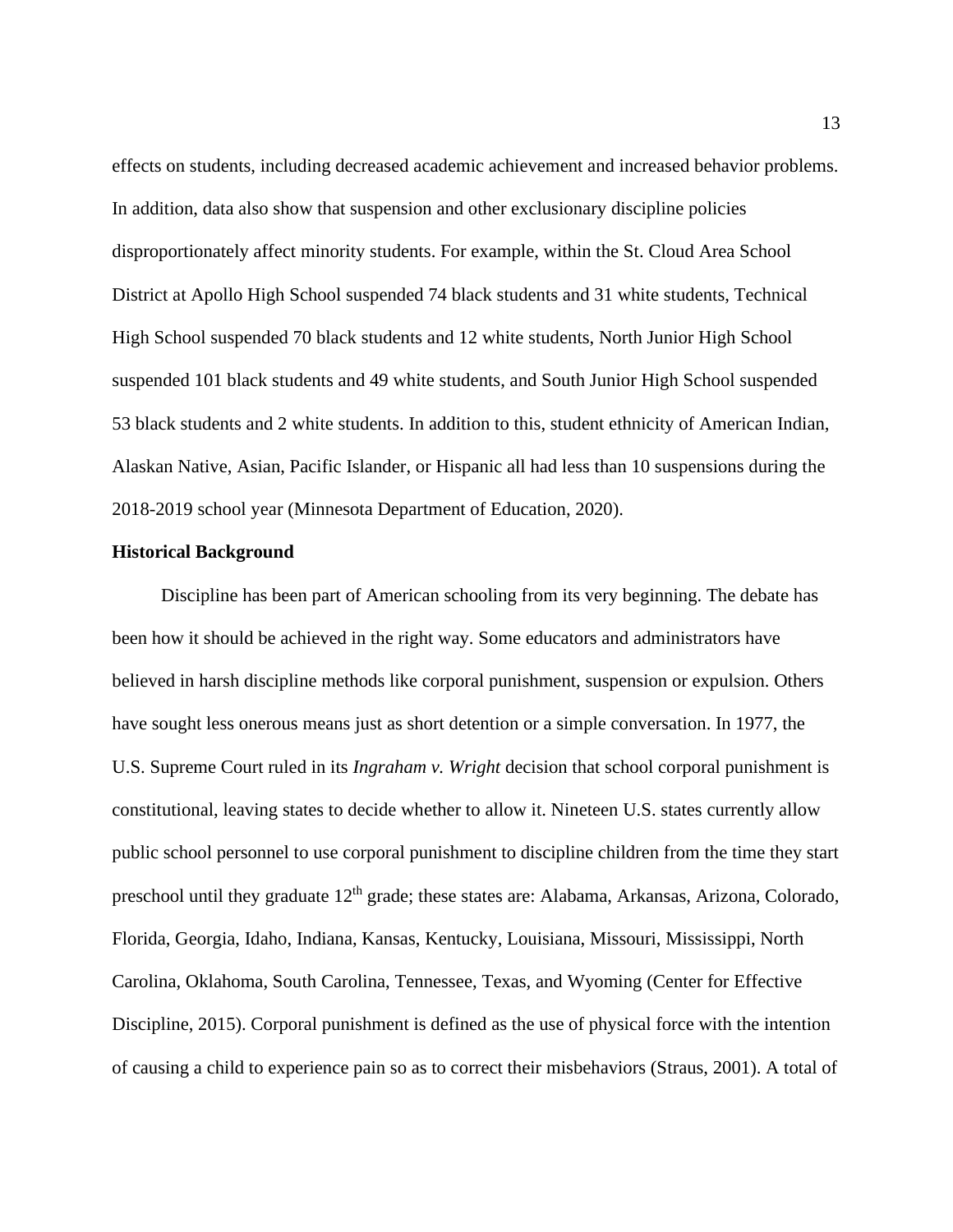163,333 children were subject to corporal punishment in these states' public schools during the 2011-2012 school year (National Center for Biotechnology Information, 2016). These actions of corporal punishment used in terms of discipline included using a large wooden board for "paddling" a student's buttocks or the infliction of pain through actions of hitting, spanking, slapping, and other means of physical force.

## **Problems and Punishment**

Removal, suspension, expulsion, and exclusion are all methods used in Minnesota public schools when redirecting the poor behavior. Poor behavior can be considered breaking school rules, significantly disrupting the right is others to and education, and being a danger to other students or staff and themselves. School boards make rules that students must follow. The rules must be clear, and the school must show that the student knew about the rules. The rules can typically be found online or in the student/parent handbook. Students are not allowed to disrupt classes, after-school programs, sports, or other school functions. A student who disrupts school or school events may be disciplined. Students are also not allowed to do things that put themselves or others in danger, or that damage school or one's personal property. Examples include fighting, hitting, throwing, or breaking objects, and threatening to hurt others or themself.

When removing a student, that means the student is kept out of a specific class or activity and brought to an alternate place for the time being. Another option is suspension, when student's get into trouble at school the school must follow the law, as they do for attendance and truancy. All districts must have a discipline policy. A student can be kept out of class for a class period, the day, or up to 10 days. If the bad behavior continues, the student could be expelled. A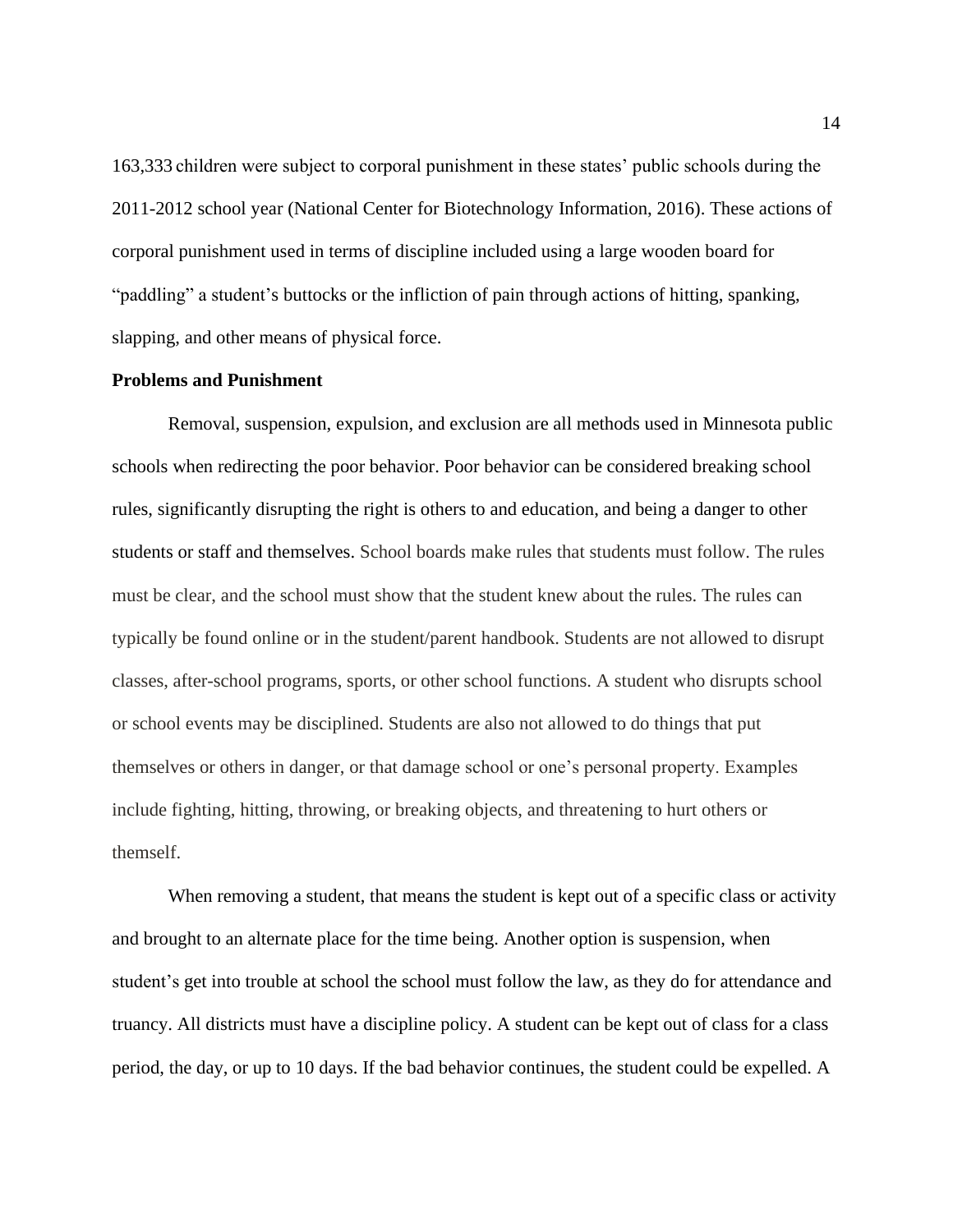student who is expelled may not attend their school or any school in the district for up to 12 months. Usually, students are only expelled for very serious offenses or for repeated discipline referrals. The most common reasons students are expelled in Minnesota are bringing weapons to school, having illegal drugs, and a fight that causes harm to someone else (assault) or multiple fights otherwise. Similar to expulsion is exclusion. The difference being that the student does not have the option to go to any other school after being expelled from the one that were previously enrolled in. If this is the case, the district or charter school must offer your student alternative education services at another location so that your student can continue to work toward graduation requirements. If you do not like the services offered by the district or charter school, you can independently enroll your student in another school district or charter school (including online programs) or a non-public school (private or home school). For example, we have had case managers meet their students for a few hours a week at the local McDonalds to support their education.

If a student is expelled or excluded the school district must provide the parent and student with a written Notice of Expulsion/Exclusion. This notice must include a complete statement of the facts, a list of witnesses and description of testimony, date, time, and place of the hearing. This notice must also inform the parents and the student of their right to obtain a legal representative of their choosing, to obtain free or low-cost legal assistance, to examine the student's educational record, and to present evidence and confront and cross-examine witnesses at the hearing. The student is not permitted to be present at any school or district buildings, grounds, school buses, school functions, activities, or trips except for the purposes of attending an alternative education program as part of the student's disciplinary action. In place of the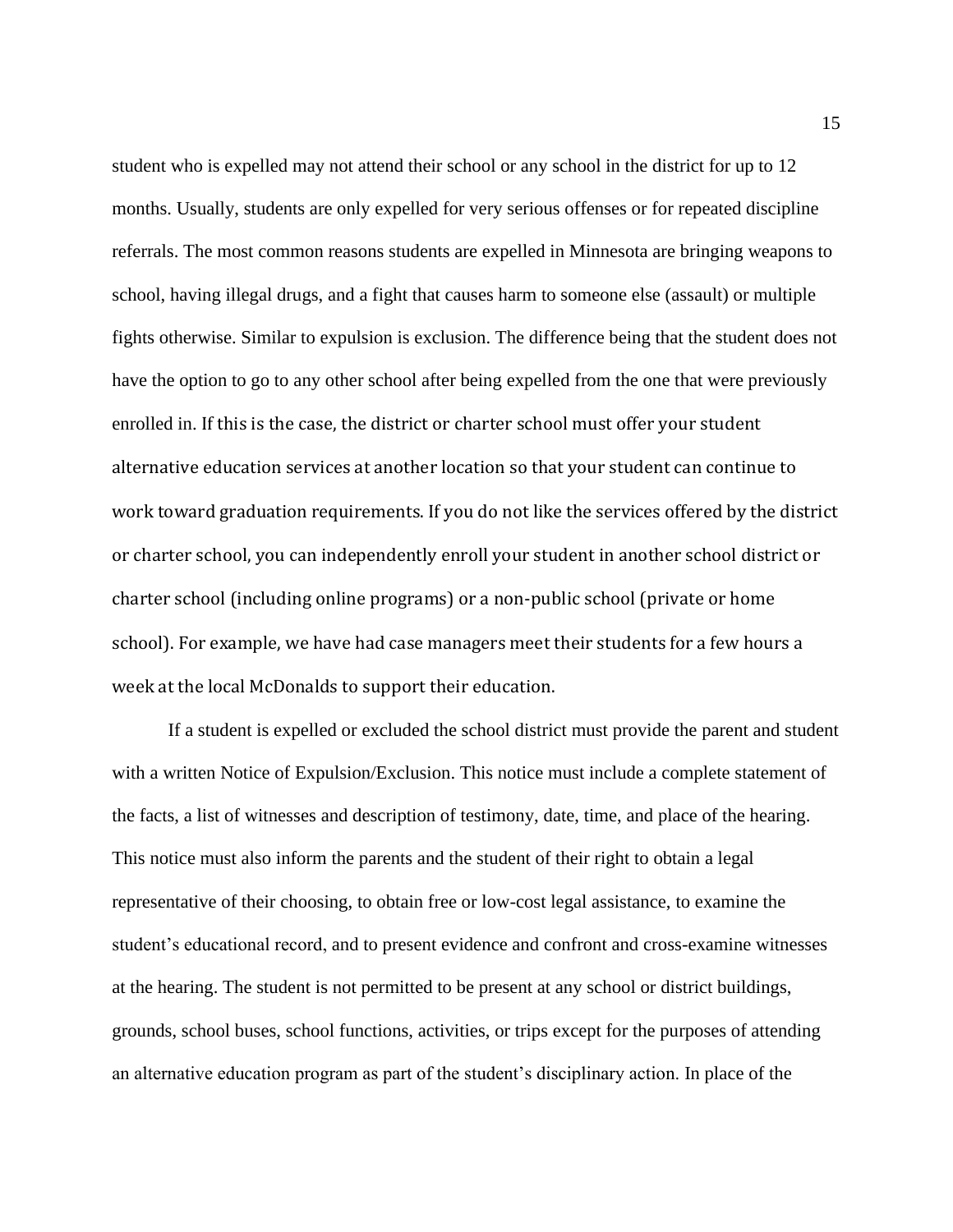suspensions, expulsions, and exclusions districts have been trying to use programs put in place to correct student behavior before it reaches that point, not only to attempt to keep students in school and educated, but also to keep them safe.

The opportunities that arise are essential to the positive development of students in order to try to prevent them from entering the criminal justice system. In doing so, we ponder how having access to positive behavior support programs may affect the behavior of students within K-12 public schools. Fuchs et al. (2011) identify instructional explicitness as the first principle of effective intervention for students. It is called explicit because it is an unambiguous and direct approach to teaching that includes both instructional design and delivery procedures. This is why the one-on-one instructor interaction may be necessary for student success.

When analyzing different behavior support systems that are capable of being beneficial for student behavior, there is no one single one that trumps the rest. As an employee in the behavior support field of a middle school there are a few programs and behavior support systems that are used on a day-to-day basis that I believe have a positive outcome on student behavior. This is especially important when teaching students how to understand and cope with their emotions and feelings, hopefully keeping them away from the criminal justice system. It takes a combination of student effort, staff effort, family effort, and so on to make this successful.

#### **Protocols and Programs**

In recent years, positive behavior support (PBS) has expanded into a variety of different settings including school, home, and the community, students with and without disabilities, and a broad range of social and academic problem behaviors (Sugai & Horner, 2002). PBS has moved from individual case management basis to systems-level of implementation for the school as a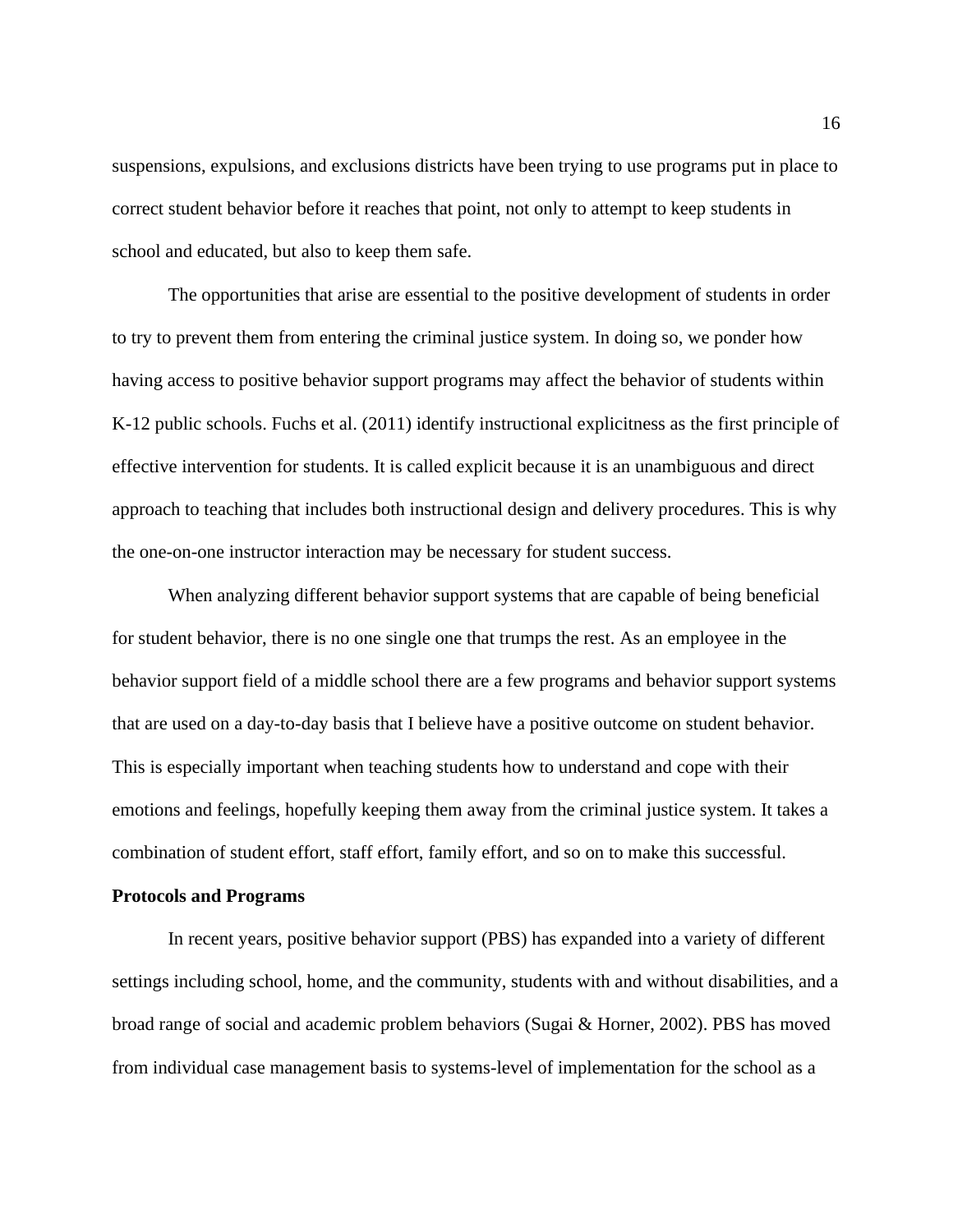whole. PBS has a number of key features including prevention-focused continuum of support, proactive instructional approaches to teaching and improving social behaviors, systems change to support effective practices, and more. The practices of PBS are based on the conceptual logic of behavioral theory and the empirical foundations of applied behavior analysis (Sugai & Horner, 2002).

This positive behavior support is set in place to decrease the number of problem behavior cases by utilizing the most effective practices in order to help the school as a whole. The following scholarly journal, *Introduction to the Special Series on Positive Behavior Support in Schools* discusses that Applied Behavior Analysis has over time been refined, tested, and replicated to create a successful disciplinary approach to student behavior in schools. This scholarly journal was very thorough in documenting its settings and outcome goals. It is also carried through the text that these positive behavior supports should be a part of early intervention and childhood in turn to get the desired outcomes of the student's behavior.

In the independent work time with a tutor, behavior support specialist, or MTSS teacher or adult, students can learn directly how they could have changed their behavior in order to help them get better grades, not react negatively to peers, and get placed in smaller classrooms for learning benefits. Some students have more difficult time focusing in a larger room with more students because they could have ADHD or simply because they have not learned action reaction growing up. A tutor is someone that can serve as a large support system for a developing student. They have the ability to offer the student to teacher interaction that makes it easier for students to understand and respond. *Effective and Efficient Teaching* by Anita L. Archer and Charles A. Hughes (2011) looks at guided versus unguided instruction of teachers both in general education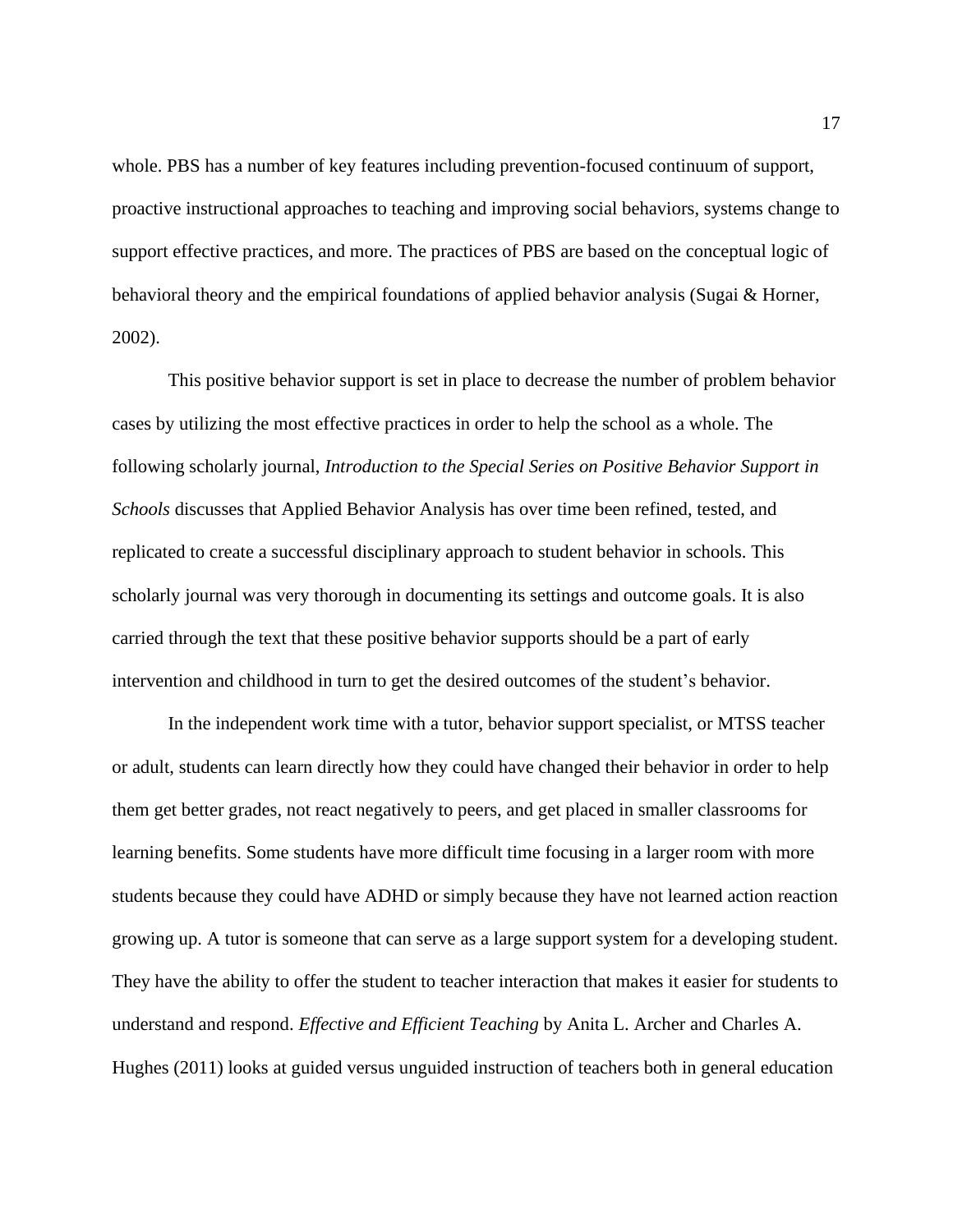and special education. In this study, they used a range of instructional behaviors and elements characteristic of an explicit approach to teaching. The classroom of students was taught studentbased explicit instruction with more student teacher interaction. In public schools students are to take state tests in particular main-stream courses such as math, reading, and science.

In the study *Exploring the Foundations of Explicit Instruction,* it was learned that increasing engaged time has a positive impact on student learning, which also showed in other studies as well. However, it is when students are both engaged and successful that they learn the most A structured and explicit approach to instruction has a positive impact on student academic achievement (Archer & Hughes, 2011). For future research, it would be important to take a much larger population sample by changing it to all the schools in a large district or even state if there is a possibility to get funding to support the hiring of more staff.

A multi-tier system of supports (MTSS) is a phrase you may hear about at school or from parents or guardians. You may hear it called the MTSS framework, the MTSS process or the MTSS model. No matter what it is called, MTSS has a very important goal. It is designed to help schools identify struggling students early and to intervene quickly. MTSS supports academic growth and achievement, but it also supports many other areas. This includes behavior, social skills, and emotional needs. The St. Cloud Area School District has implemented it for families that speak no English, have no internet access at home, and as a means to help with home placement or homeless shelters. PBIS (Positive Behavior Interventions and Support) is another large program used within Minnesota public schools statewide. PBIS focuses on positive systems-changing approaches, which have been shown to reduce problem behaviors within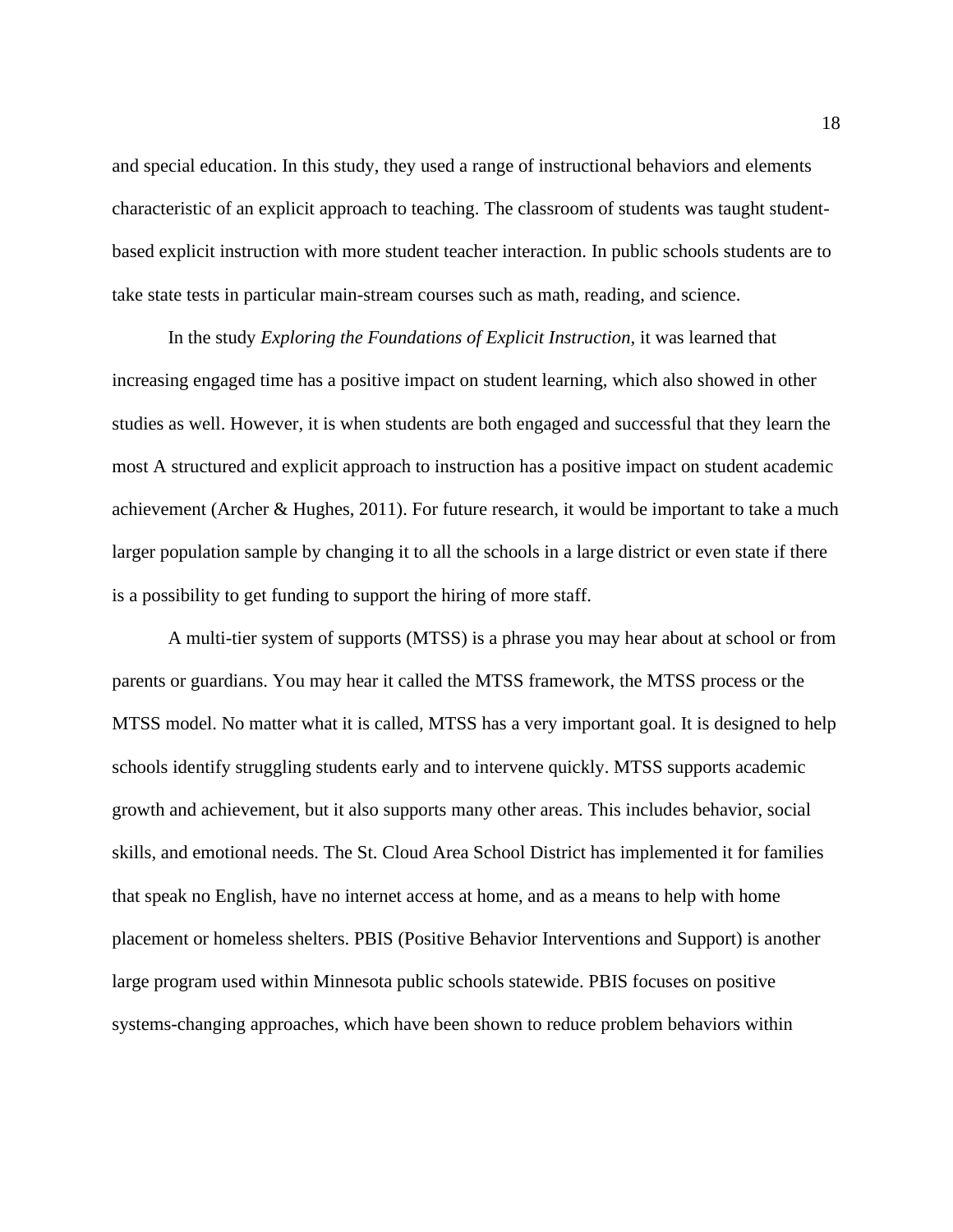school settings. This places student in a tier to understand what they need to gain a positive

outcome response based on PBIS and PFS (Positive Family Support).

## **Figure 1**

*Positive Behavior Interventions and Support Needs for Positive Family Support* (Smolkowski et al., 2017)



This study included two cohorts of students, with 6921 in Cohort 1 and 5991 in Cohort 2. To recruit students a passive waiver of consent process was used. The parents of 14,331 students received a letter that described the study along with a decline postcard they could return if a parent did not want his or her student to participate (Smolkowski et al., 2017). The purpose of this study was to determine the effectiveness of PBIS and PFS when implemented by school staff by routine. They found that students at intervention schools with such programs outperformed students in schools that lack the intervention programs. This supports that progress is higher among students that have access to such programs.

Behavior intervention plans are also of high importance when holding students and parents accountable for the adolescent behavior. It focuses on reducing behavior issues creating a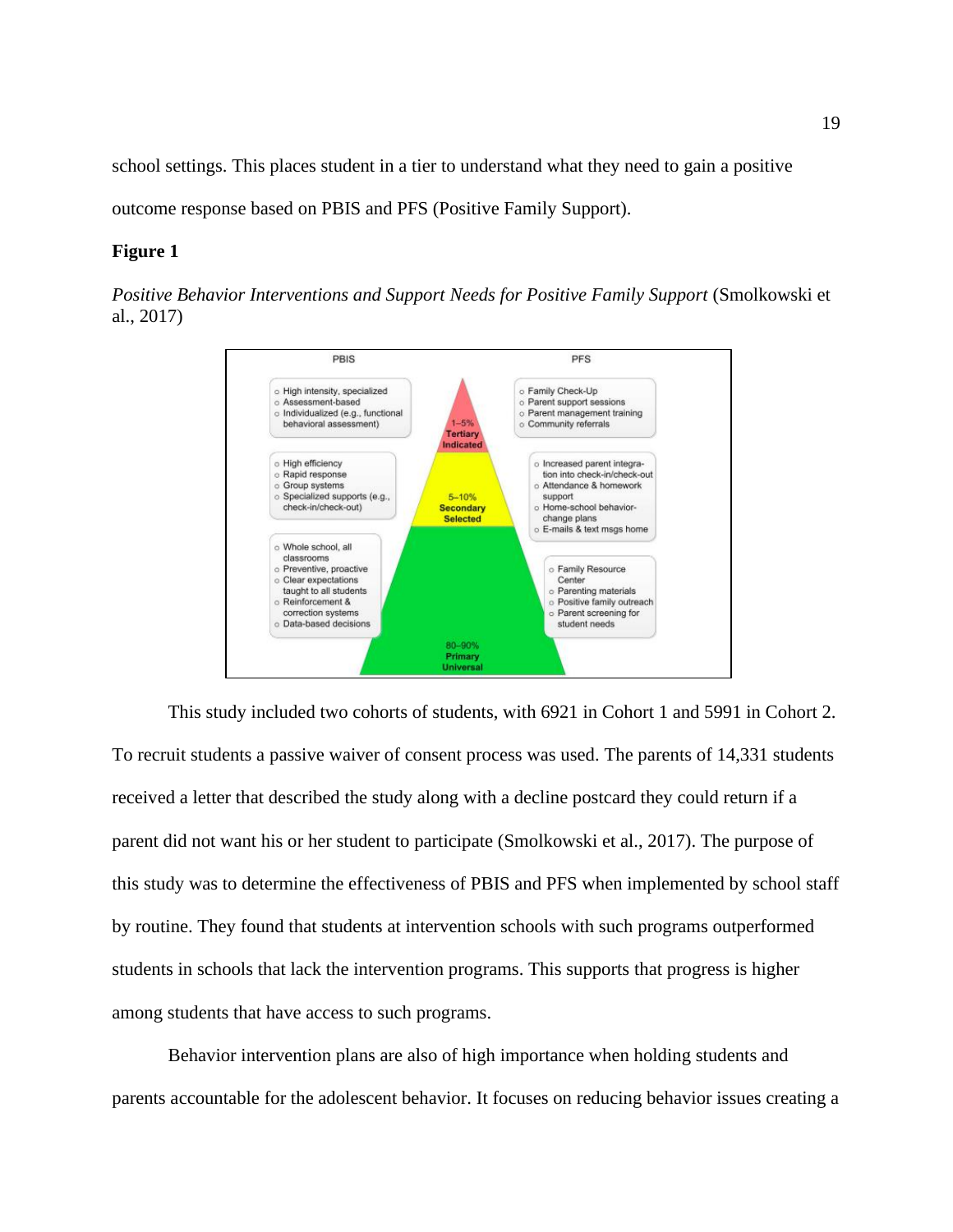lea toxic learning environment. They used four organizational tools to help organize the practices: school wide discipline, classroom management, specific non-classroom settings, and the individual student. The results of this study indicate the need to increase the efficiency and pragmatics with which we organize interventions, as well as the social and academic benefits. On the other hand, this article also teaches us the limitations of having such intervention programs. Having a staff that can update and maintain such intervention programs would also be highly beneficial in future research because with more structure and consistency we could hopefully produce better outcomes. Although when we do accurately place all of the interventions and student needs together in an appropriate manor, this study presents its effectiveness within the public school districts. Having these interventions and program available means there is hope and help in redirecting behavior among students, but where they experienced or learned that behavior is another topic of discussion. This is why when students are out of school suspended, expelled, or excluded, home may not be the safest or smartest place for them to be.

Sociological criminology has neglected early childhood characteristics, and consequently has not come to grips with the relationship between early childhood behavior and adult behavior outcomes. Not having studied a ton of childhood behavior limits us largely in knowing the link between delinquency and criminal activity. Although criminal or deviant activity peaks in teenage years, there is substantial evidence of early delinquency as well as continuation of criminal behavior over life's course. The original thought of the crime and deviance over the life course is that the childhood behavior would not relate in the sense that when a person reaches adulthood the ties involved with work, family, and community explain the change in criminality.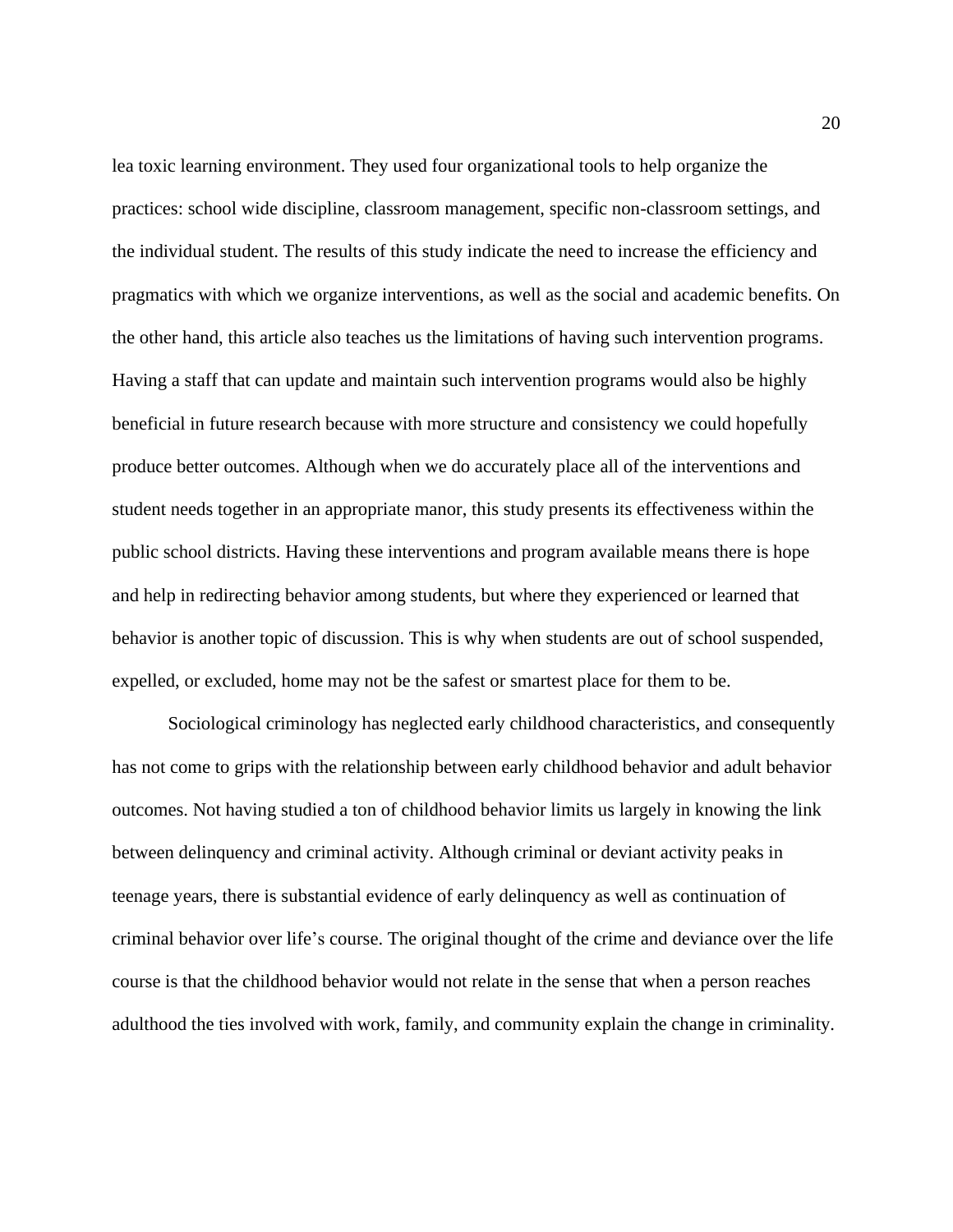The life course has been defined as "pathways through the age differentiated life span," where age differentiation "is manifested in expectations and options that impinge on decision processes and the course of events that give shape to life stages, transitions, and turning points" (Jacoby et al., 2012, p. 76). Looking at life stages all happen at a different time and in a different way for different people. This includes life transitions such as going to college, getting a job, getting married, having kids, and change in self-esteem and emotion. Some researchers say that such life transitions have little to do with deviant behavior and that it decreases with age. The extent of stability and change throughout transitions is a complex and debated issue. I would say these life transitions have huge impact on criminal or deviant behavior.

Anytime we meet new people, there is the potential of getting involved with a person that partakes in criminal or deviant behavior or a person that helps them stop doing it for themselves. Many parents say they would do anything for their child, but have we thought about how true that may be? It is contended that childhood antisocial behavior, such as juvenile delinquency, conduct disorder, and violent behavior link to a wide variety of troublesome adult behaviors including criminality, deviance, offenses in the military, educational failure, employment instability, and marital discord (Jacoby et al., 2012, p. 76). Social bonds including work, school, and neighborhood influences are said to influence any type of positive or negative behavior despite a criminal's social and delinquent background. Looking at these social bonds, they attach it to social control theory, stating that crime and deviance result when an individual's bond to society in adulthood is weak or broken.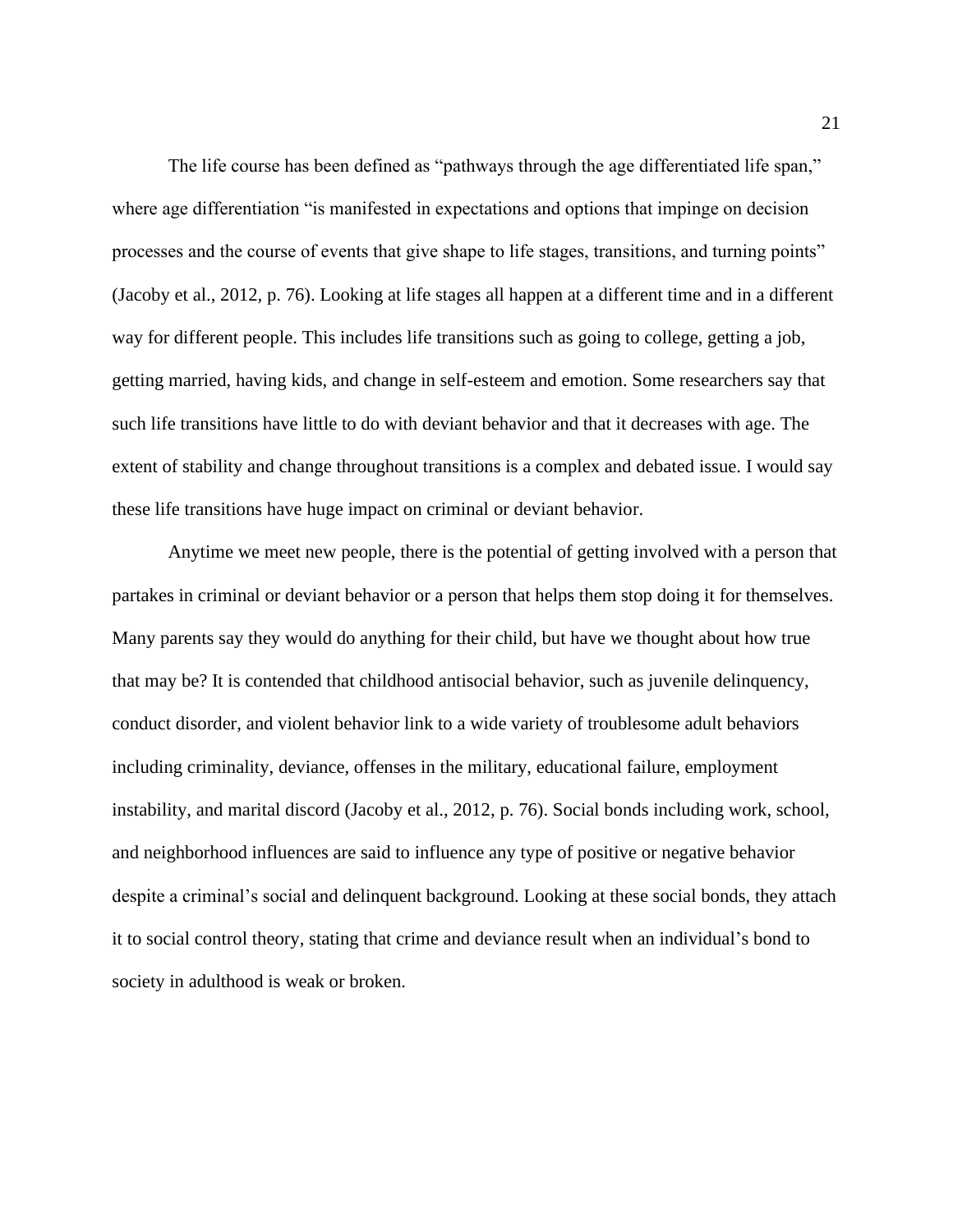#### **Research and Theories**

The development of social learning theory can be traced back to the work of Robert L. Burgess and Ronald L. Akers, as presented in their work entitled "A differential associationreinforcement theory of criminal behavior". Social learning theories can be broadly understood as a social behavioral approach that emphasizes the "reciprocal interaction between cognitive, behavioral and environmental determinants" of human behavior (Akers & Sellers, 2004). The social learning theory only strengthened my opinion about social process theories. Differential association theory is very similar to the social learning theory in that they both believe deviant behavior is learned in interaction with other people and can therefore be counteracted by developing an environment in which criminal behavior is not normalized. Again, under the theory of differential association, the timing, length, frequency, and nature of the contact are important determinants of behavior. That is, the greatest effect on a person's behavior occurs the earlier the association is made, the longer the duration of the association, the more frequently the association occurs, and the closer the association is (Akers  $\&$  Sellers, 2004). Juveniles who report positive beliefs about violence are more likely to engage in antisocial and criminal behaviors.

Lanier and Henry (2010) make an interesting comparison in their book Essential Criminology. Comparing the military and vampires, they had a strong point. Both of these groups represent the ability to socialize their members into thinking and doing things causing crime, from respecting your authority to anarchy and individualism. Lanier and Henry discuss two important social process theories, Differential Association Theory and Cognitive Social Learning Theory. Of the two, I would agree most strongly with the details of the Differential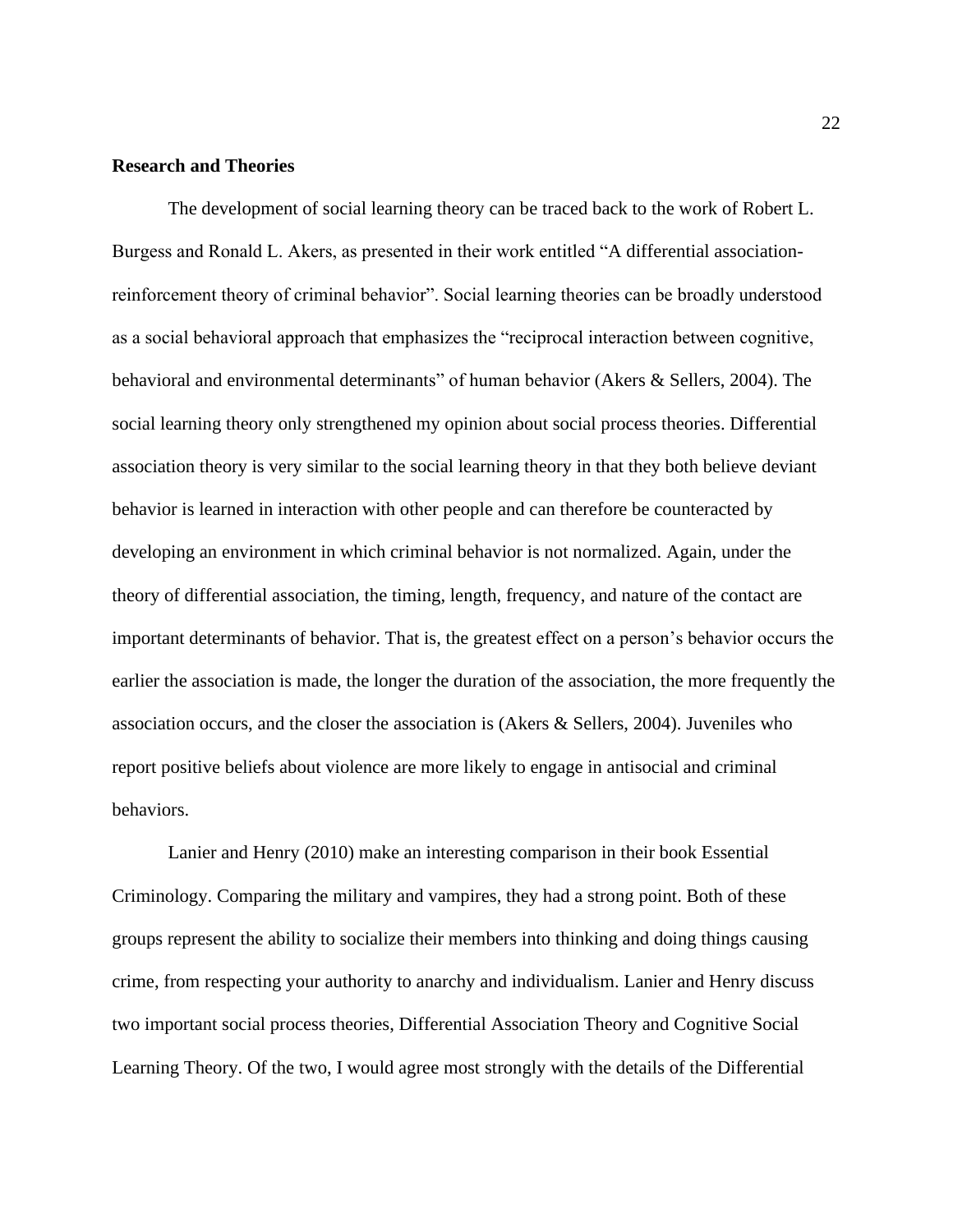Association Theory. Differential Association Theory believes that criminal behavior itself is learned though assigning meaning to behavior, experiences, and events during interaction with others (Sutherland, 2010). There are two basic elements behind the social learning theory. This includes that the content of what is learned is important and the process by which the learning takes place in important. This explains that people with power or authority, whether it is a gang member or police officer have the ability to influence peoples' actions and define what is or is not criminal activity. I believe more presently that criminal behavior itself is learned through assigning meaning to behavior, experiences, and events that occur during interaction with other people.

This theory, according to Sutherland, is seen in its nine testable propositions:

- (1) criminal behavior is learned;
- (2) criminal behavior is learned in interaction with other persons in a process of communication;
- (3) the principal part of the learning of criminal behavior occurs within intimate groups;
- (4) When criminal behavior is learned, the learning includes (a) techniques of committing the crime, which are sometimes very complicated, sometimes simple; (b) the specific direction of motives, drives, rationalizations, and attitudes;
- (5) the specific direction of motives and drives is learned from definitions of the legal codes as favorable or unfavorable;
- (6) a person becomes delinquent because of an excess of definitions favorable to violation of law over definitions unfavorable to violation of the law;
- (7) differential associations may vary in frequency, duration, priority, and intensity;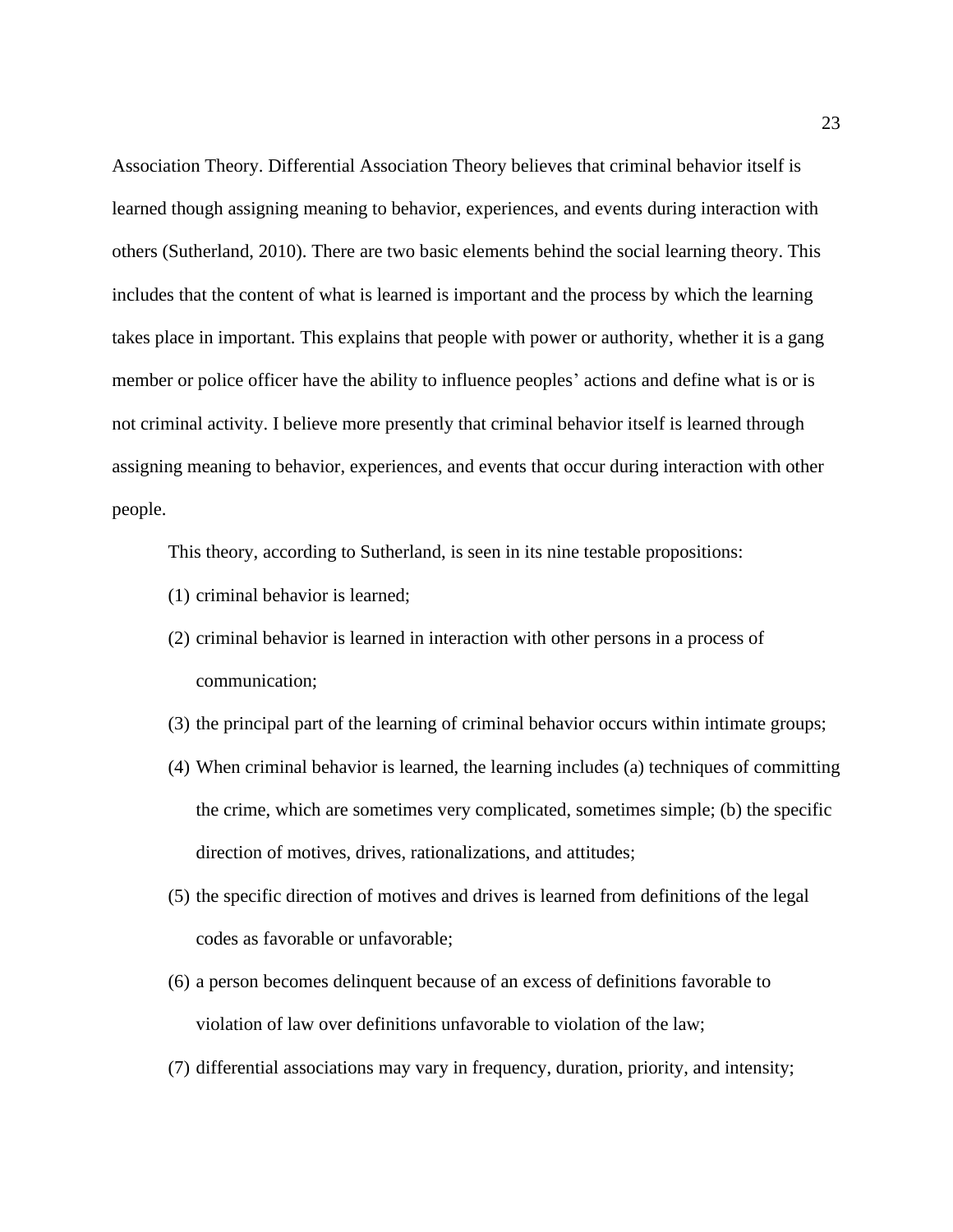- (8) the process of learning criminal behavior by association with criminal and anticriminal patterns involves all of the mechanisms that are involved in any other learning;
- (9) while criminal behavior is an expression of general needs and values, it is not explained by those needs and values, since non-criminal behavior is an expression of the same needs and values (Suthlerland, 2010).

The core of the differential association if found in the sixth proposition, telling us when people learn more definitions that favor crime rather than not committing crime, likely criminal behaviors will be chosen.

Juveniles who report positive beliefs about violence are more likely to engage in antisocial and criminal behaviors. I beg the exact same questions on a day-to-day basis with my students as Lanier and Henry point out, the KEY factors! The first is priority of learning: how early is this learned? This is such an important question to ask. For example, if a toddler or small child sees that it is okay to take things from someone else, those children will go to elementary with that as their skill set rather than learning that stealing is not okay. Another is frequency: how often one interacts with groups encouraging criminal behavior. This can mean for that young child that sees this at home that it is an everyday occurrence. This could also apply to my middle-aged students that change friends' groups and see it on the weekends when they spend time with them without any form of supervision. Duration is also important. How long have they been exposed to specific behavior patterns? There is bound to be a significant difference in behavior in someone who was around criminal behavior for a week compared to someone who has been around it their entire live. The final one is intensity: the prestige or status of those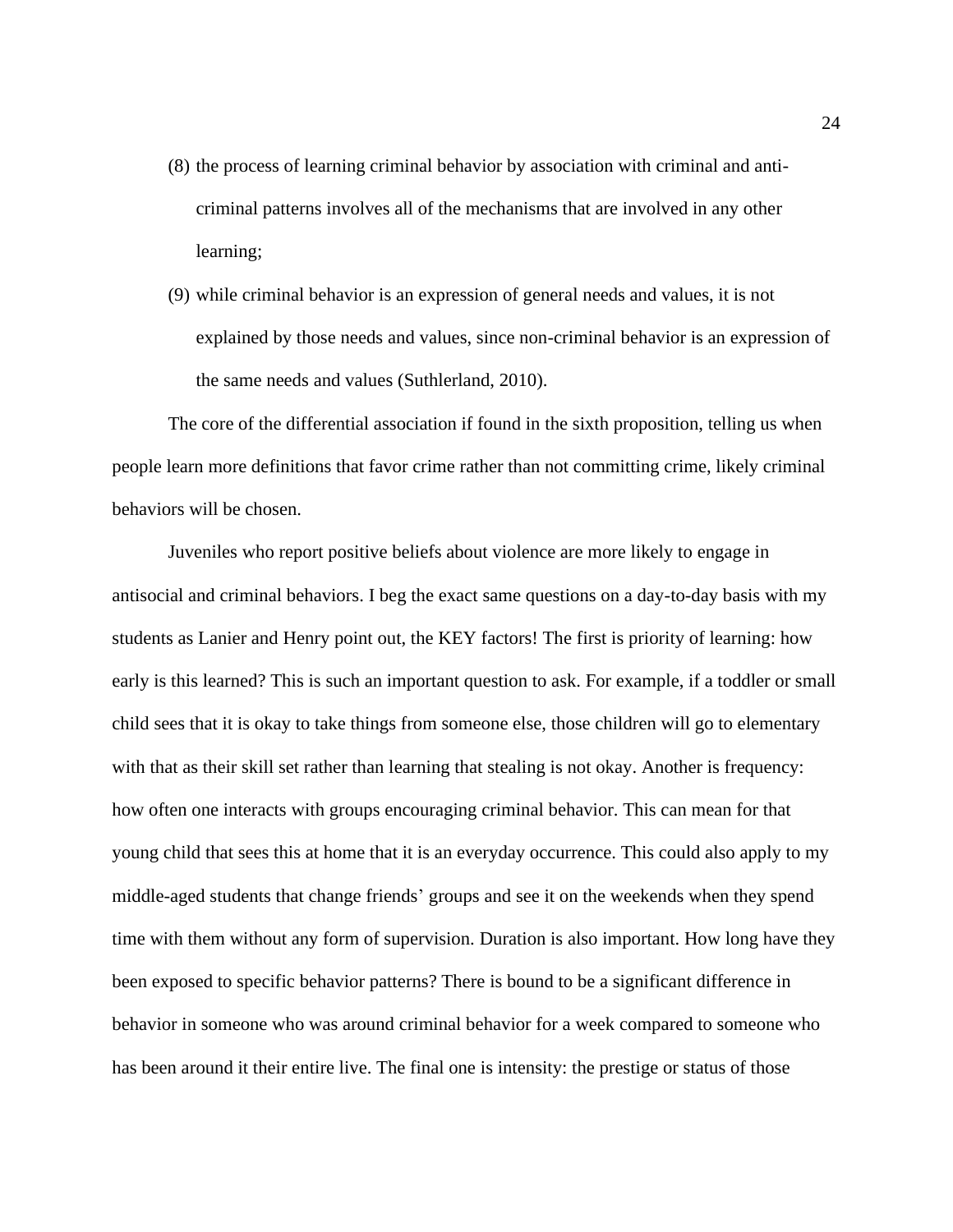manifesting the behavior. The odds that a juvenile imitates criminal behavior would be much greater if it a parent that are learning it from. On the other hand, if they are seeing it from a peer or someone that is not seen to have power there is a possibility that they may not imitate the poor behavior.

Behavior imitation does not occur only criminally. There have been other empirical tests regarding differential association theory in actions such as bullying in schools as well. Moon, et al (2011) state that delinquent and criminal behaviors are learned in a fashion similar to lawabiding behaviors. As expected, results indicate that juveniles who associate with bullies and/or report positive attitudes toward the use of violence are more likely to engage in bullying. Moreover, Pepler and Craig, using a remote audiovisual observation method, found that a group of children collectively engage in bullying as aggressors, rather than as an individual child engaging in bullying. This explains that with more peer interaction it is also more likely the bullying occurs. In sum, the findings from the extant bullying research indicate that differential association theory is a viable explanation of the phenomenon according to Moon, Hwang, and McCluskey (2011).

Would we consider bullying a crime? Who decides that it is? Crime is not produced by legislation alone. The best approach to take in defining crime would be to divide it into two types depending on whether they reflect consensus or conflict in society. For example, Gary Yourofsky (American animal rights activist) wanted to know whether the violence against animals would ever end. Backing up the idea he said that farmers would go to prison for breaking animals' necks, anally electrocuting foxes, and catching animals in steel-jaw leghold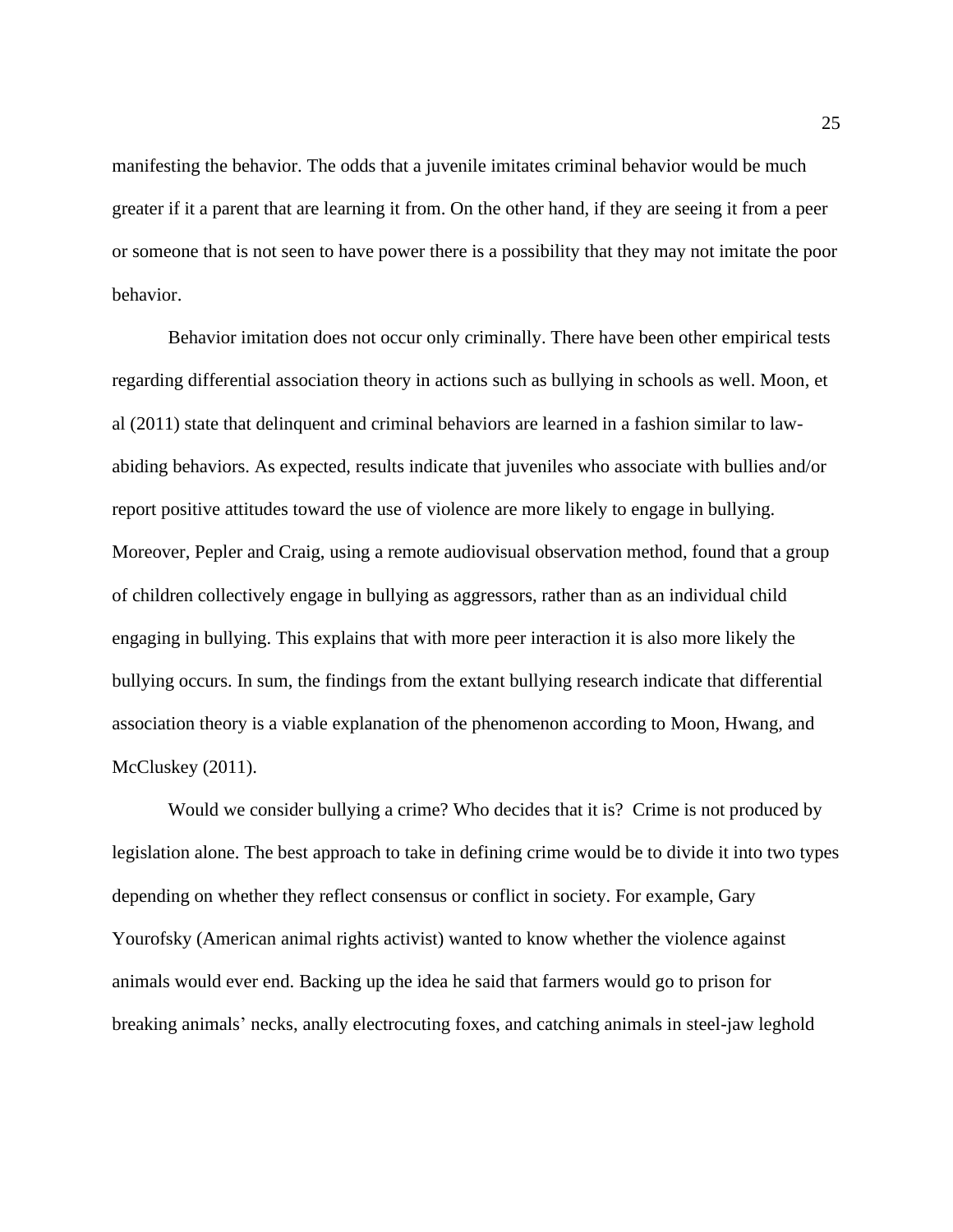traps. With time, things have become one giant circle of differential association theory. There was a time when animal cruelty was thought to be not as bad as it is now.

As one giant American society, we decided that unfair treatment to pets and all animals would no longer be acceptable. With social media and the awareness of things happening around the world, a vast amount of people pushed for something legal to be done. Very recently, November 25, 2019, to be exact, cruelty to animals became a federal crime under a [new](https://www.congress.gov/bill/116th-congress/house-bill/724/text) law signed by President Trump. The Preventing Animal Cruelty and Torture Act (PACT) is a bipartisan initiative that bans the intentional crushing, burning, drowning, suffocating, impalement or other serious harm to "living non-human mammals, birds, reptiles, or amphibians." The law also bans "animal crush videos," meaning any photograph, motion picture film, video or digital recording or electronic image that depicts animal cruelty. The penalty for violating the law can include a fine, a prison term of up to seven years or both (Gonzales, 2019). This is a very prime example of today's American society learning through differential association theory and coming to a legal resolution.

I believe that if criminal activity is something that we want to lessen then it needs to be targeted in people while they are still children. Some would say you cannot teach an old dog new tricks. The first theories that had taken little data are interesting to read about; specifically, the Early U.S. Family-Type and Body-Type Theory. Shortly after the Civil War in 1865, it was widely believed that there were basic differences between ethnic groups and that certain families could be mentally degenerate and "socially bankrupt" (Lanier & Henry, 2010, p. 102). Part of the reason for his thought was that there was a huge transition happening in the United States with the abolition of slavery and large European immigration. They compared the Europeans with the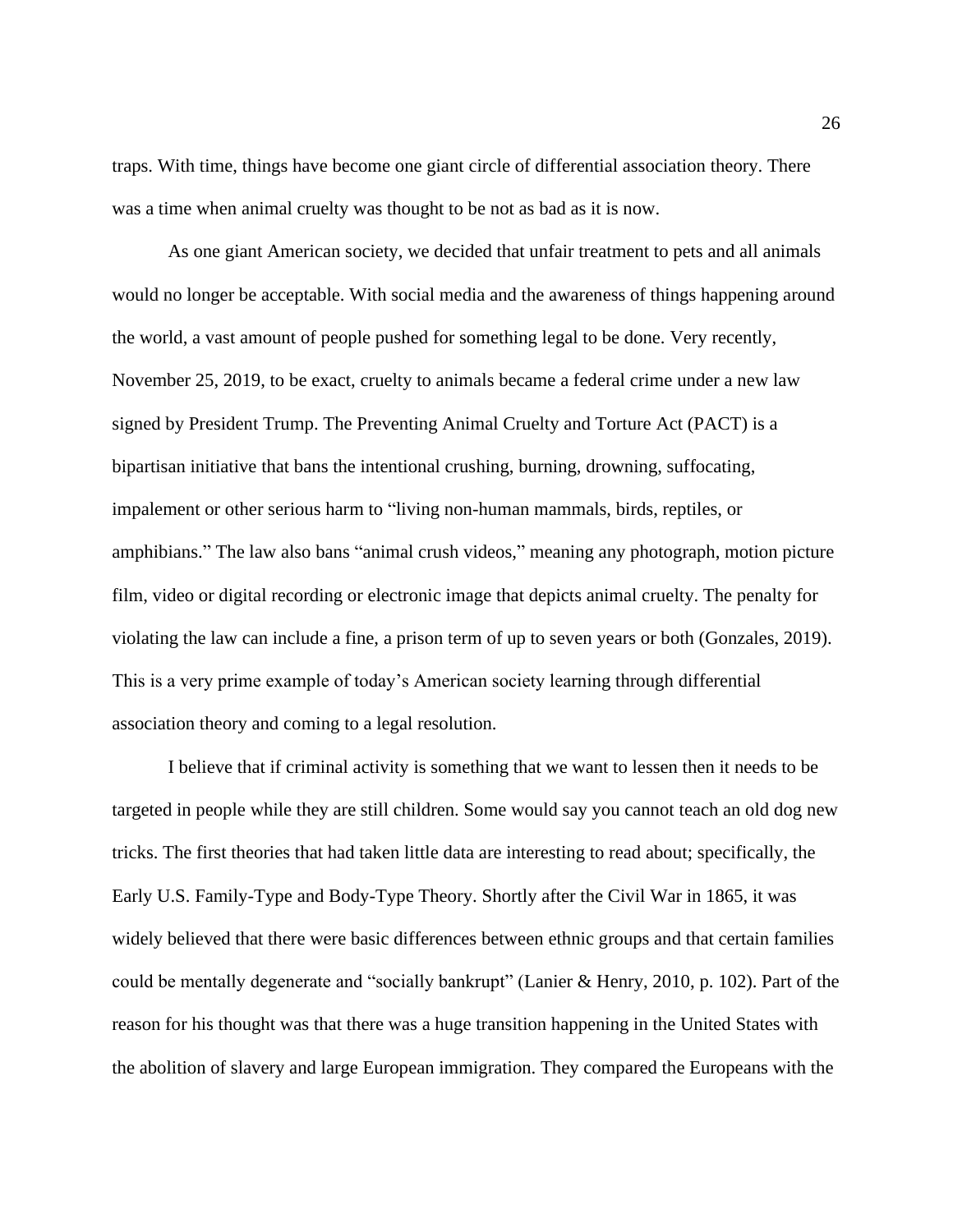slaves because they were diverse in ethnic groups and like slaves, were mostly poor and unskilled. It still blows my mind that there was a time like this in our history. Dugdale concluded that "the burden of crime" is found in nonmarried family lines, because he found a family with six generations of criminals. He also concluded that the eldest child has a tendency to be criminal, and that males are more likely than females to be criminal (cited in Lanier & Henry, 2010).

Dugdale was one of the first anthropologists to claim that his approach was a new science, studying the criminal rather than the crime, just as medicine studies disease. In the studying of the criminal themselves, he stated that the physical body mirrors moral captivity, and that criminals were the "imperfect, knotty, knurly, worm-eating, half-rotten fruit of the human race" (cited in Lanier & Henry, 2010, p. 102). Anthropologist Harvard studied f14,000 criminals and 3,000 non-criminals for their physical features and also determined that people that become criminals are usually inferior. He concluded that criminals typically inherit low foreheads, compressed faces, and so on.

Considering the social control theories embrace the bond and the individual to society as their two key concepts, they have been used as a basis of explanation at many times as well as being described in a variation of ways. There are four well-explained elements of the bond to conventional society (Hirschi, 1969): attachment, commitment, involvement, and belief. Attached and conforming behavior suggests that man is sensitive to the opinion of others, therefore exclude sensitivity from their explanations of deviant behavior. As a good example, a psychopath is characterized by "deficient attachment to or affection for others." This would involve being excessively aggressive and have a lack of control. Even in middle school aged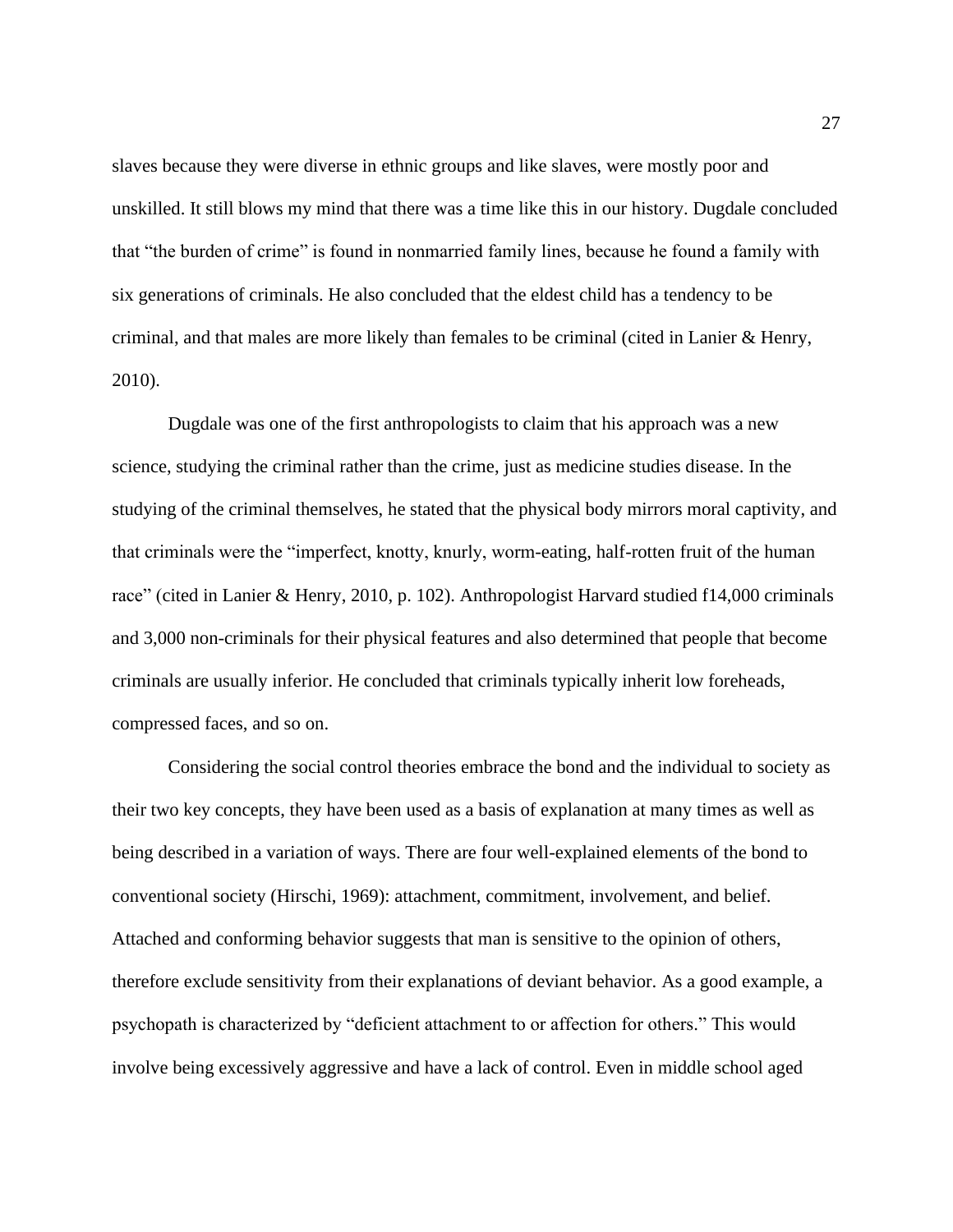students some of these characteristics. The ability to have no form of empathy, fear, or pain, and the way they look right through you when you attempt to discuss feeling or emotion for someone else. People like this or people that are just insensitive to the opinions of others can be considered deviant because they are willing to violate the norms of society contrary to the wishes and expectations of other people. The essence of internalization of norms and conscience lie in the attachment of an individual towards others. Bond to conventional society is frequently found in most social control-orientated research and theory.

Commitment to oneself is the idea that a person invests time, energy, their well being, getting an education, or building a good reputation. Whenever someone considers delinquent behavior, they need to think about the risk involved in losing what was gained through conventional behavior, such as suspensions or detentions. The students I work with fail to have the commitment bond as a part of their societal norm. When a student gets into a fight with another student or hits a teacher, they are not thinking about what they may loose or what their consequence may be. When we attempt to teach them that acting this way risks them and their education in the end they do not see the cost vs. risk concept. People that are noncriminal believe that the organization of society would be endangered if they engaged in criminal or deviant acts. When I wake up every morning I think about the organized society that I live in, the home I have earned, the job I have, the reputation I have built. I would never risk losing any of those, so in turn I do not act delinquent.

Not only would I not take part in delinquent behavior, I would not be able to find time for it. While working sixty hours a week and going to school full time I would not be able to engage in criminal activity if I wanted to, this is involvement. Involvement or engrossment in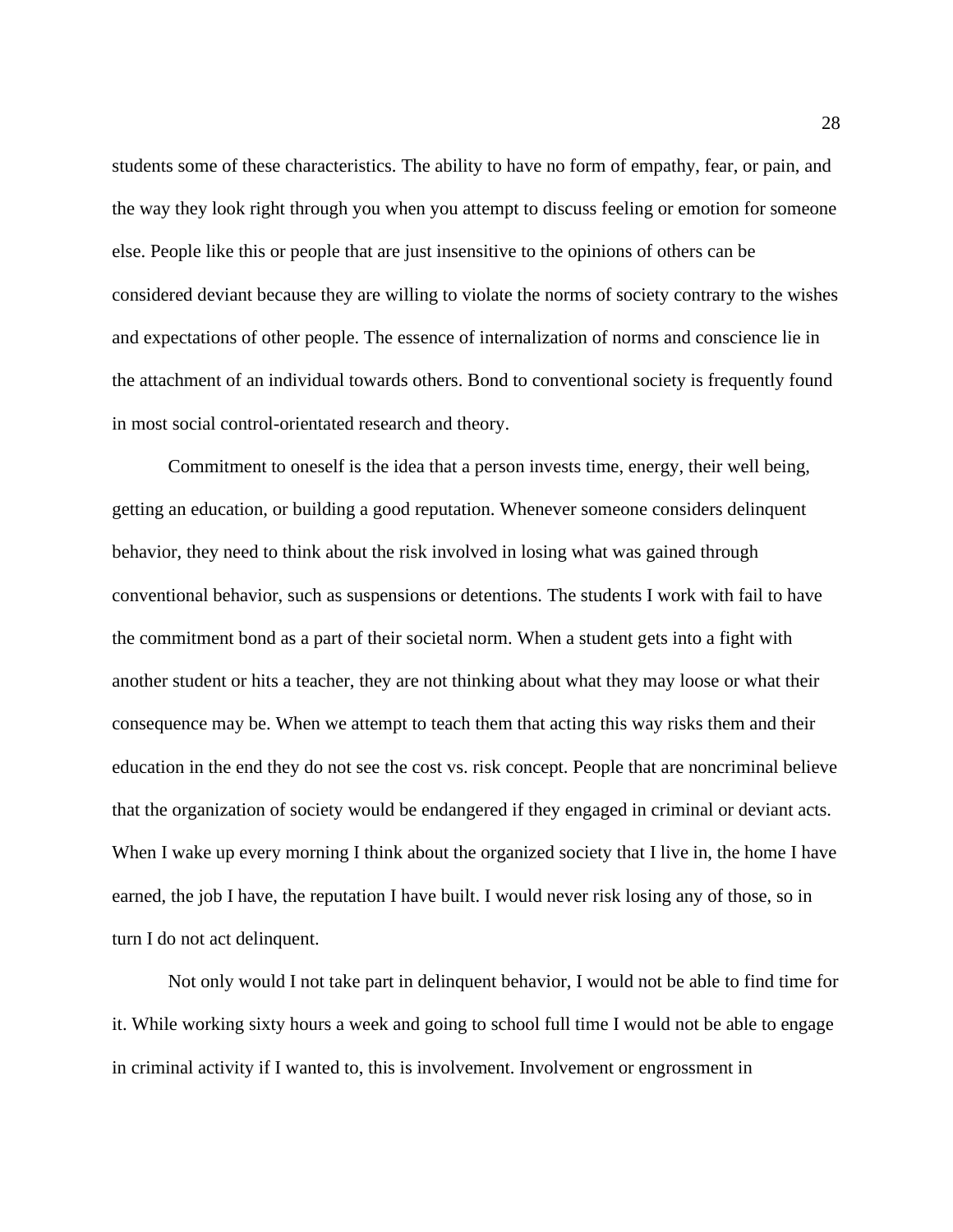conventional activities is a large part of control theory. A person involved in conventional activities is tied to appointments, deadlines, meetings, working hours, and plans. In relation to school, a student that is in class doing work, completing homework assignments, and participating in extracurricular activities will have less time to engage in deviant activities. Throughout these busy days deviant behavior is in turn not even being thought about. In the area of juvenile delinquency, the most significant difference in a deviant group and a non-deviant group is the abundance of conventional opportunities that keep them busy. For example, some students go to school all day, have practice at night for sports or clubs and then go home and get homework done. By the time all of these conventional things are done it would be time to eat, bathe, and go to bed. On the other hand, there are many students that walk out of school early throughout the day and get themselves into more trouble, as they have "nothing better to do".

If the deviant is committed to a value system that is different from the conventional society, we can take one of two approaches for their belief system. Control theories have the two approaches, the first being that beliefs are merely just words that mean little to nothing if the other forms of control are missing. The second approach argues that the deviant rationalizes his behavior so that he can at once violate the rule and maintain belief in it. When and if a person commits a delinquent act people justifiably use the weakness of their belief system to explaining it and excusing it. When a juvenile commits a delinquent act, people sometimes assume that they have parents that never instilled moral beliefs into them. On the other hand, the idea of a common value system is consistent with having strong moral beliefs. In this case, we assume that the adolescent has a strong family core instilled values growing up. Having respect for authority and learning and recognizing a good moral system can help eliminate the growth of discipline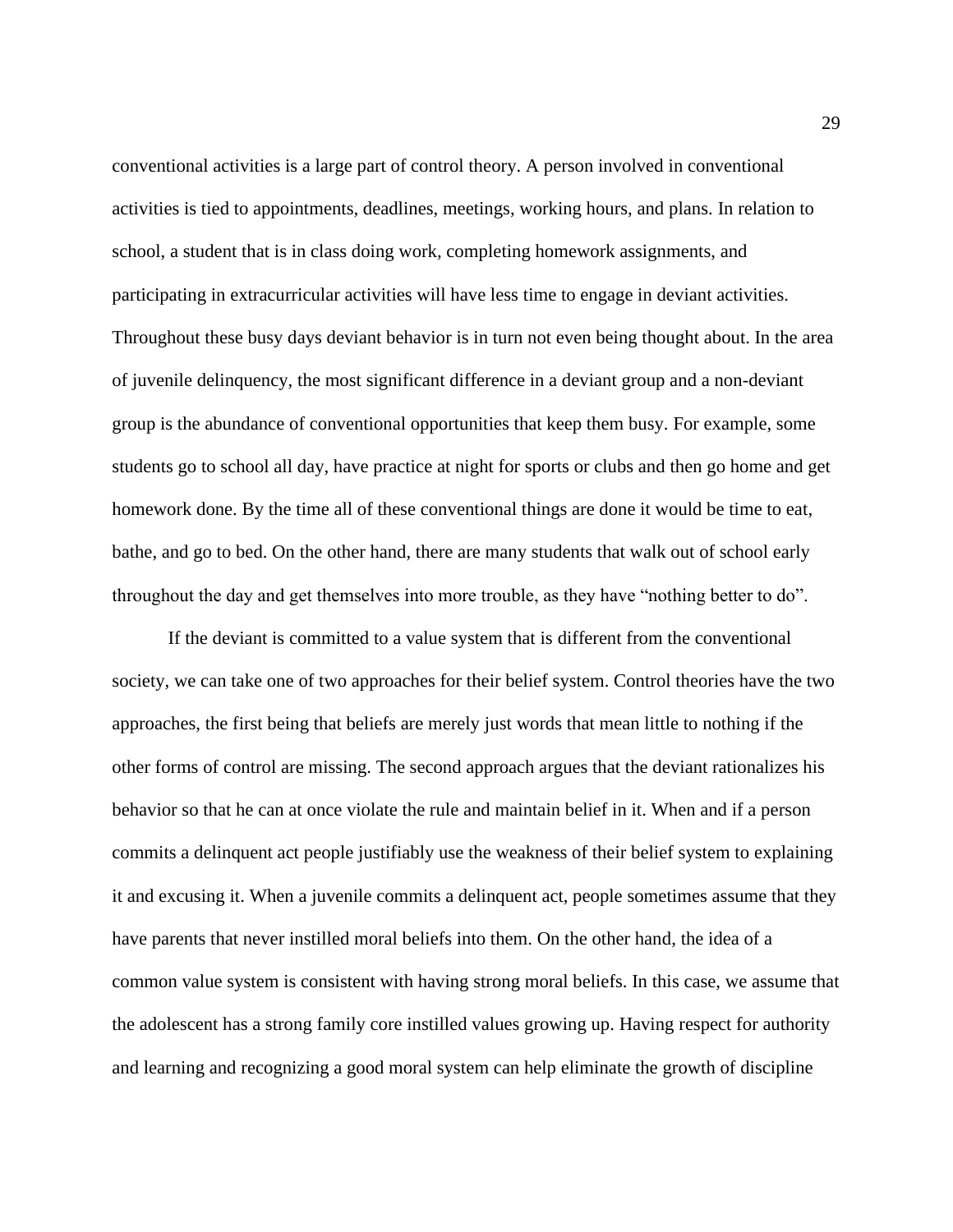related school referrals and offenses. Recognizing that delinquent behavior is socially learned and giving opportunities and interventions for people to overcome the system at a young age is one way we could try and prevent irrational and undesired behaviors. Everything is taught, from the first word, to compassion, to respect, to delinquent behavior, all the way to ability to overcome. Together we can do that.

The most recent evolutionary addition to the brain is the cerebrum, which forms the bulk of the human brain, and relates to why students behave or respond in a specific way. It is generally accepted that the right hemisphere is specialized for perception and the expression of emotion, especially negative emotions, whereas the left hemisphere specializes in analytical thinking and language. All our thoughts, feelings, emotions, and behaviors are the result of communication networks (Walsh, 2002, p. 77). Many scientists argue whether or not delinquent behavior is completely determined by biological and psychological factors or social learning factors as previously discussed. Every member of society inherits species-typical brain structures and functions that are produced by a common pool of genetic material, although those members of society vary in brain functions due to their genes interacting with different environments, constructing their brains. Brains develop based on the environments they interact with, but also that human desires within those environments is what is chosen to be the influence on not only the brain but also behavior.

One of arguably the most influential sociologists of all time, Emile Durkheim, believed though anomie/strain theory that it is human nature that first and foremost we seek to maximize our pleasures and minimize our pains (cited in Walsh, 2002, p. 98). This theory believes that everyone is more or less equal in his or her desires, but not everyone is capable of achieving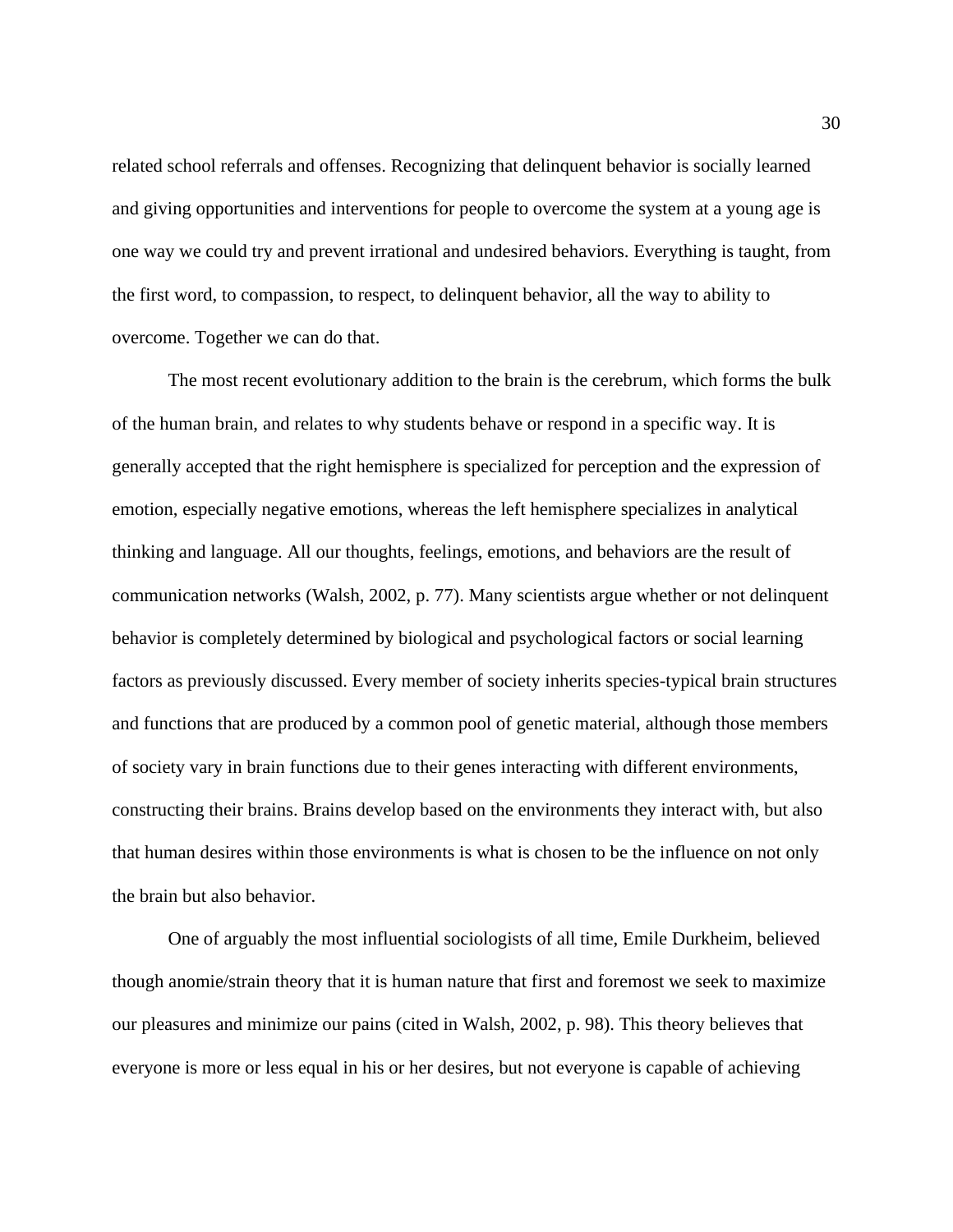them. This creates rising issues, according to Durkheim, "no living thing can be happy or even exist unless his needs are sufficiently proportioned to his means", or not all people possess the means to accomplish the things necessary to satisfy their appetites (cited in Walsh, 2002). Consequently, a moral discipline will therefore still be required to make those less favored by nature to accept the lesser advantages which they owe to the chance of birth creating social structures within society that may pressure citizens to commit crime.

Durkheim accepts that society exists by virtue of a "pre-contractual solidarity" based on an emotional sense of belonging to a community and a moral obligation to it. Evolutionary psychology would find much agreement in the anomie/strain theory considering Durkheim's vision argues that humans have evolved over time by living in small social groups and having strong attachments, backing up the idea that they were probably more emotional than rational. Robert Merton (1938) extended Durkheim's concept of anomie in his famous paper *Social Structure and Anomie,* although his theory differs in the sense that Merton's theory limits itself to the role of culture and social structure and ignores individual differences all together (cited in Walsh, 2002).

Strain may be structural, which refers to the processes at the societal level that filter down and affect how the individual perceives his or her needs. Strain may also be individual, which refers to the frictions and pains experienced by an individual as he or she looks for ways to satisfy their individual needs. These types of strain can insinuate social structures within society that then pressure citizens to become criminals. Merton proposed a typology of deviant behavior that showed the possible conflicts between culturally defined goals and the means available to achieve these goals (cited in Walsh 2002).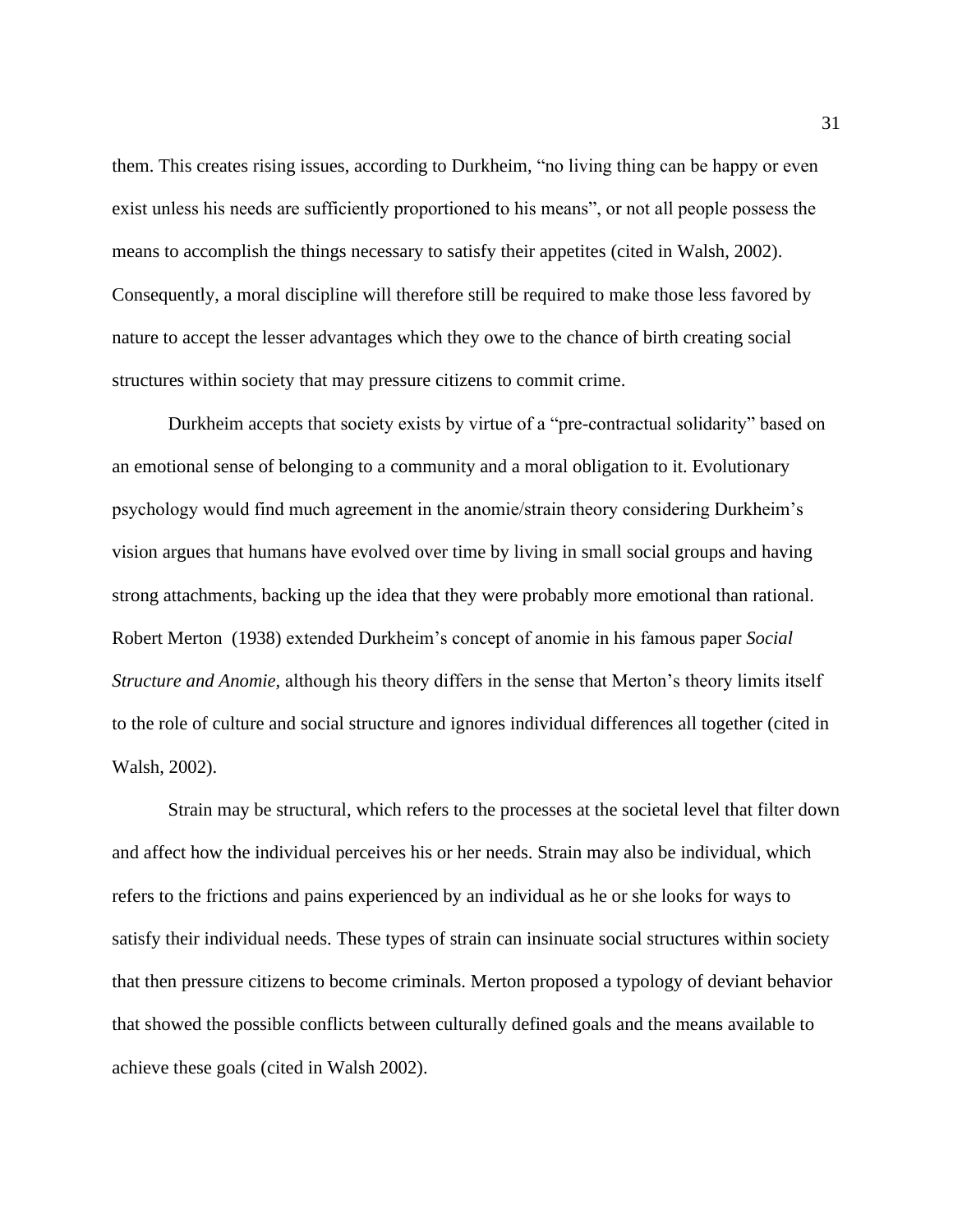A typology is a classification scheme designed to facilitate understanding. In this case, Merton was proposing a typology of deviance based upon two criteria; 1) A person's motivations or his adherence to cultural goals, and 2) a person's belief in how to attain his goals (cited in Walsh, 2002). When being sworn into a gang there are ways in one must prove their loyalty, which would be at the highest motivation level for someone that wants to be part of that lifestyle, even if that means having to do something deviant or illegal.

According to Merton, there are five different types of deviance based on the following criteria; 1) conformity involves the acceptance of the cultural goals and means of attaining those goals, 2) innovation involves the acceptance of the goals of a culture but the rejection of the traditional and/or legitimate means of attaining those goals. For example, a member of the Mafia values wealth but employs alternative means of attaining his wealth; in this example, the Mafia member's means would be deviant, 3) ritualism involves the rejection of cultural goals but the routinized acceptance of the means for achieving the goals, 4) retreatism involves the rejection of both the cultural goals and the traditional means of achieving those goals, 5) rebellion is a special case wherein the individual rejects both the cultural goals and traditional means of achieving them but actively attempts to replace both elements of the society with different goals and means.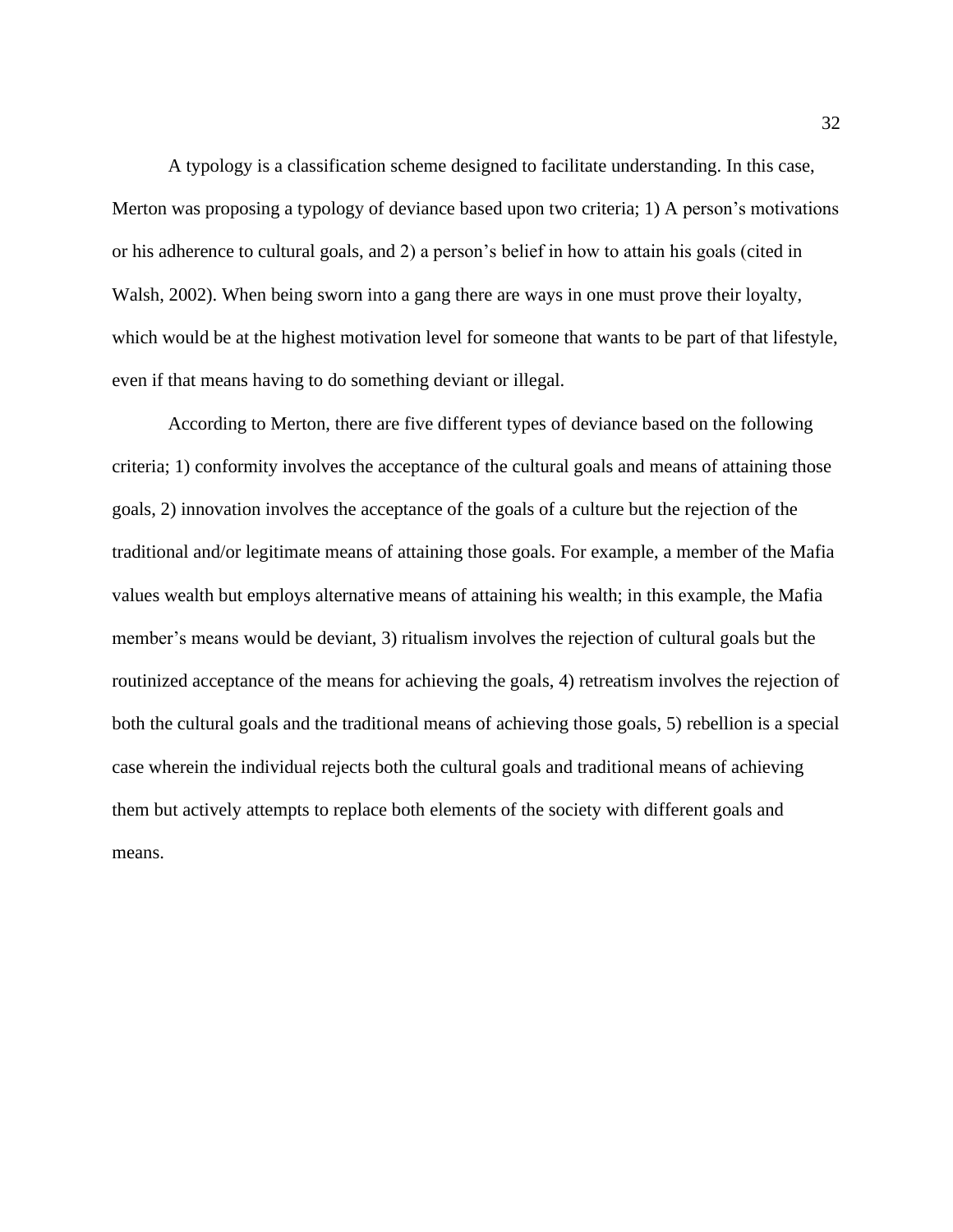## **Figure 2**



*Social Strain Theory: 5 Types of Deviance*

Arguably, the most relative part of Merton's strain theory is that people turn to deviance in the pursuit of widely accepted social values and goals. Life ideas and structures are so culturally different all over the world depending on development and economy. In this sense, according to social strain theory, social values actually produce deviance in two ways. First, a student can reject social values and therefore become deviant. Second, a student can accept social values but use deviant means to realize them (see figure above). These five types of deviance help in giving insight to student behavior based on whether or not they have cultural goals and whether they accept or reject their means, it gives a different understanding of different people. Merton discussed much about how the American society emphasis economic success more than any other society, whether it is wealthy American's or impoverished American's. The view one wants other to have about their self worth. Undoubtedly this must cause crime, considering most people cannot afford everything that they want they might take it into their own hands to get ahold of materialistic good for social success. They may then also rationalize their criminal behavior depending on which of the five types of deviance category they belong to and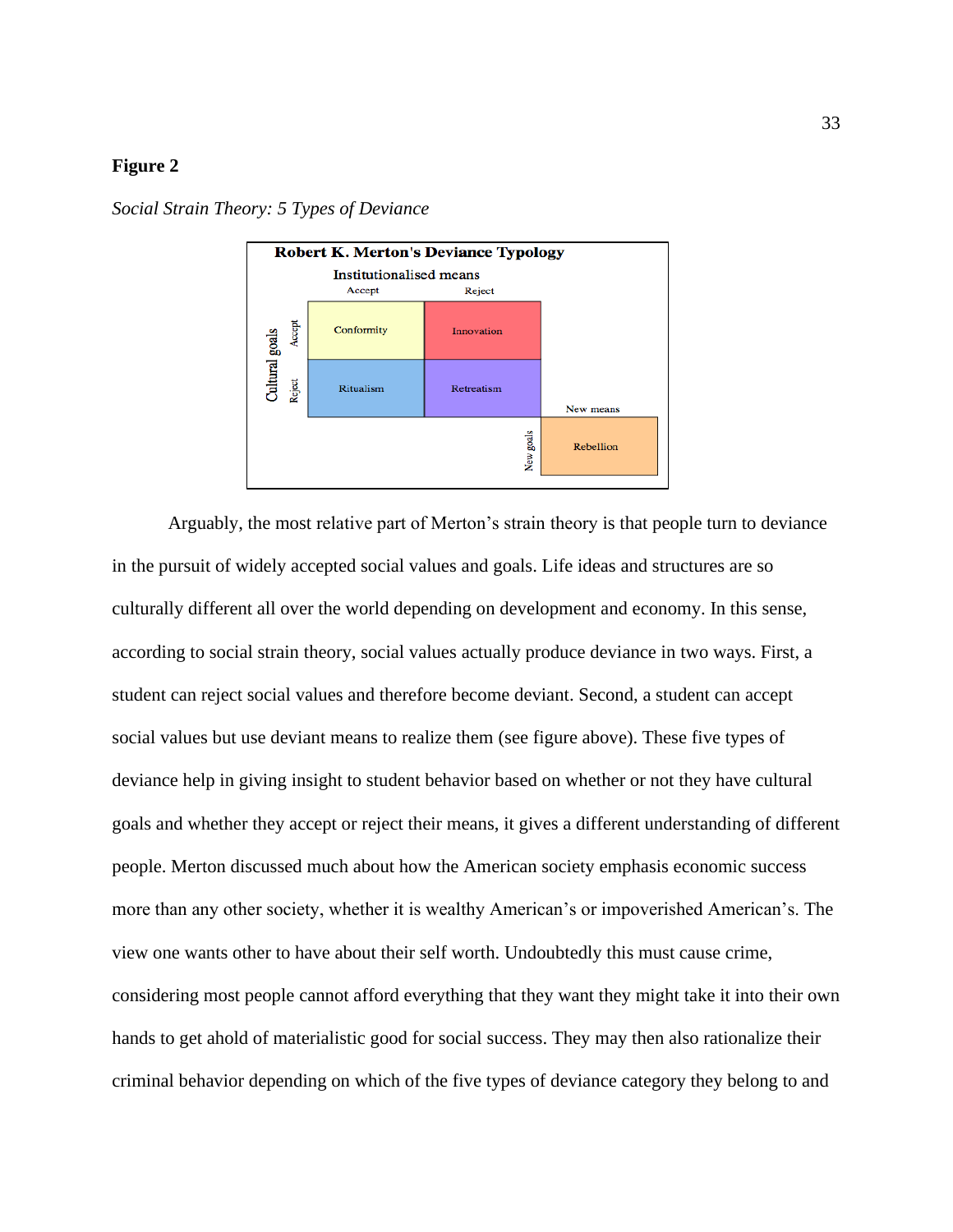individuals may adapt to the "strains" brought on by the inability to secure their desired success (Akers & Sellers, 2004). The combination of peoples desires to maximize pleasures and minimize pains become a society-based influence on criminal behavior at age, even children. As learning theories would agree that children want to "fit in" and be like other children, meaning even young they will learn criminal behavior due to the "strains" of fitting in on the playground.

On the other hand, the Modern Ecological Theory's most fundamental idea is that socially disorganized slum neighborhoods have higher rates or crime and delinquency than more affluent and stable neighborhoods (Walsh, 2002, p. 174). Therefore, the question they ask is whether it is the people or the places that are responsible for the crime. Some would argue that it is both, because people that can only afford to live within the socially disorganized neighborhood most likely also struggle with Merton's point being that our society desires success, causing criminal behavior to gain those pleasures in life (Walsh, 2002). Similarly, the social disorganization theory states that location matters when it comes to crime rates and criminal activity. The neighborhoods were viewed as "socially disorganized." In such areas, conventional institutions of social control such as family environment, schools, churches, voluntary community organizations, and so on were weak and unable to regulate the behavior of the neighborhoods' youths and criminal behavior. As unfortunate as it may be, people with either a lot of money, authority, or influence can also influence the law enforcement community. I would guess that if a rich Caucasian 17-year-old football star got busted stealing he would get off on easier consequences than an African American 17-year-old from a disorganized community. They also argued that areas characterized by economic deprivation had high rates of population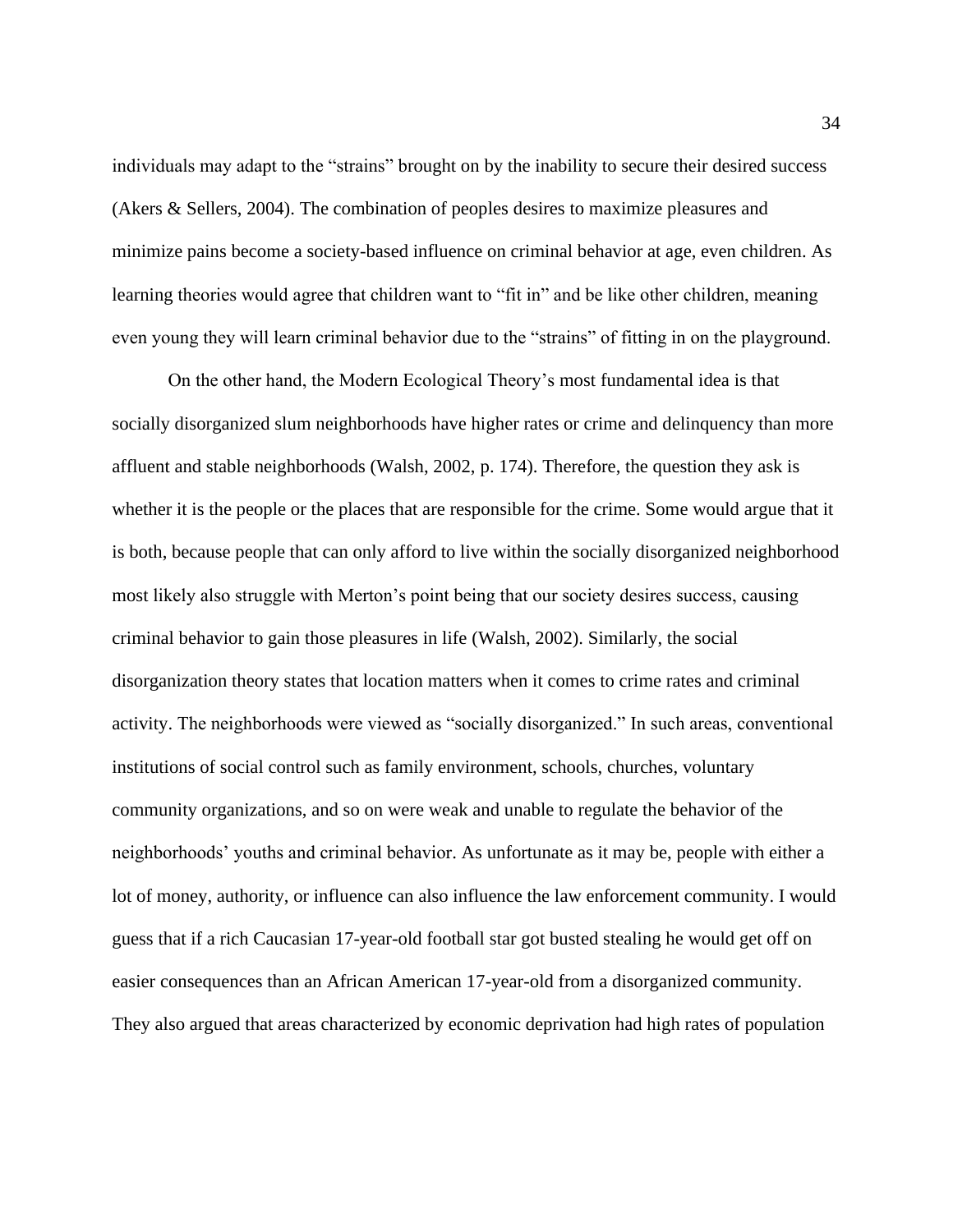turnover, since these were undesirable residential communities, which people left once it became feasible for them to do so (Akers & Sellers, 2004).

Recent research on social disorganization has taken two distinct but related directions. These have been referred to as the systemic model of social disorganization and the social capital/collective efficacy framework developed by Robert Sampson and his colleagues (Akers & Sellers, 2004). The systemic piece of social disorganization focuses on the structure of three basic types of networks and the effects of these on crime. These networks relate to the private sphere (intimate friendship and relations), parochial networks (less intimate and secondary relationships), and the public sphere (groups and institutions outside the neighborhood). The social bonding theory, claims that depending on the level of friendship (or bond) in the disorganization theory can also determine crime rates and behavior in all neighborhoods.

The social capital/collective efficacy framework argues that social disorganization can reduce social capital and increase crime and violence rates. Social capital fosters trust and solidarity among people that live in that neighborhood, while collective efficacy relates to the belief that residents can effectively control the likelihood of undesirable behavior within their neighborhood (Walsh, 2002). The violence rate at the school I work at has changed significantly over the past few years due to the role models within the school and positive behavior intervention programs to teach them ad hold them accountable for their behaviors. One controversial argument among staff in public school building is whether or not nature or nurture is to blame for the undesired behavior of young students, although this is an impossible research question to answer it if often brought to attention.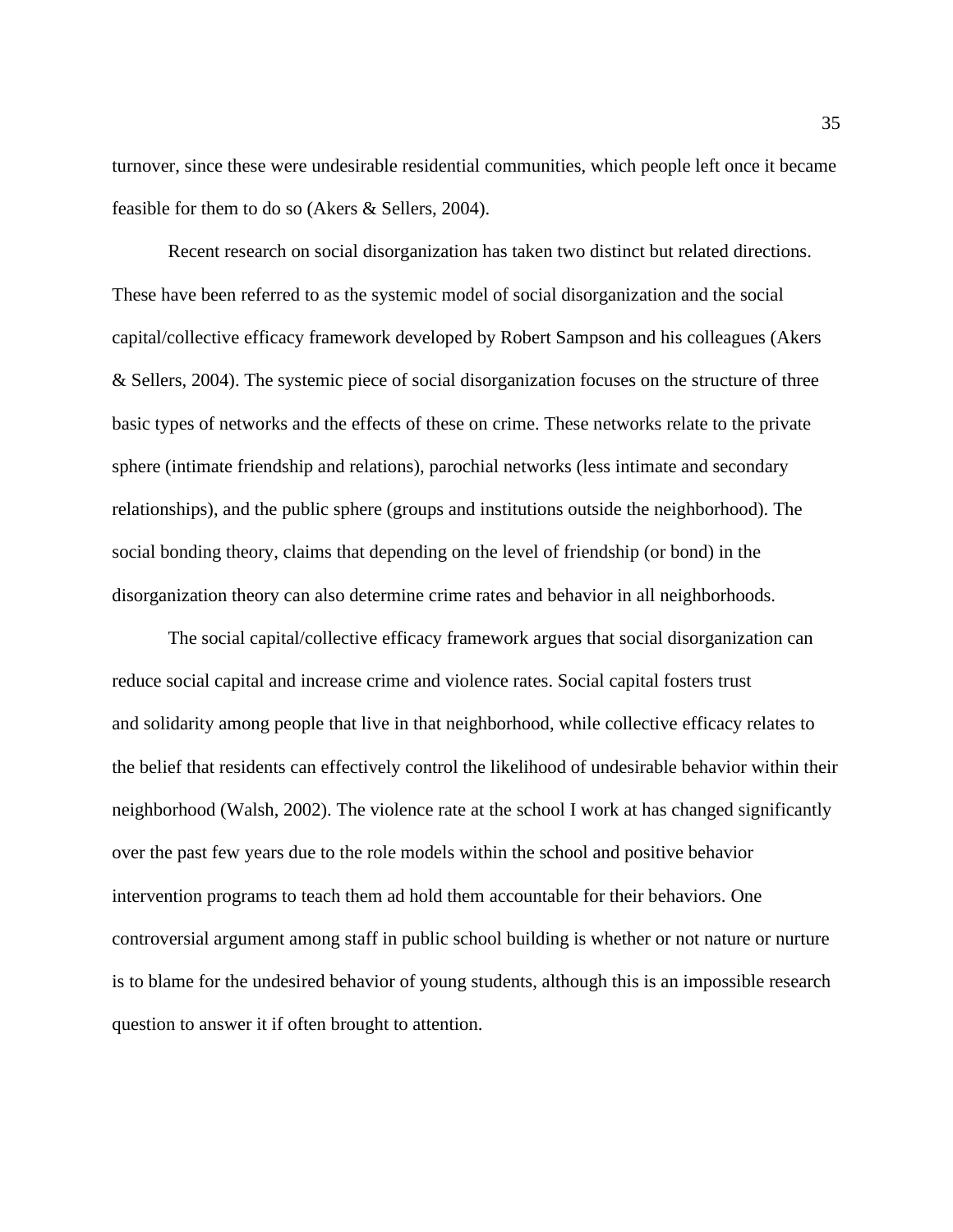Nativism is the extreme end of the nature position, the oldest thought characteristics of criminal behavior. People that adopt this extreme behavior are known as nativists. Their basic assumption is that the characteristics of the human species as a whole are a product of evolution and that individual differences are due to each person's unique genetic code and cannot be changed by learned behaviors. In general, the earlier a particular ability appears, the more likely it is to be under the influence of genetic factors rather than environmental factors. The classic example of the way this affects our physical development are the bodily changes that occur in early adolescence at puberty. However, I myself would argue that in the stages of maturation the mental maturing is more important than the pubic stages of a maturing young adolescent.

Empiricism is at the other end of the spectrum, meaning they are the environmentalists believing in nurture. Their basic assumption is that at birth the human mind is a blank slate and that it is gradually "filled" as a result of life experiences. From this point of view, psychological characteristics and behavioral differences that happen through infancy and childhood are the results of learning. A person's upbringing governs the psychologically significant aspects of child development and the concept of maturation applies only to the biological (Allen, 2015). Empiricism believes people learn though life experiences and development, meaning that is a student is in school forty hours every week for almost twelve years of their live, there is a great chance that school related interactions and peers have a great impact on the behaviors and choices that a student makes.

How a society determines what crimes are and what the severity is an essential role in how society responds to crime, from developing crime prevention programs to designing incarceration systems and rehabilitating criminals. The number of theories that have come from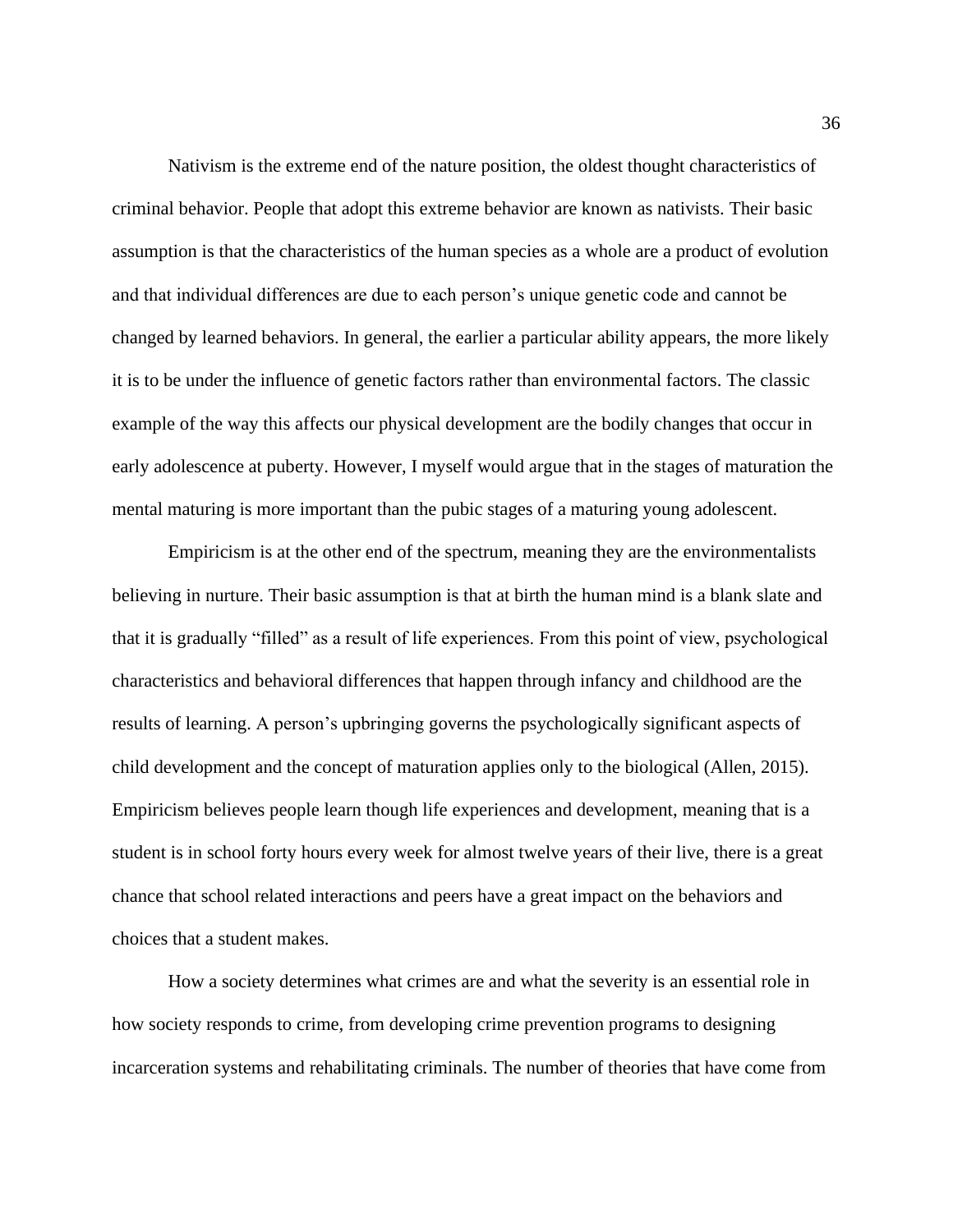the study of criminal and deviant behaviors is extensive. Differential Association Theory indeed does the best job of explains both current criminal behavior and also gives us the knowledge to work together to prevent it.

Social process theories propose that we engage in either criminal or noncriminal behavior based on the social environment around us and that we are influenced by how other people reward or model behaviors. Social process theories also suggest that criminal behavior is learned and can therefore be counteracted by developing an environment in which criminal behavior is not normalized. Social process theories are typically supportive in serving juvenile age people and their behaviors. Working with social process theories typically means there is some type of program or organization working against the criminal behaviors. For example, School Transitional Environmental Program (STEP) is a well-known school organization that seeks to decrease student anonymity, increase accountability, and enhance students' abilities to learn school rules and expectations. Students in the program had better classroom behavior, improved grade point averages, experienced less transition-related stress, and had lower levels of psychological distress (National Institute of Justice, 2013). Some adolescents lash out even if they seem to have a "picture perfect" life and others will because that is what they learned from their surrounding environment, explaining why programs like these target ages starting in elementary school. Although an important consideration when defining what crime is, that it is contextual. Criminal harm changes and takes different forms depending on historical period, specific context, social setting, location, or the situation that it occurs in, leaving crime open to interpretation.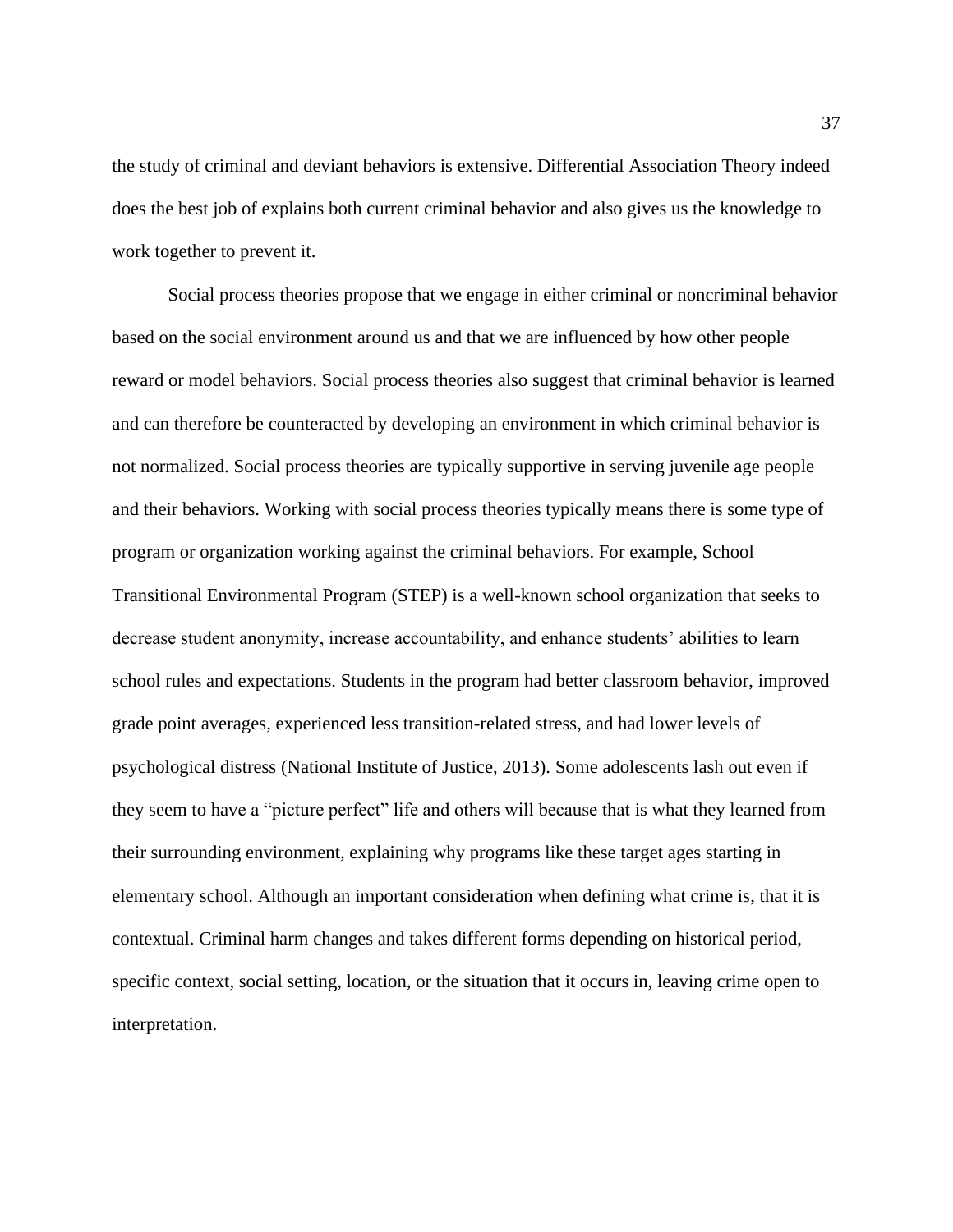Classical criminology believes deterrence employs the threat of punishment to influence behavior assuming that: people are rational, people's behavior is a product of free will, and that people's goal is to increase pleasure and/or avoid pain (Chapter 4—Crime and Criminology, n.d.). Beccaria's Classical deterrence theory hallmarks three different principals of punishment; 1) Swift—punishment must be swift to be effective. You can't have the punishment linger or the punishment and the crime lose their association. 2) Certain—people must know they will be punished for their illegal behavior, and 3) cannot have people evade the law for any reason. Finally, 4) severe—must be severe enough to outweigh the rewards of the illegal action severity and proportionality are sometimes at odds especially since each person is different in terms of what constitutes a "severe" punishment. Punishment must also be proportionate to the harm caused. This is because if people lose proportionality there is little to prevent/discourage the criminal from committing more severe crimes and engaging is worse behavior. Punishment used to keep order, not avenge crime. Another Classical School reformer, Jeremy Bentham, also believed that people were governed by the pleasure/pain principal and that acts of punishment were only useful to bring about a greater good to society as a whole and not pressed upon a person with the intention of harm. At the heart of Bentham's punishment philosophy was Utilitarianism*, "the greatest happiness principal"* (Stanford Encyclopedia of Philosophy, 2014). Utilitarianism is generally held to be the view that the morally right action is the action that produces the most good. Something particular about this theory is that it's a form of consequentialism, meaning the right action is understood entirely in terms of consequences produced. What distinguishes utilitarianism from egoism has to do with the scope of the relevant consequences in reaction to behaviors. On the utilitarian view one is thought to maximize the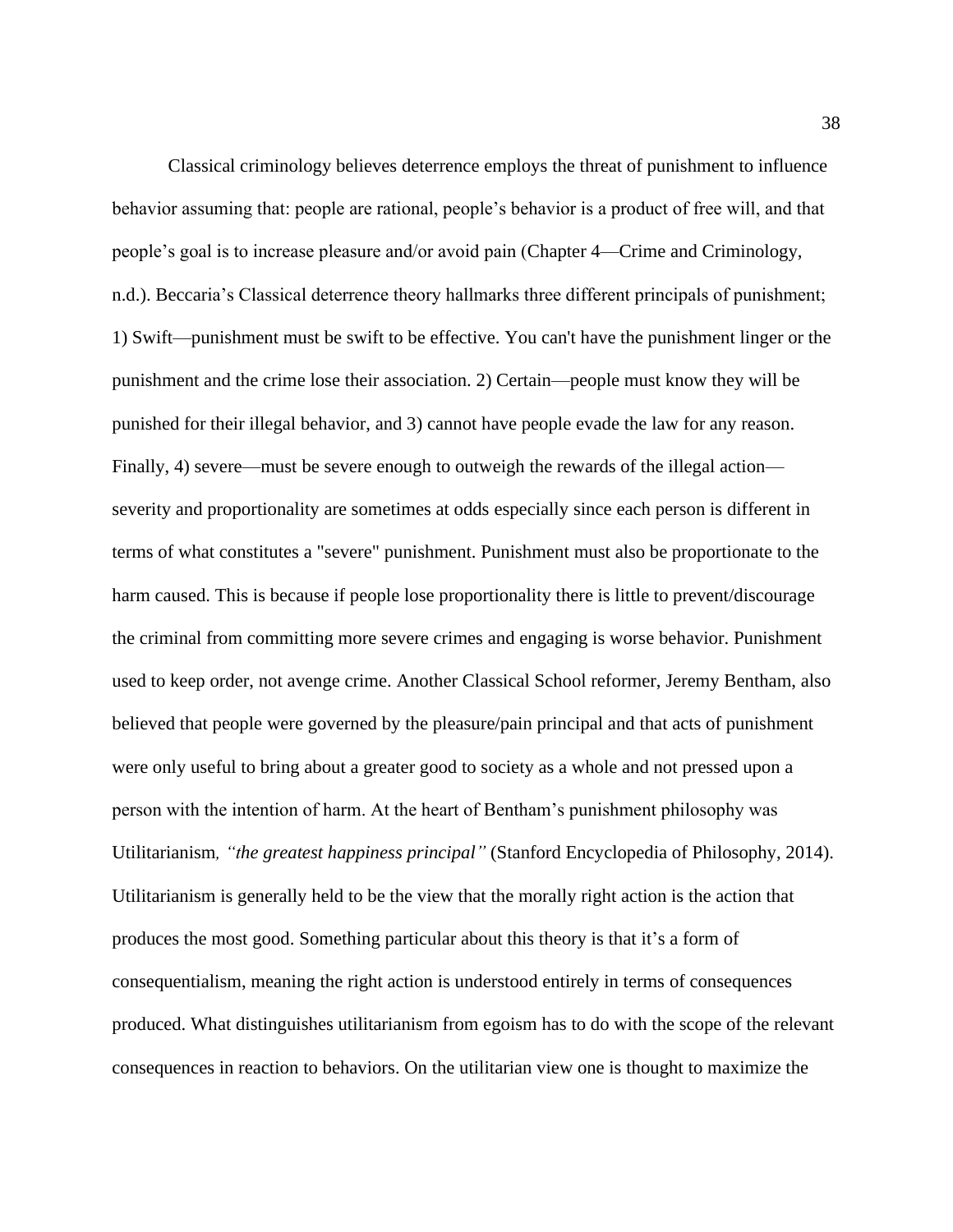overall good not only for themselves but also for others. Utilitarianism also believes that everyone's good is equal and no one's is more good than another. This is the approach that utilitarianism uses for its moral decision making.

The information and theories available about juvenile delinquency and criminal behavior is endless. However, the information and theories behind intervention programs and the use for them in all school district building in very minimal. Student behaviors range from minor socially unacceptable acts such as disrespect and interruption, to criminal acts, such as assault and illegal possession and selling of drugs. School failure in including prevention programs places students at higher risk for involvement in juvenile correctional facilities, gang related activities, or even a lifetime of delinquent behavior. The aim of this study was to examine the effects of behavior intervention programs in establishing higher-quality learning environments and to determine whether or not having behavior intervention programs stimulate the presence of these programs in school's function in a proactive prevention role/mode; either as preventing repeated violent behavior or in preventing the initial violent behavior.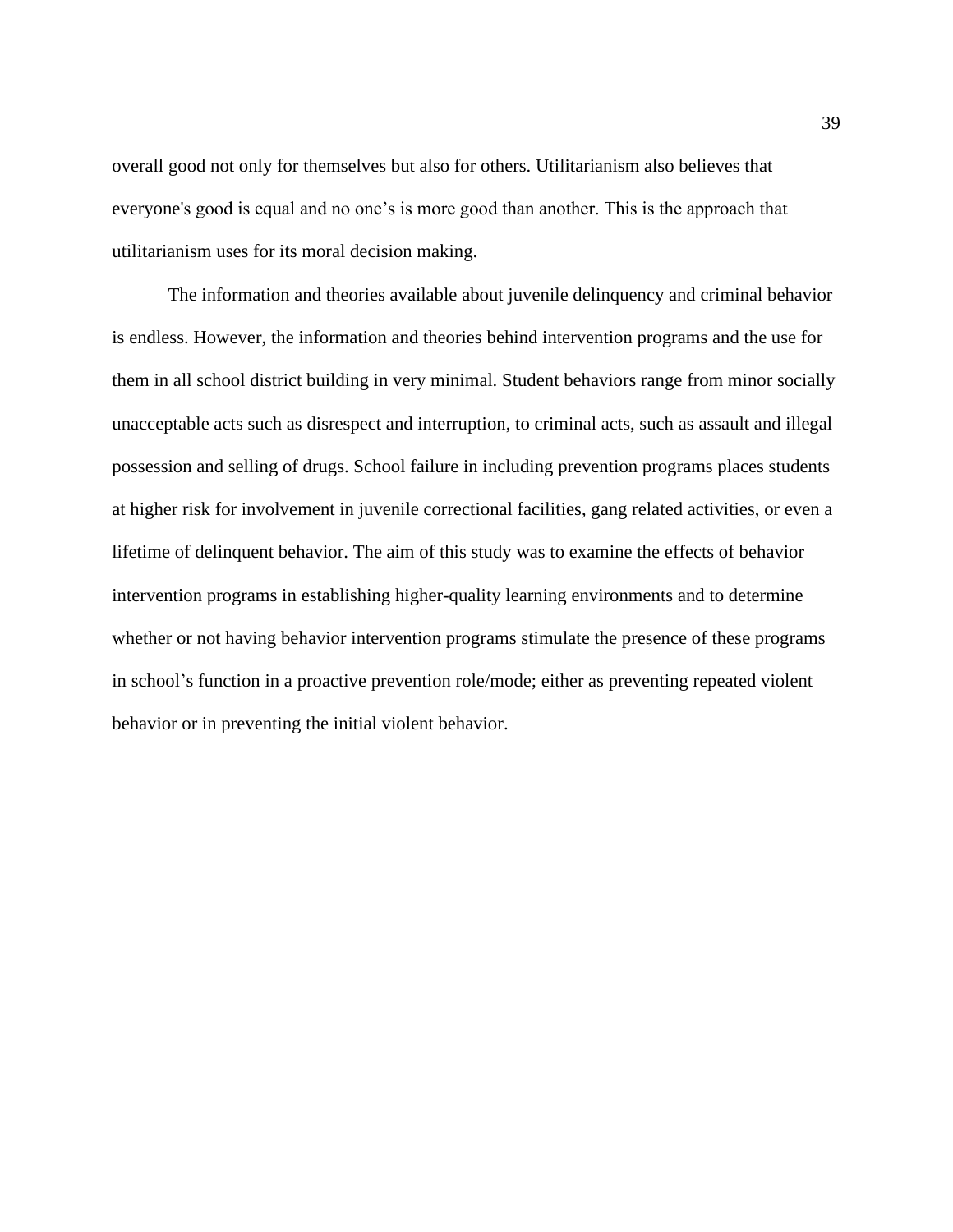#### **Chapter III: Research Design**

# **Research Method Selection**

This study involved secondary analysis of archival data to find the trend and individual data for disciplinary actions in the St. Cloud Area School District. The data collected ranges from 2014 to 2020. Using this data, I analyzed the disciplinary trend reports, collected through Minnesota Department of Education, including information about Minnesota and specific districts to determine whether discipline offense behavior referrals have increased, decreased, or remained steady after the implication of the behavior intervention programs. This data also targets four of the fifteen school in the St. Cloud Area School District, Apollo High School (north side), Technical High School (south side), North Junior High School, and South Junior High School to compare behavior difference in age groups, 6th-8th Grade or 9th-12th Grade, and with the intervention programs (middle-school only). Finally, this data looks at 14 individual students the year prior to them enter the intervention program and the year after they enter the intervention program. The reason for choosing the secondary analysis of archival method is because all of this data can be found scattered over years of public school information online but has not been brought together in the St. Cloud Area School District to analyze if our programs are working for adolescent behavior.

This method will not study every individual student in the district due to behaviors and response to behavior being situational. There would be too much room for error. This study will also not focus on comparing rates with other schools in the area due factors such as income, population, demographics, and school sizes, as there are too many outlying factors with the surrounding schools.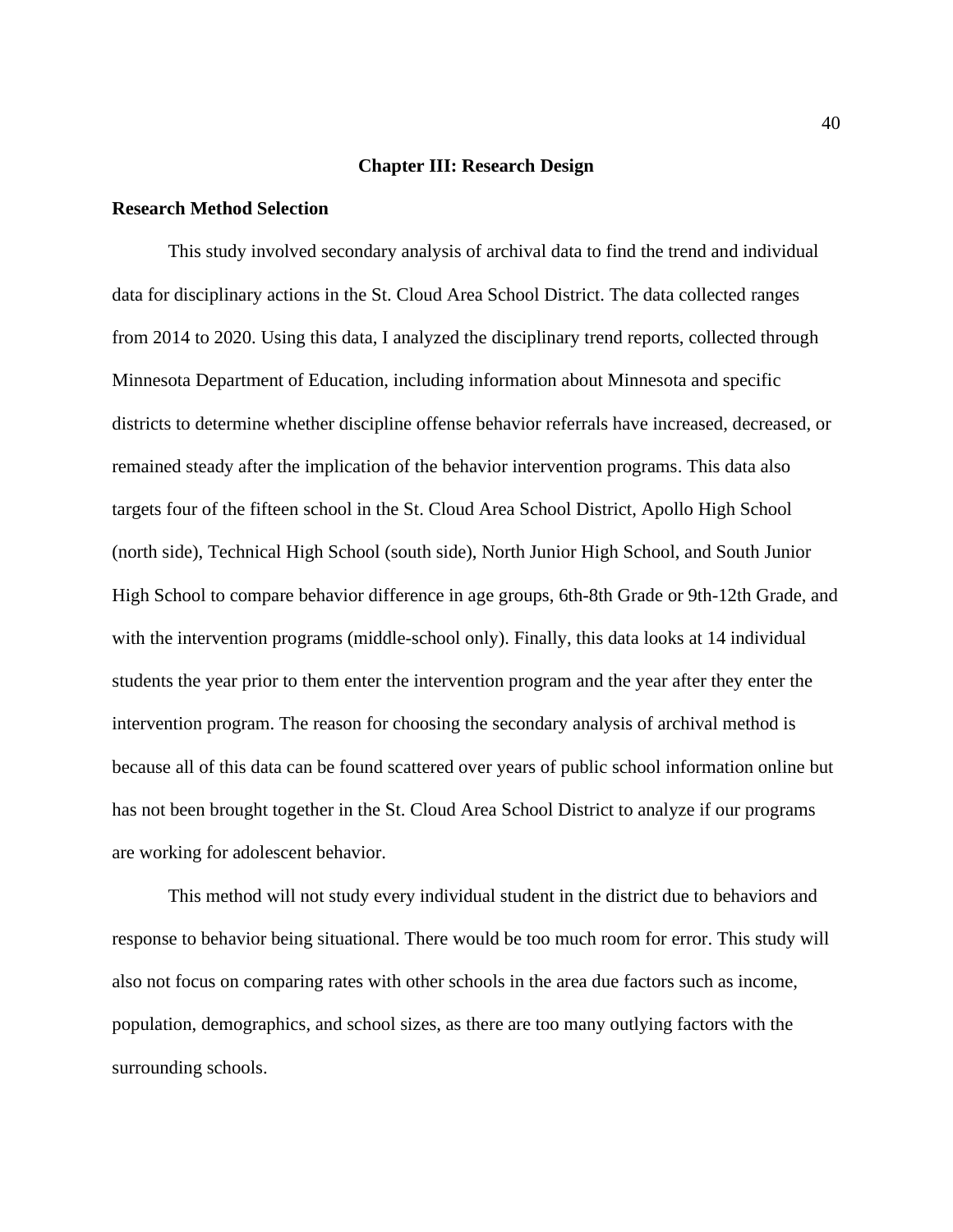#### **Research Populations and Sampling**

The target population of this research study was all Minnesota school districts. The first population sampling frame was all the schools that consist of the St. Cloud Area School District; ALC McKinley, Apollo, Clearview, Discovery, Kennedy, Lincoln Madison, North, Oak Hill, Riverwoods, Roosevelt, South, CO2, Talahi, and Technical ( $n = 15$ ). This sample population was nonrandom and looked at the 742 St. Cloud Area School District as a whole based on the 2014- 2019 Minnesota Department of Education Disciplinary Action trend report.

As sample populations vary from  $n = 15$  to  $n = 1$ , the second population sampling frame was the Disciplinary Action referrals from four of the fifteen schools, Apollo, Technical, North, and South  $(n = 4)$ . We analyze these four schools to compare the differences regarding the middle school and high school levels. This is because the behavior intervention program was placed at the middle school level (North and South) but not placed into the high schools (Apollo and Tech).

The final sample population was taken from South Junior High School  $(n = 1)$ . This sample was of fourteen students, comparing their amount of discipline referrals the year before they entered the behavior intervention program versus the year after they entered the behavior intervention program. These data were collected by the current Assistant Principal at North Junior High, when he ran that program at South Junior High its first year in 2017. These data look at an individual scale and these students much go through the MTSS program to get entered into this program.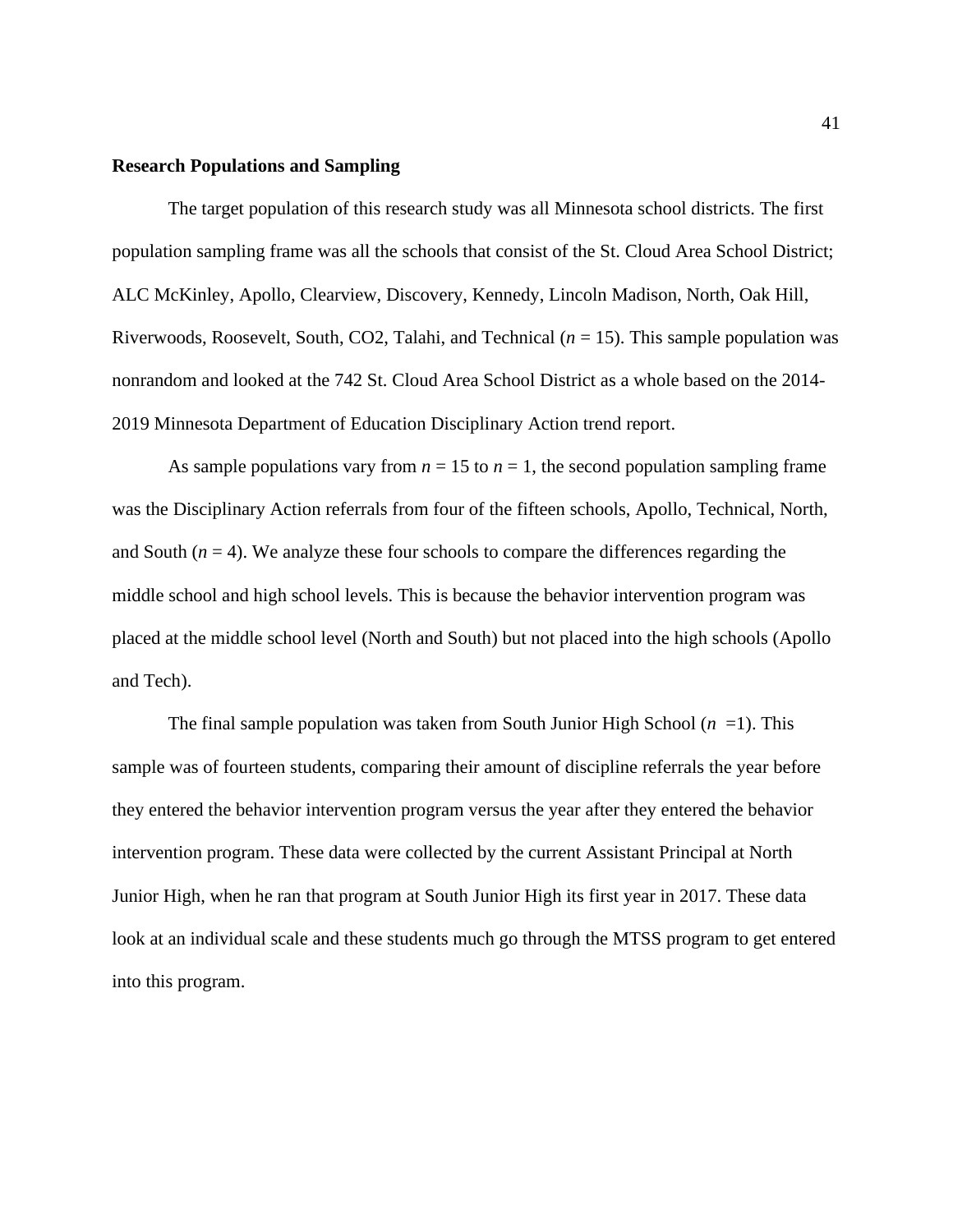#### **Data Collection and Processing**

The data collected vary greatly depending on what sampling frame we are discussing. The *n* = 15 sampling frame required data analysis from 2014-2020. The Number of Disciplinary Actions—District Trend Report was used to look at districts individually from year to year to determine if their behavior offenses increased, decreased, or remained steady. I used the St. Cloud Area School District 742 Financial Summary Three-Year Plan to retrieve that data to determine the enrollment rates of students from 2014-2018, which remained fairly steady.

For the  $n = 4$  sampling frame data was collected through the Minnesota Department of Education to collect the 2018-2019 School year Suspension by Offense, the 2019-2020 School year Suspension by Offense, and 2018-2019 School year Suspension by School. Minnesota Department of Education provided the data of each school with a Report Card, comparing test scores, behavior offenses, and graduation rates statewide. The Minnesota Department of Human Rights was used to collect the Total Count of OSS: Jan through mid-March data that compares the data in the same time frame including the school year of 2019-2020 until our schools went completely distance learning.

The final sampling frame,  $n = 1$ , was collected by Assistant Principal William Sininger of North Junior High School. During the first year of the behavior intervention programs, Mr. Sininger was at South Junior High School and solely ran the program. He kept tract of the students test scores, number of disciplinary actions the year before and a year after the program, and the amount of tardy attendances in school. This information was given to me confidently and the names of the students will not be used through the course of this research.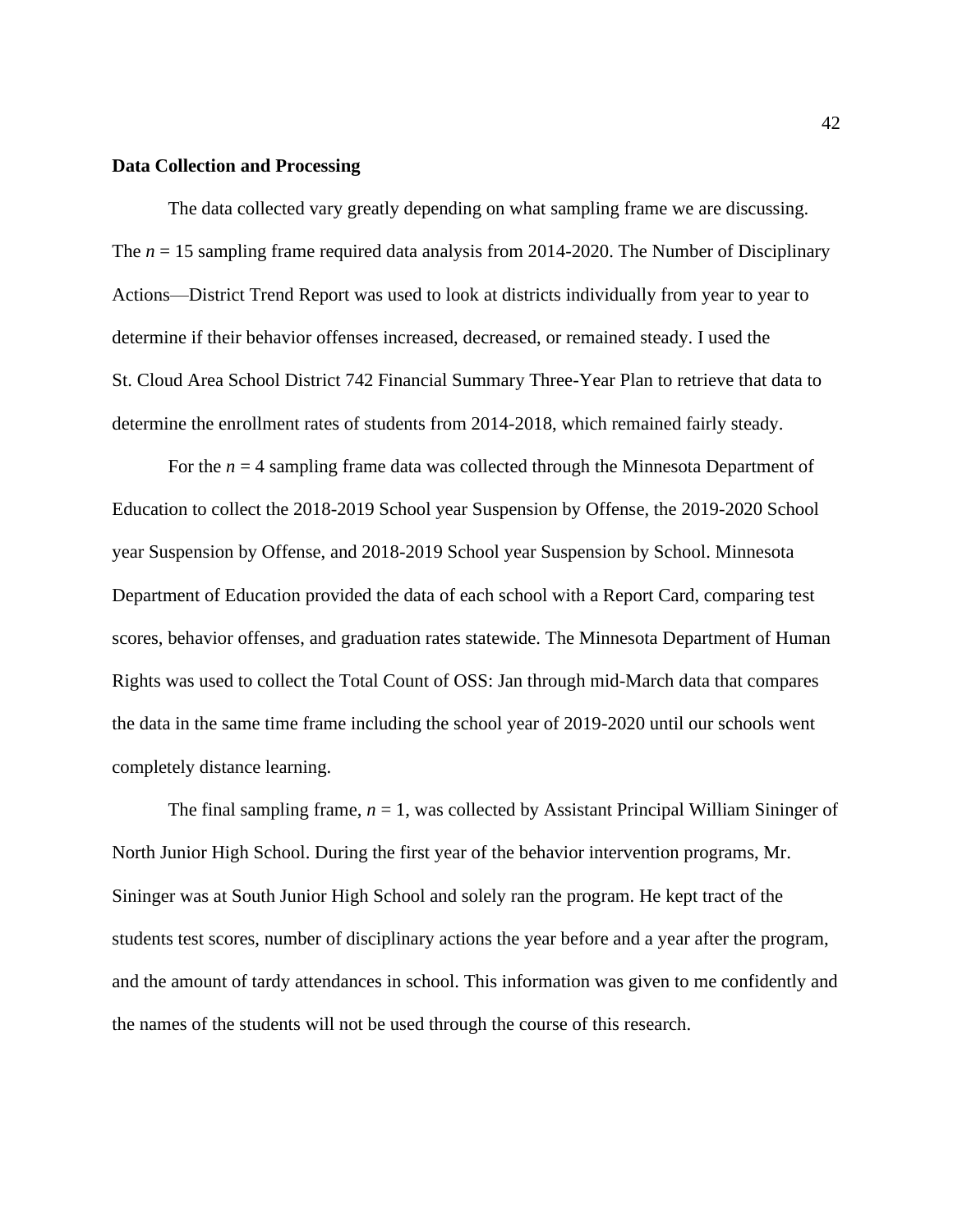I was looking for numbers that showed that behavior intervention programs lowered the amount of discipline action referrals. Tools used in collecting this data would be my personal computer, my desktop computer in North Junior High School, my office printer, highlighters, a purple notebook, a red folder, pencils, pencils. Almost all the charts, tables, and other quantitative data was printed out. I highlighted only the sections referring to the schools I was using as a sample population for each part and it was them placed in the folder along with the other data. In my notebook was all the data that was found using the Internet (search engine Google Scholar or SCSU Library), which was scattered information. I had roughly three to five pages of notes per chapter with notes that were sketched in as I thought of something to add throughout the day or to fill a table I created. I have all the books I have needed for my program and referred back to them a lot for information and details, as they were great sources in specific sections. A handful of data tables were screenshot on my personal computer and placed into my "CJS 699" desktop folder. All of the tools used, my personal computer, table of contents, highlighters, a purple notebook, a red folder, pencils, pencils were carried with me in a red St. Cloud Dance Team Nike Backpack to work and back home everyday. When I did not have my belonging at work or elsewhere I used to "Notes" app on my iphone 12 to create bullet points.

After collecting much data and information I created my ideal Table of Contents. I then took my pages printed work and notes and paper clipped them together depending on that section that data or information belonged in. I then transferred relevant data into my word document while following my thesis format, Table of Contents, and Excel Spreadsheets.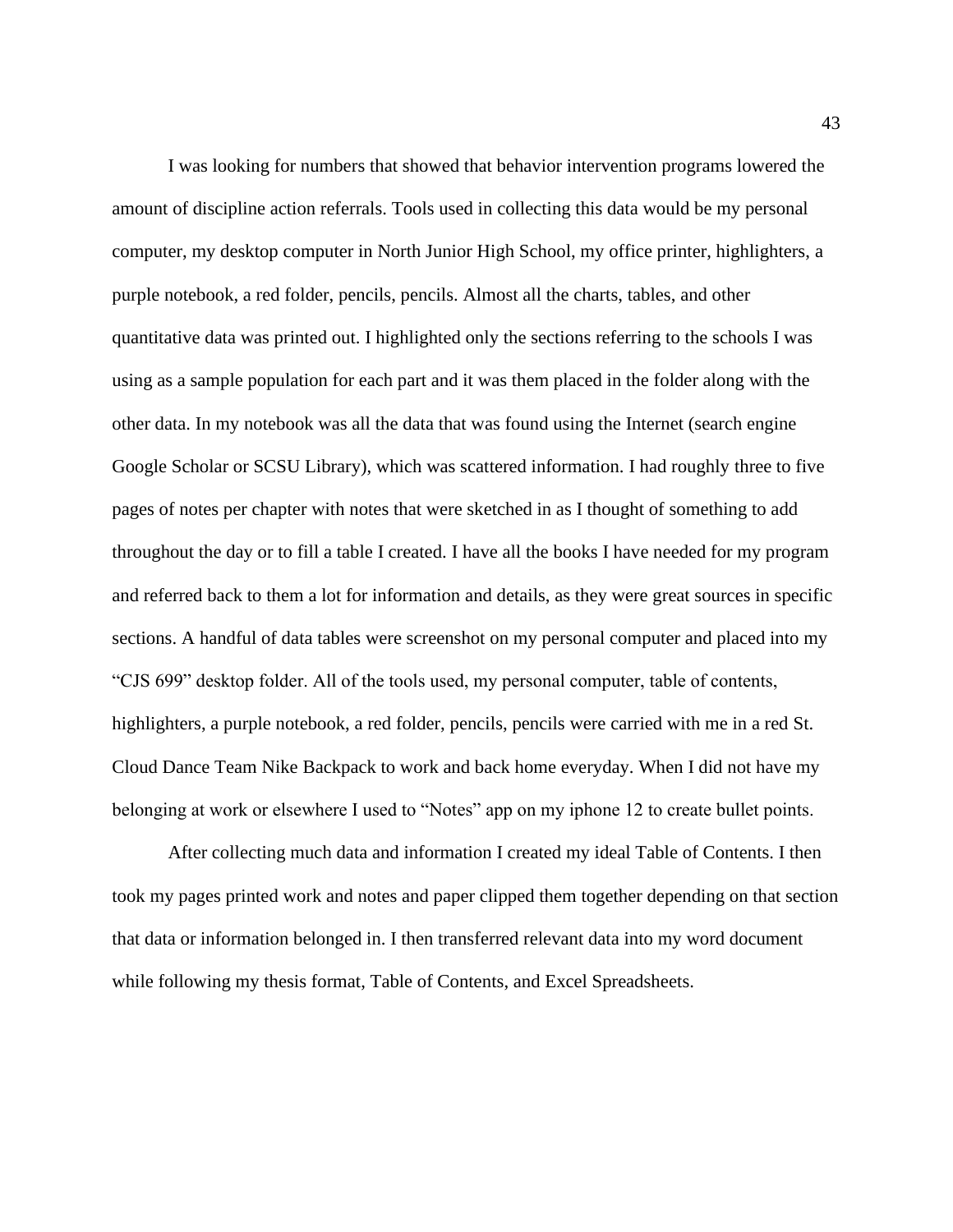# **Data Analysis and Reporting**

The data analysis reporting discusses whether the discipline action offenses increased, decreased, or remained steady over the course of multiple years and if in 2017, when the behavior intervention programs were introduced, those numbers increased, decreased, or remained steady. Data within bivariate tables determine which of the sample frame  $n = 4$  schools showed change in increase, decrease, or staying steady. Bivariate tables identify the before and after program differences for the 14 individual  $(n = 1)$  students.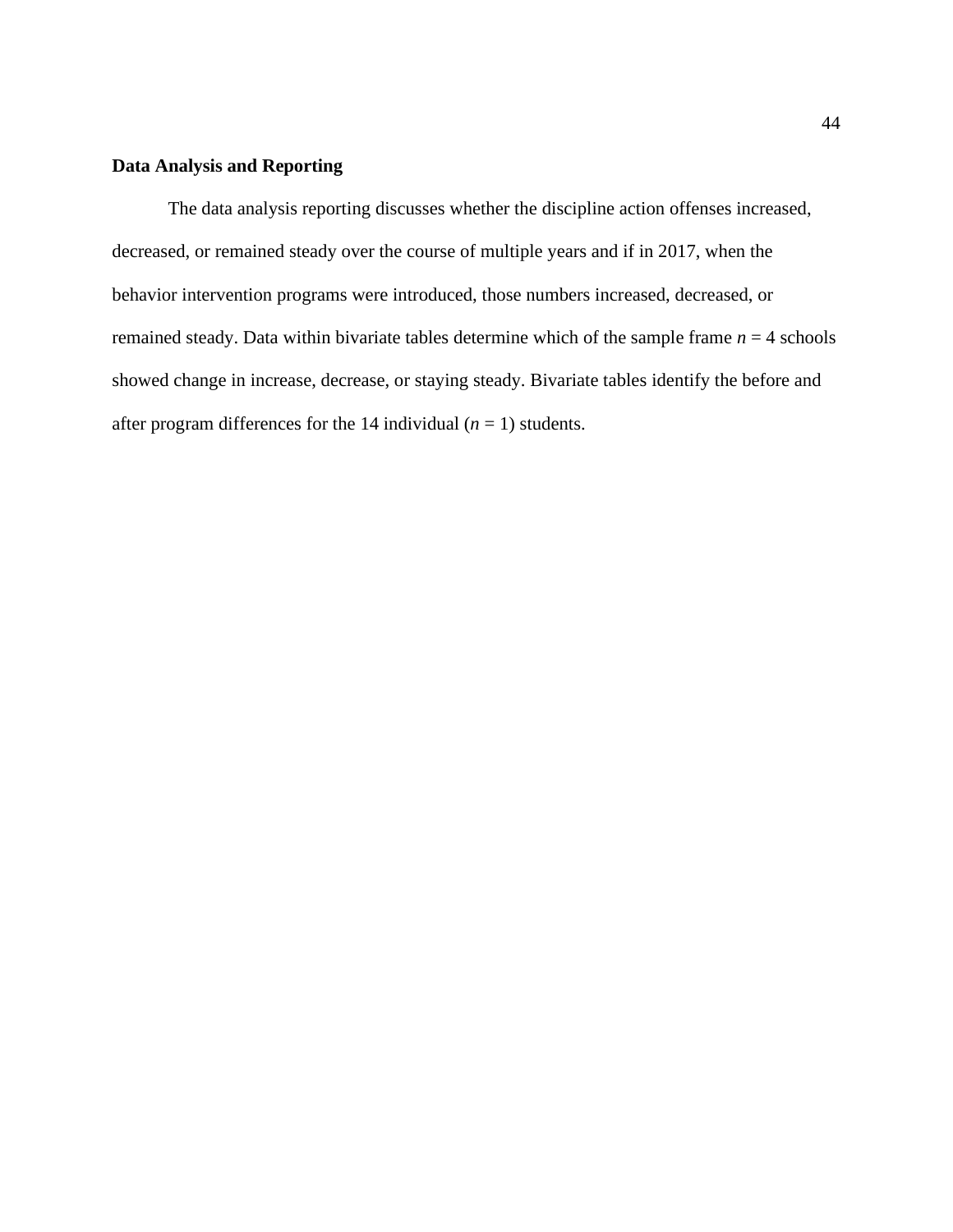#### **Chapter IV: Findings and Conclusions**

The first population sampling frame finding is for all the schools that consist of the

St. Cloud Area School District; ALC McKinley, Apollo, Clearview, Discovery, Kennedy,

Lincoln Madison, North, Oak Hill, Riverwoods, Roosevelt, South, CO2, Talahi, and Technical

 $(n = 15)$ .

# **Figure 3**

*Bar Graph Representing the Total Number of Discipline Action Offenses from 2014-2018*



As mentioned, in past years student enrollment has been nearly the same in each school, fluctuating a hundred or so each year. The year of 2017-2018 is the year that the behavior intervention programs began, with lesser students starting off in these programs. We see in the year of 2017-2018 there were two thirds more discipline action referrals for St. Cloud Area School District all together and going back down to a similar number as before after this year,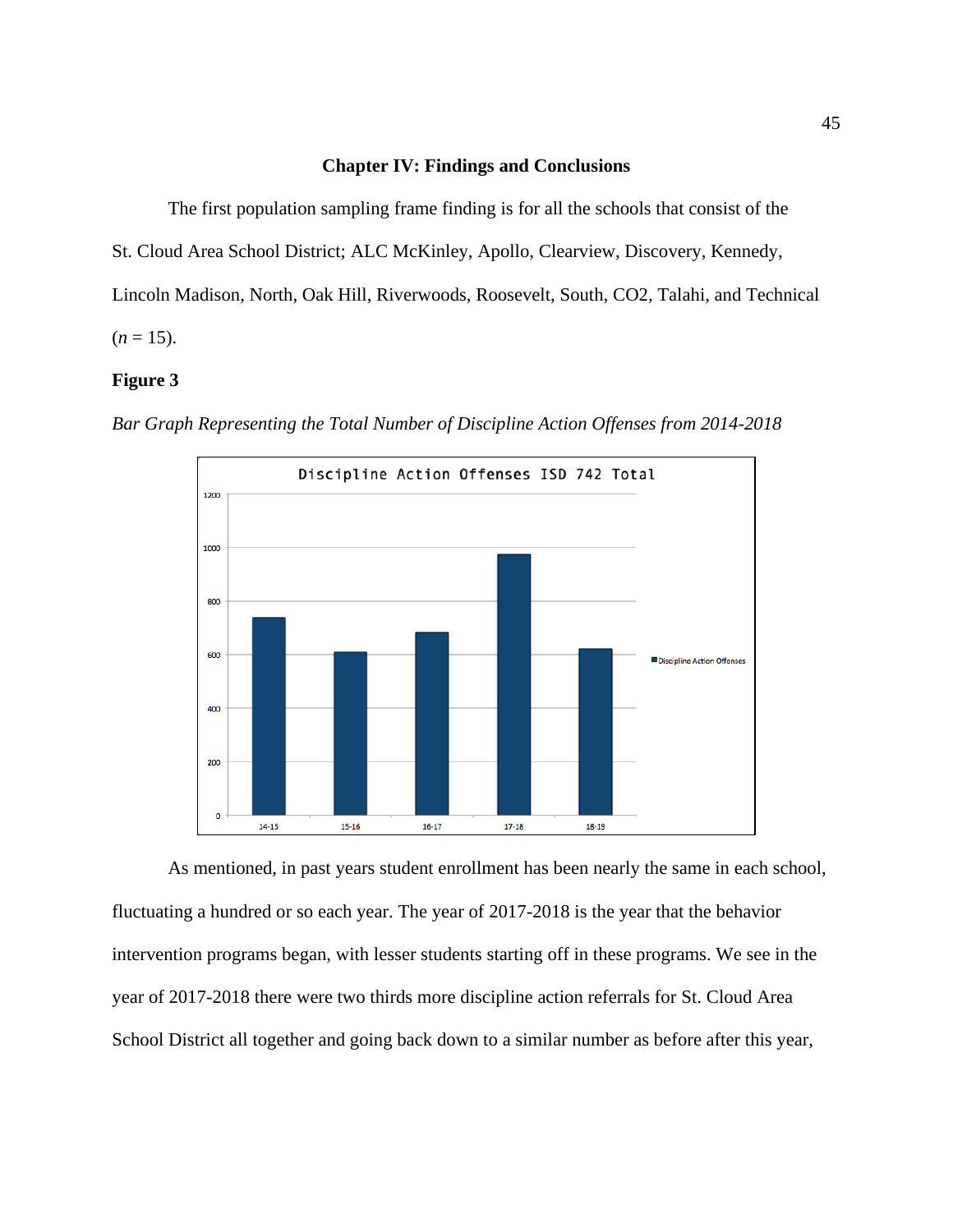making it an outlier. After 2017-2018's 974 discipline action offenses these behavior

intervention programs have been in place for one year and have a full caseload of students.

Interestingly, they only have the behavior intervention programs placed within the middle schools and do not replace it with any type of extra help once students leave for high school. For the *n* = 4 sampling frame data was collected through the Minnesota Department of Education to collect the and 2018-2019 School year Suspension by School (see Figure 4).

#### **Figure 4**

*Number of Suspensions by Middle School (North and South) and High School (Apollo and Technical)*



This figure represents the second school year with the behavior intervention program. Although South Junior High School has the lowest number of Suspensions, they also had the second highest number of suspensions for "physical aggression- major" with 36 total, compared to North Junior High's 17, Apollo High School's 24, and Tech High School's 54. However, in comparison South Junior High's 2018-2019 enrollment rate was 954 students, whereas Tech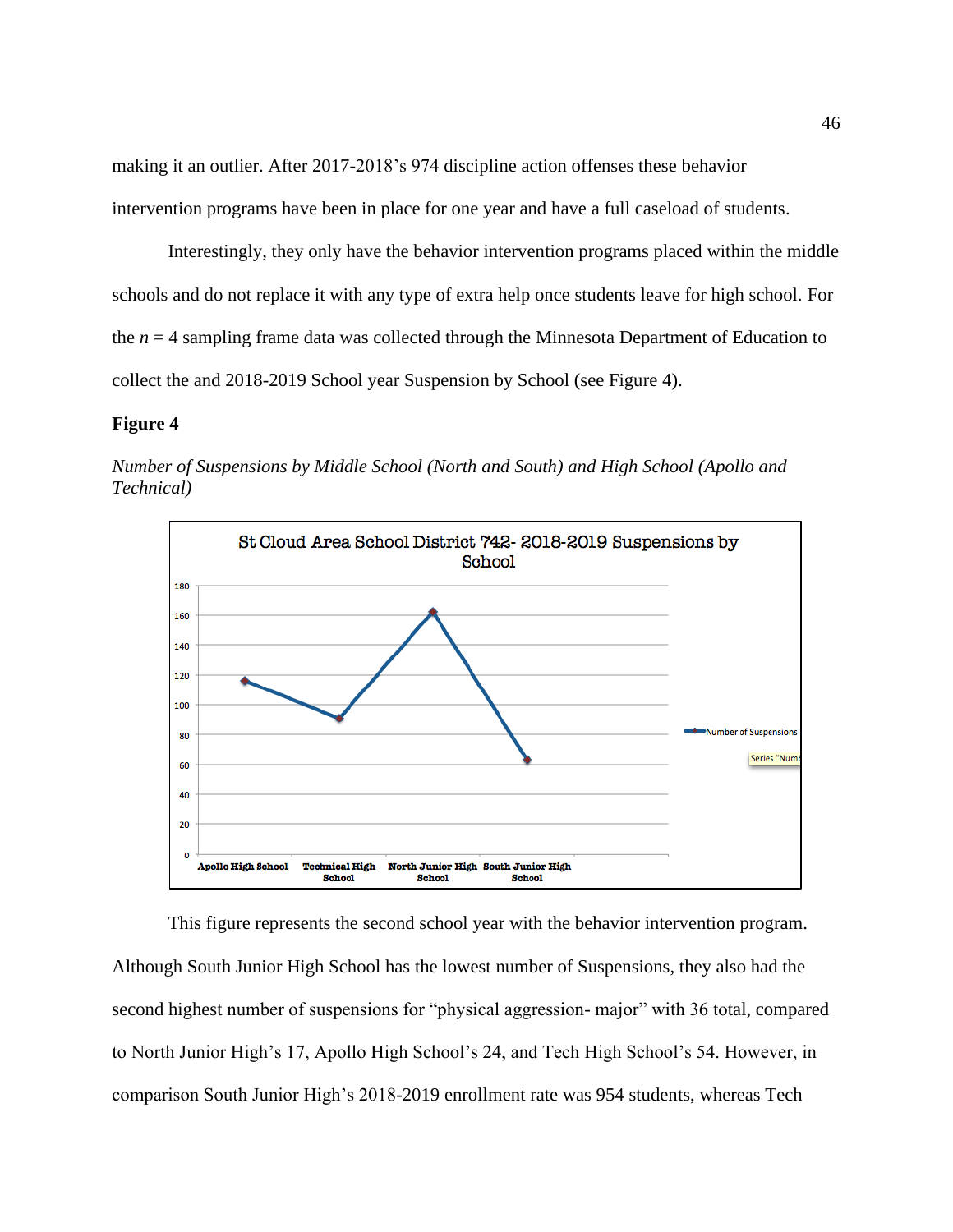High School's was 1542. Some theories would suggest puberty and the transition of schools to a different social circle could be a definite variable of change. However, as we look specifically at South Junior High's numbers down to the specificity of the students that belong to the program, we see significant changes (see Figure 5).

## **Figure 5**





Figure 5 shows what we initially thought we were going to see as the results. Students that are placed in this program that can tend to a group of students emotional and behavior needs greatly reduce the chances of the undesired behavior response to a situation. It shows that it is not one hundred percent effective, however greatly reduced the unwanted outcomes for 13 of the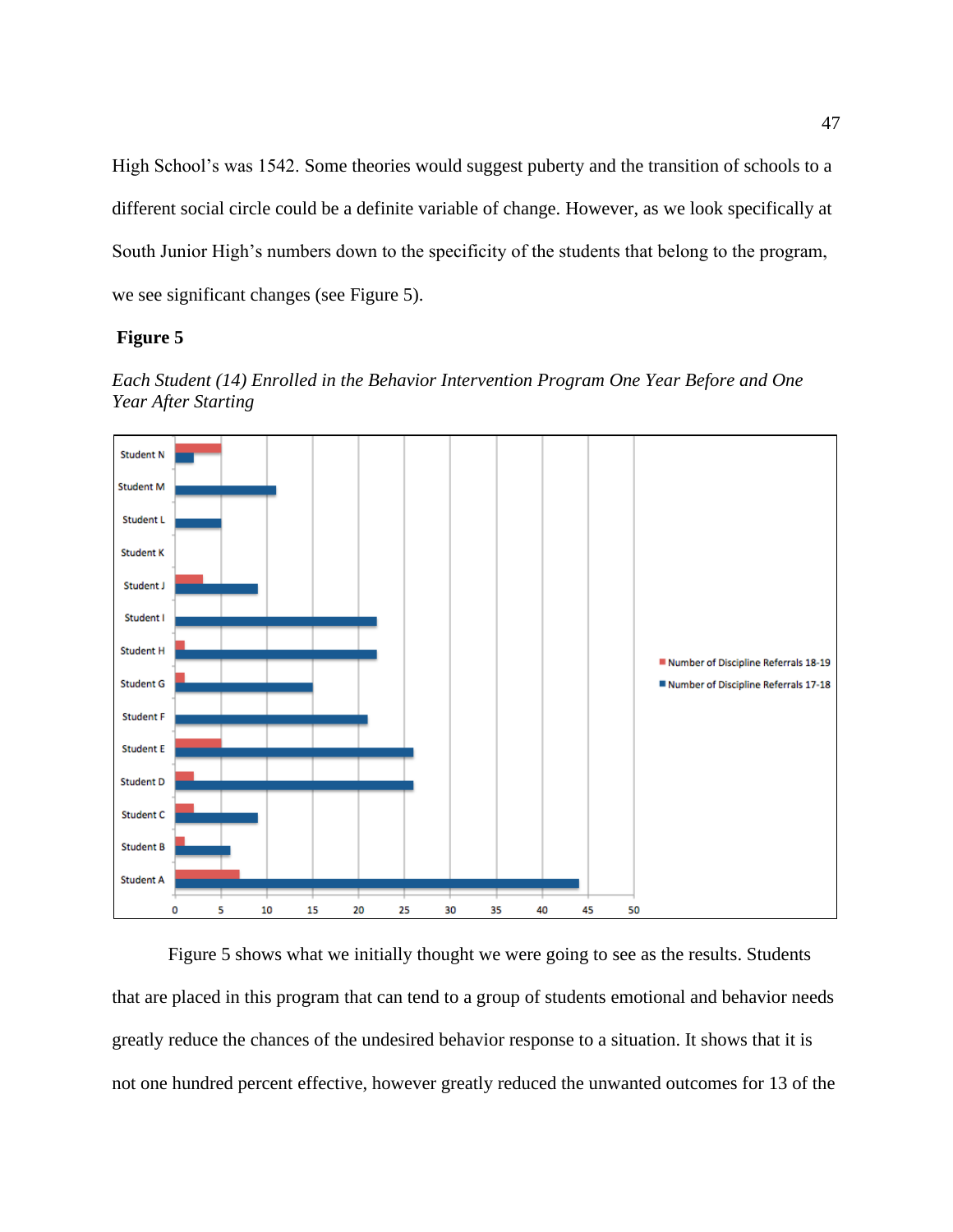14 students. When this analysis and data all come together, provides the certainty that behavior intervention programs positively influence student behavior. This would then suggest that MODEL B: (poor student emotional and mental health) + (poor educational growth and poor development of social skills) + (some stimulus)  $\rightarrow$  (violent behavior in school)  $\rightarrow$  (intervention programs)  $\rightarrow$  (changed behavior), and MODEL C: (poor student emotional and mental health) + (poor educational growth and poor development of social skills) + (intervention programs) + (some stimulus)  $\rightarrow$  (changed behavior) indeed do to support that the presence of these programs in schools function in a proactive prevention role/mode; either as preventing repeated violent behavior (Model B) or in preventing the initial violent behavior (Model C).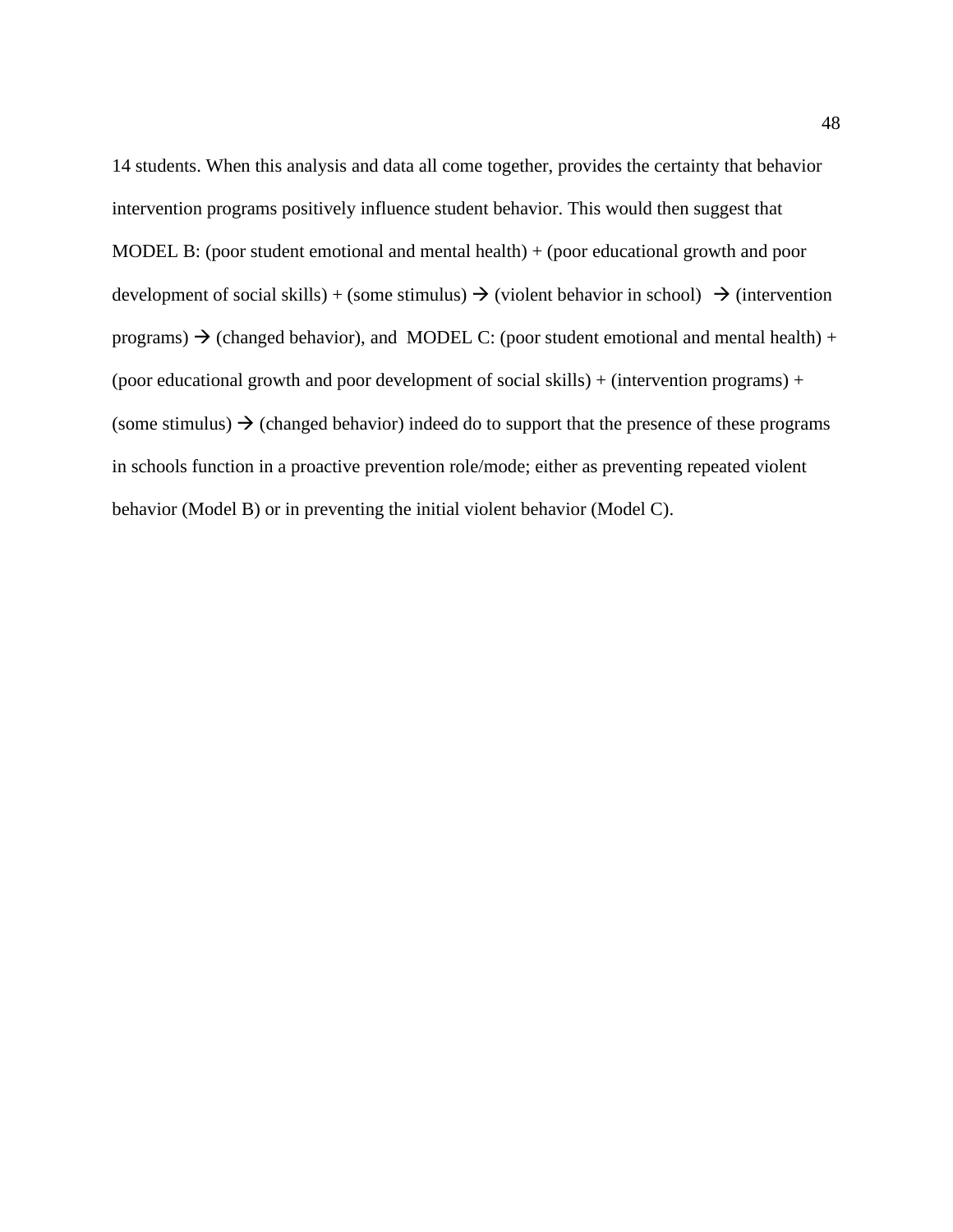#### **Chapter V: Recommendations and Implications**

#### **Study Summary**

The purpose of this exploratory study was to examine three models of discipline in schools, and to discuss the efficacy of each. Those three models are characterized by A) reaction, B) intervention, and C) proaction. My objective was to determine whether there is support in the research literature and archival data for the presence of Models B and C in Minnesota's schools today. Existing literature says the nature and extent of the problem is infinite. Regardless of the data and research that is collected, each school district would need to individually set up the funding for these programs. Having more intervention programs available to students decrease the amount of discipline referrals in public school systems. The data showed down to the individual student that the programs are successful in the changing of behavior. However, there are only about 20 to 30 students in each program, meaning there could be use for more of these positions depending on the level of behaviors in the school. Is there a point where adding additional intervention programs does not make a difference. Adding additional support in these building would be supported based on the number of students that need the intervention support. If there are "high flying" students that do not have this support, more staff should be provided. If there aren't behavior issues continuously reoccurring, there would be no need for the additional intervention support programs.

#### **Proposed Recommendations**

Continued research on this topic would be beneficial in changing the behavior of students and create a better environment for student learning. This research is needed in terms of supporting these programs so public school districts can be granted the money for the programs.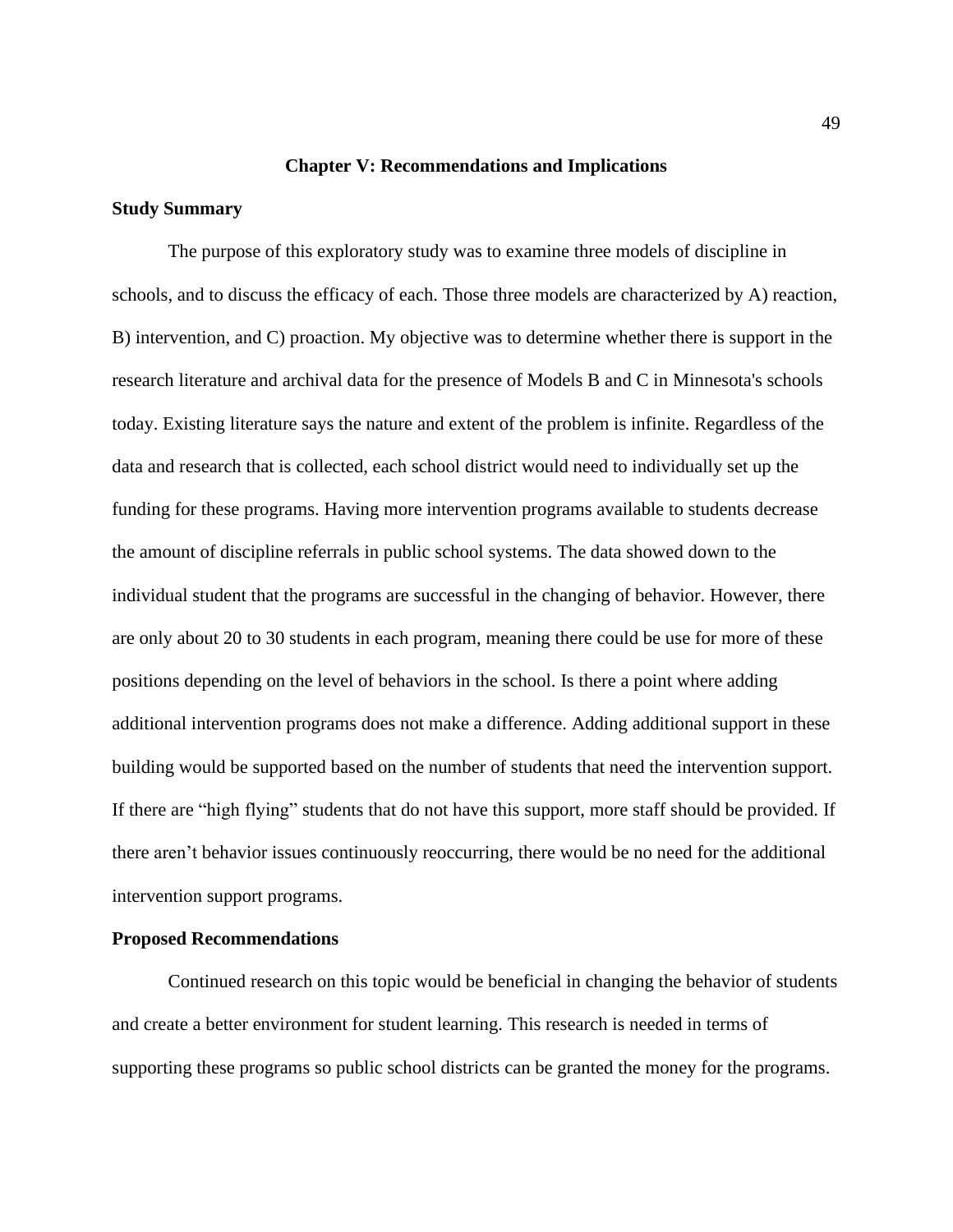Greater knowledge is needed in the area of long term. Knowing whether or not targeting behavior in early stages changes could also change what we know about the criminal justice system. Hopefully, there would be more attention placed on juvenile probation and behavior then as well. After conducting this research, it would be recommended to place these behavior intervention programs at all levels including elementary, middle school, and high school, and continue to monitor the behavior into adulthood assessing delinquent and criminal acts of behavior.

# **Closing Remarks**

This research is important on an individual level as well as a large scale. It could change the way schools handle behavior and also the communities we live in in time. With regards to future research it would be helpful to keep records of all the studied school's enrollment numbers. This way there could be a rate of change each year to be analyzed. It would be constructive to keep track of the numbers of behavior support staff within each of the building being looked at. Some schools have ten people to resolve conflicts and respond to behavior and some schools have two for the same demographics and enrollment numbers.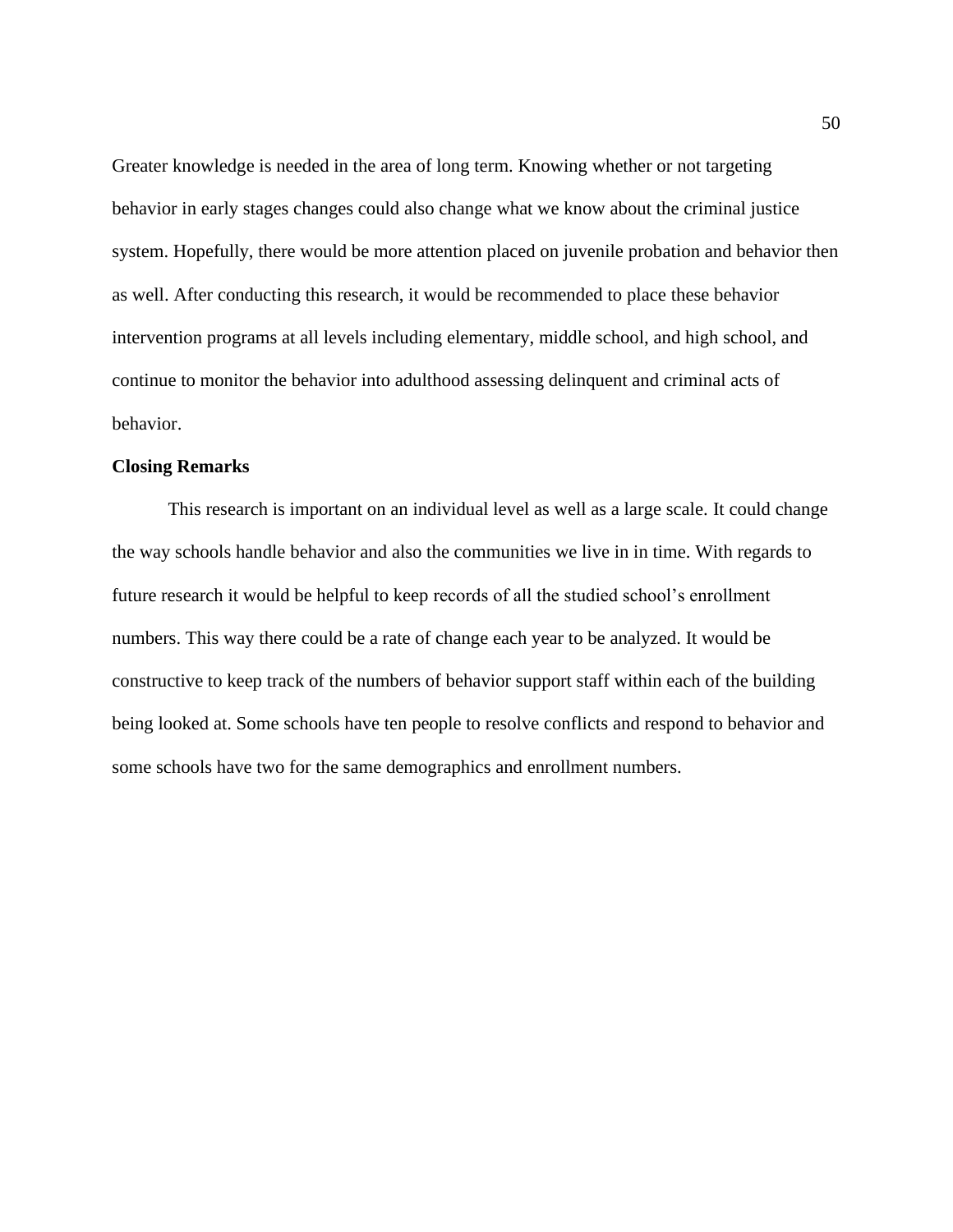#### **References**

- Akers, R. L., & Sellers, C. S. (2004). *Criminological theories: Introduction, evaluation, and*  application (4<sup>th</sup> ed). Los Angeles: Roxbury Publishing.
- Allen, L. R. (2015, July 23). Transforming the workforce for children birth through age 8. Retrieved from<https://www.ncbi.nlm.nih.gov/books/NBK310532/>
- Archer, A. L., & Hughes, C. A. (2011). *Explicit instruction: Effective efficient teaching*. New York: Guilford Press.
- Burgess, R. L., & Akers, R. L. (1966). Differential association-reinforcement theory of criminal behavior. *Social Problems., 14*(2), 1128-147.
- Carr, E. G., Horner, R. H., Turnbull, A. P., Marquis, J. G., Magito McLaughlin, D., McAtee, M. L., . . . Braddock,D. (1999). Positive behavior support for people with developmental disabilities: A research synthesis. *American Association on Mental Retardation Monograph Series.* Washington, DC: American Association on Mental Retardation.
- Center for Effective Discipline. (2015). *Discipline and the law: State laws.* Retrieved from[:http://www.gundersenhealth.org/ncptc/center-for-effective-discipline/discipline](http://www.gundersenhealth.org/ncptc/center-for-effective-discipline/discipline-and-the-law/state-laws)[and-the-law/state-laws](http://www.gundersenhealth.org/ncptc/center-for-effective-discipline/discipline-and-the-law/state-laws)
- *Chapter 4—Crime and criminology*. (n.d.). Retrieved December/January, 2020, from http://my.ilstu.edu/~jawalsh/Sp13/CJS\_201/ch4\_choice/Chapter42.html
- Fuchs, L. S., Powell, S. R., Seethaler, P. M., Cirina, P. T., Fletcher, J. M., Fuchs, D., & Hamlett, C. L. (2011). The development of arithmetic and word-problem skill among students with mathematics disability. In J. M. Kauffman, & D. P. Hallahan (Eds.), *Handbook of special education* (pp. 703-715). New York: Routledge.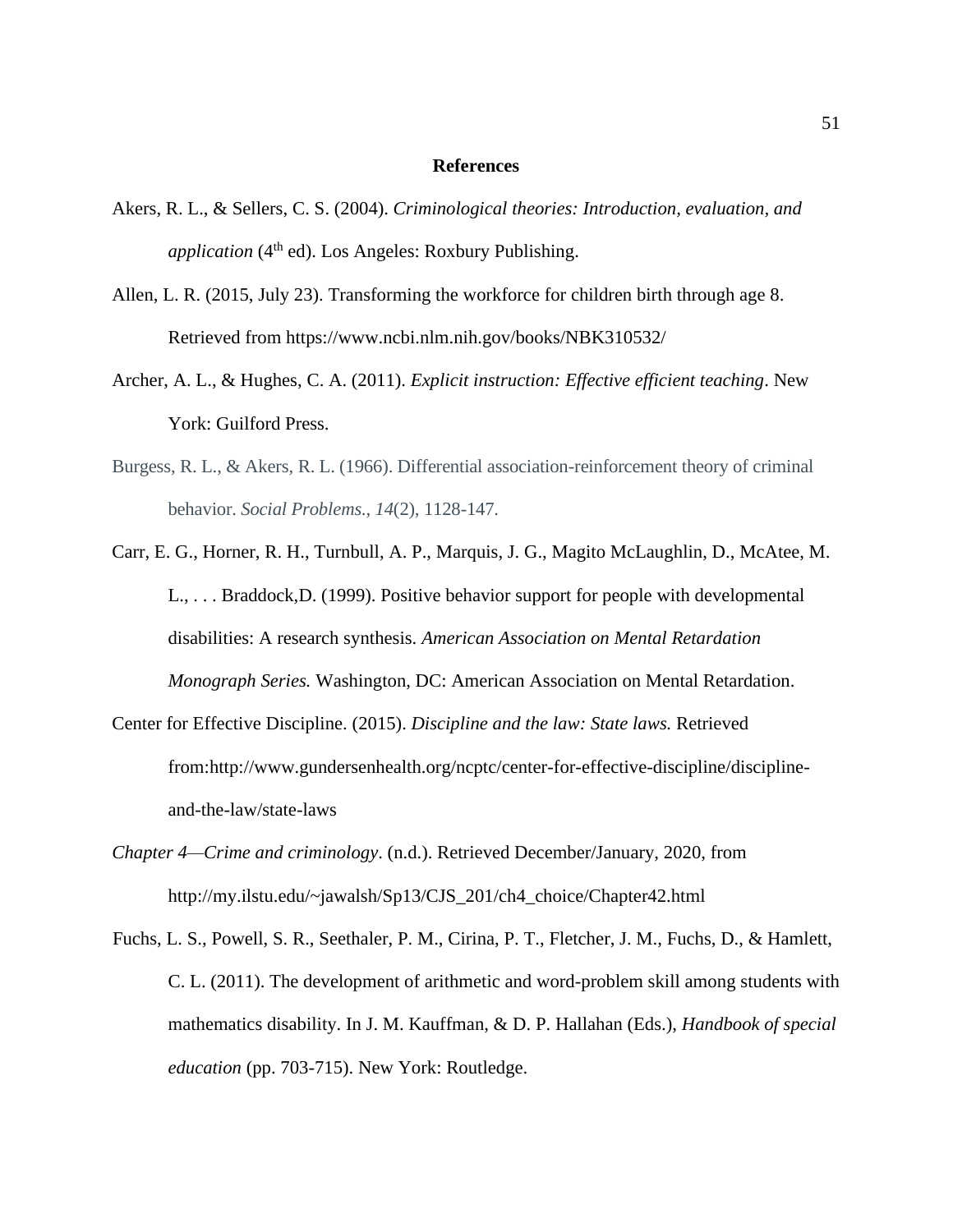Gonzales, R. (2019, November 26). *Trump signs law making cruelty to animals a federal crime*. Retrieved from [https://www.npr.org/2019/11/25/782842651/](https://www.npr.org/2019/11/25/782842651/trump-signs-law-making-cruelty-to-animals-a-federal-crime) trump-signs-law-making[cruelty-to-animals-a-federal-crime](https://www.npr.org/2019/11/25/782842651/trump-signs-law-making-cruelty-to-animals-a-federal-crime)

Hirschi, T. (1969). *Causes of delinquency*. Berkeley: University of California Press

Jacoby, J. E., Severance, T. A., & Bruce, A. S. (2012). *Classics of criminology*. Long Grove: Waveland Press.

Lanier, M. M., & Henry, S. (2010). *Essential criminology*. Boulder, CO: Westview Press

- Minnesota Department of Education. (2018). *Data reports and analytics*. (2018). Retrieved November/December, 2020, from<https://public.education.mn.gov/MDEAnalytics/> DataTopic.jsp?TOPICID=133
- Minnesota Department of Education. (2020). *Discipline data*. Retrieved from [https://w20.education.state.mn.us/MDEAnalytics/ DataTopic.jsp?TOPICID=133](https://w20.education.state.mn.us/MDEAnalytics/DataTopic.jsp?TOPICID=133)
- Moon, B., Hwang, H., & Mccluskey, J. (2011). Causes of school bullying: Empirical test of a general theory of crime, differential association theory, and general strain theory. *Crime & Delinquency*, *57*(6), 849-877. [https://doi.org/10.1177/](https://doi.org/10.1177/0011128708315740) 0011128708315740
- National Center for Biotechnology Information. (2016). *Corporal punishment in U.S. public schools: Prevalence, disparities in use, and status in state and federal policy*. Retrieved from https://www.ncbi.nlm.nih.gov/pmc/articles/PMC5766273/
- National Institute of Justice. (2013). *Annual report*. Retrieved from [https://www.ojp.](https://www.ojp/) gov/pdffiles1/nij/248568.pdf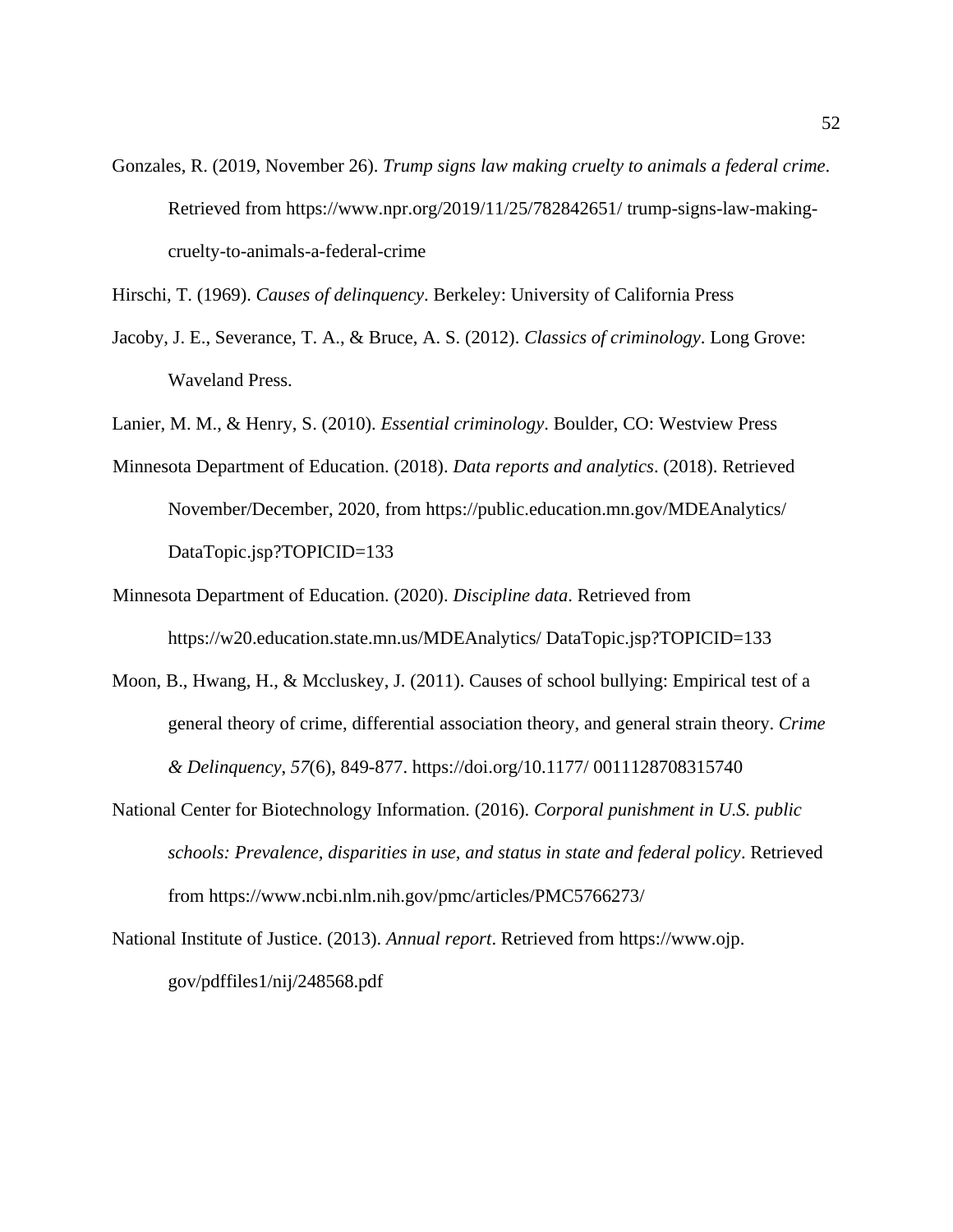- Quinn, M. M., Rutherford, R. B., Leone, P. E. (2001). *Students with disabilities in correctional facilities*. Arlington, VA: Eric Clearinghouse on Disabilities and Education—no. ED461958.
- Quinn, M. M., Rutherford, R. B., Leone, P. E., Osher, D. M., & Poirier, J. M. (2005). Youth with disabilities in juvenile corrections: A national survey. *Exceptional Children, 71*, 339-345.
- Rand Corporation. (2019). *Juvenile delinquency*. Retrieve from<https://www.rand.org/> topics/juvenile-delinquency.html
- Smolkowski, K., Seeley, J. R., & Dishion, T. J. (2017, March 17). *Effectiveness evaluation of the positive family support intervention: A three-tiered public health delivery model for middle schools*. Retrieved October 18, 2019, from [https://pdf.sciencedirectassets.com/](https://pdf.sciencedirectassets.com/%20272058/1-s2.0-S0022440517X00046/1-s2.0-S0022440517300328/main.pdf?X-Amz-Security-)  [272058/1-s2.0-S0022440517X00046/1-s2.0-S0022440517300328/main.pdf?X-Amz-](https://pdf.sciencedirectassets.com/%20272058/1-s2.0-S0022440517X00046/1-s2.0-S0022440517300328/main.pdf?X-Amz-Security-)[Security-S](https://pdf.sciencedirectassets.com/%20272058/1-s2.0-S0022440517X00046/1-s2.0-S0022440517300328/main.pdf?X-Amz-Security-)TEP
- *St. Cloud Times.* (2019, October 3). Five students charged with felonies, 14 with gross misdemeanors after Sept. 25 Tech fight. Retrieved from<https://www.sctimes.com/> story/news/local/2019/10/03/19-st-cloud-students-charged-5-felonies-after-techfight/3856660002/
- *Stanford Encyclopedia of Philosophy*. (20114). Jeremy Bentham. Retrieved from https://plato.stanford.edu/entries/bentham/
- Straus, M. A. (2001). *Beating the devil out of them: Corporal punishment in American families and its effects on children.* Edison, NJ: Transaction Publishers.
- Sugai, G., & Horner, R. (2002). The evolution of discipline practices: School wide positive behavior support. *Child & Family Behavior Therapy, 24*, 23-50.